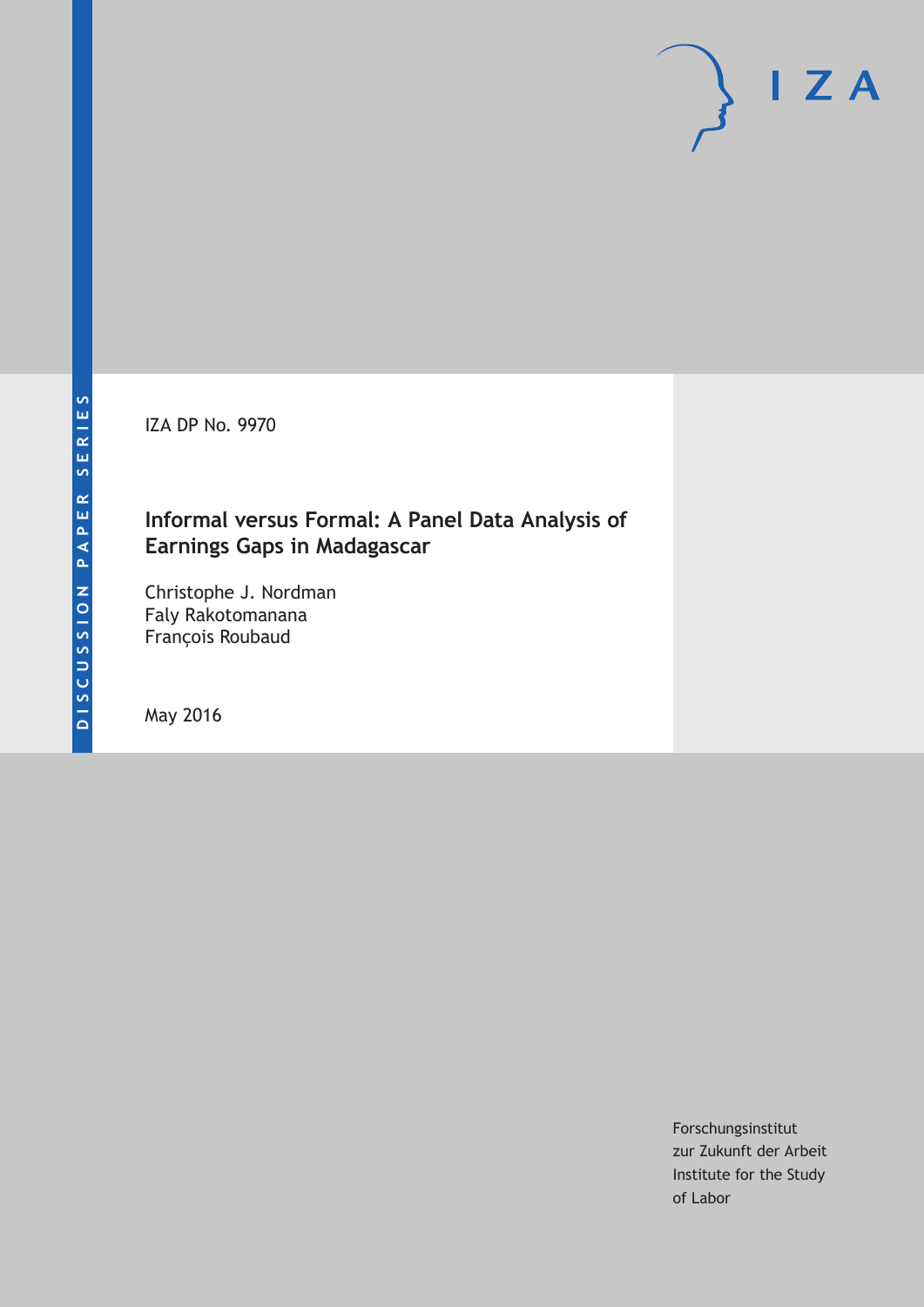# **Informal versus Formal: A Panel Data Analysis of Earnings Gaps in Madagascar**

## **Christophe J. Nordman**

*IRD, DIAL and IZA* 

### **Faly Rakotomanana**

*INSTAT, DIAL, Antananarivo* 

## **François Roubaud**

*IRD, DIAL*

Discussion Paper No. 9970 May 2016

IZA

P.O. Box 7240 53072 Bonn Germany

Phone: +49-228-3894-0 Fax: +49-228-3894-180 E-mail: iza@iza.org

Any opinions expressed here are those of the author(s) and not those of IZA. Research published in this series may include views on policy, but the institute itself takes no institutional policy positions. The IZA research network is committed to the IZA Guiding Principles of Research Integrity.

The Institute for the Study of Labor (IZA) in Bonn is a local and virtual international research center and a place of communication between science, politics and business. IZA is an independent nonprofit organization supported by Deutsche Post Foundation. The center is associated with the University of Bonn and offers a stimulating research environment through its international network, workshops and conferences, data service, project support, research visits and doctoral program. IZA engages in (i) original and internationally competitive research in all fields of labor economics, (ii) development of policy concepts, and (iii) dissemination of research results and concepts to the interested public.

IZA Discussion Papers often represent preliminary work and are circulated to encourage discussion. Citation of such a paper should account for its provisional character. A revised version may be available directly from the author.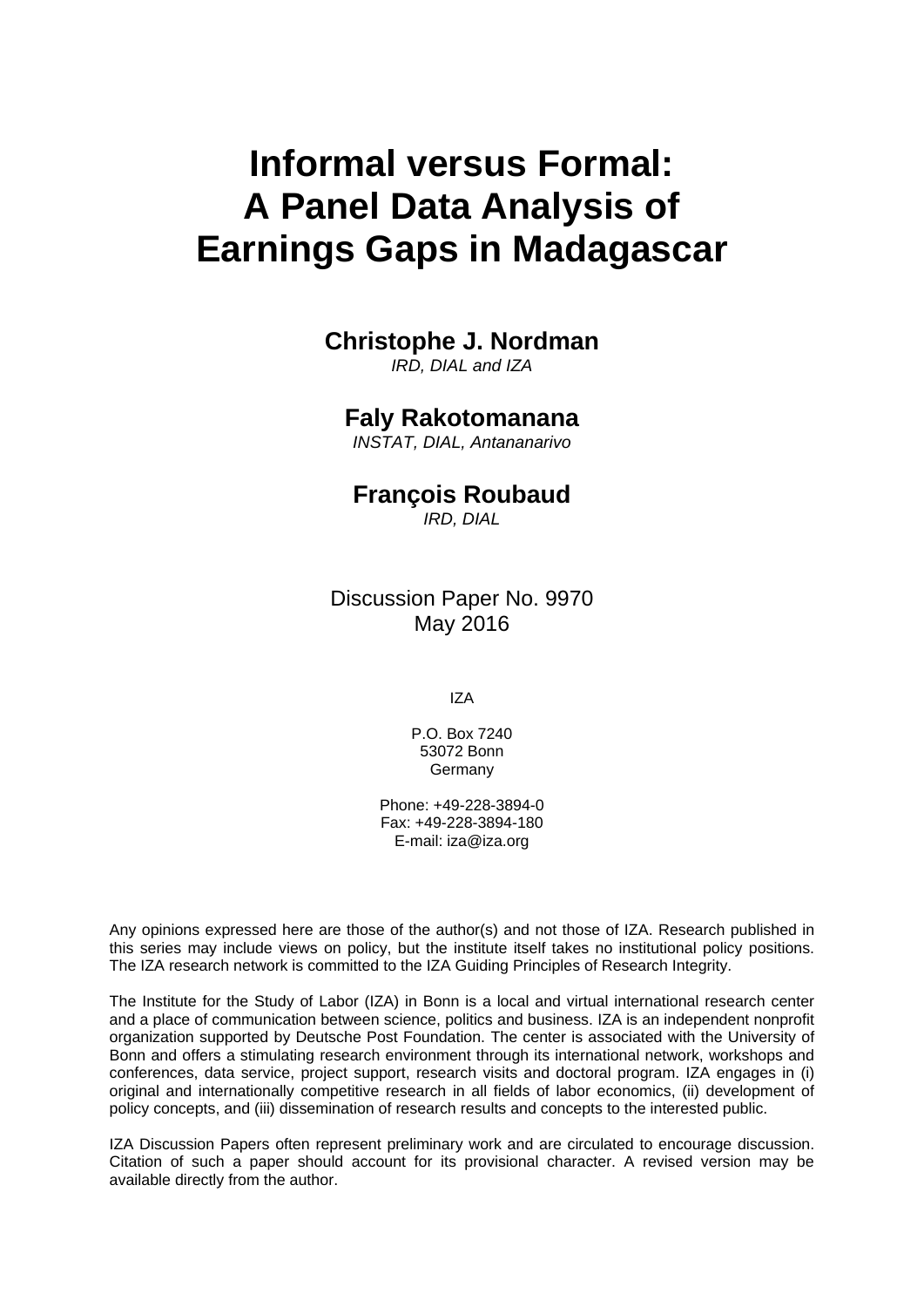IZA Discussion Paper No. 9970 May 2016

## **ABSTRACT**

## **Informal versus Formal: A Panel Data Analysis of Earnings Gaps in Madagascar\***

Little is known about the informal sector's income structure vis-à-vis the formal sector, despite its predominant economic weight in developing countries. While most of the papers on this topic are drawn from (emerging) Latin American, Asian or some African countries, Madagascar represents an interesting case. So far, very few studies in general, even less so in Sub-Saharan Africa, used panel data to provide evidence of the informal sector heterogeneity. Taking advantage of the *1-2-3 Surveys* in Madagascar, a four-wave panel dataset (2000-2004), we assess the magnitude of various formal/informal sector earnings gaps. Is there an informal sector job earnings penalty? Do some informal sector jobs provide pecuniary premiums and which ones? Do possible gaps vary along the earnings distribution? Ignoring distributional issues is indeed a strong limitation, given the compound question of how informality affects earnings inequality. We address heterogeneity issues at three different levels: the worker, the employment status (wage employment vs. self-employment) and the earnings distribution. Standard earnings equations are estimated at the mean and at various conditional quantiles of the earnings distribution. The results suggest that the sign and magnitude of the formal-informal sector earnings gaps highly depend on the workers' employment status and on their relative position in the earnings distribution. In the case of a poor and fragile country like Madagascar, these findings provide new and robust empirical backups for the existence of a mix between the traditional exclusion vs. exit hypotheses of the informal sector.

JEL Classification: J21, J23, J24, J31, O17

Keywords: informal sector, earnings gap, transition matrix, panel data, Madagascar

Corresponding author:

Christophe J. Nordman IRD, DIAL 4 rue d'Enghien 75010 Paris France E-mail: nordman@dial.prd.fr

 $\overline{\phantom{a}}$ 

<sup>\*</sup> The authors thank referees, participants at the CSAE Conference 2012 in Oxford (UK), at the 10<sup>th</sup> Midwest International Economic Development Conference in Madison 2013 (USA), and at the XXIX<sup>th</sup> Journées de l'Association Tiers-Monde 2013 in Créteil for helpful comments and suggestions on earlier drafts.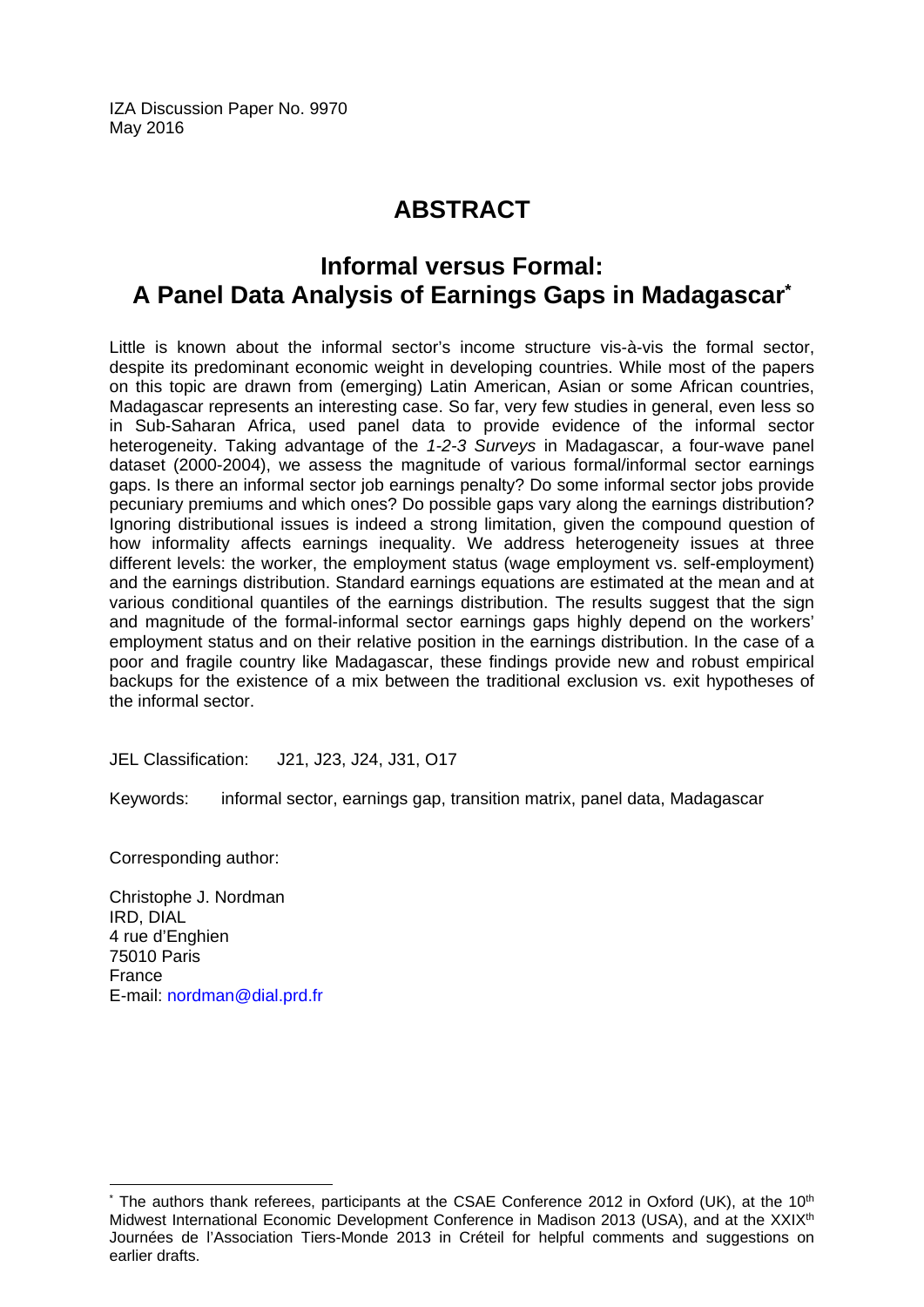#### **1. Introduction**

Little is known about the informal sector's income structure vis-à-vis the formal sector, despite its predominant economic weight in developing countries. Some works have been carried out in this field using household surveys, but they only consider some emerging Latin American countries (Argentina, Brazil, Colombia and Mexico; Gong *et al*., 2004; Perry *et al*., 2007; Bargain and Kwenda, 2011, 2014) and more recently South Africa, Ghana and Tanzania for Africa (Bargain and Kwenda, 2011, 2014; Falco *et al*., 2010) and Vietnam for Asia (Nguyen *et al.*, 2013). It is then hazardous to generalize these results (sometimes diverging) to other parts of the developing world, in particular in very poor countries in Sub-Saharan Africa where the informal sector is the most widespread.

Empirical evidence shows that the existence of informality in poor countries can be understood by a mix of two traditional assumptions (Maloney, 1999, 2004; Perry *et al.*, 2007): the exclusion and the exit hypotheses, following Hirschman's seminal work (Perry *et al.*, 2007). The first hypothesis, also called the "dualist approach", considers a dual labor market model where the informal sector is viewed as a residual component of this market and is totally unrelated to the formal economy. It is a subsistence economy that only exists because the formal economy is incapable of providing enough jobs, and is condemned to disappear with the development process. Informal sector workers, suffering from poor labor conditions, are queuing for better jobs in the formal sector. The second assumption, also known as the "legalist approach", considers that the informal sector is made up of micro-entrepreneurs who prefer to operate informally to evade the economic regulations (de Soto, 1989); this conservative school of thought is in sharp contrast to the former in that the choice of informality is voluntary due to the exorbitant legalisation costs associated with formal status and registration. Then, confirming Field's stylized assessment (1990), a few studies stress the huge heterogeneity among informal sector jobs, which combine two main components: a lower-tier segment, where occupying an informal sector job is a constraint choice ("exclusion hypothesis"); an upper-tier segment, in which informal sector jobs are chosen for better earnings, and non-pecuniary benefits ("exit hypothesis"). Usually, the former segment is assimilated to the informal sector wage jobs, while the latter is associated with the self-employed jobs. Therefore, whether one segment is predominant over the other remains an empirical question, depending on local circumstances. To test these alternative views, one major strand of literature focuses on the estimation of earning gaps. Embedded in revealed preferences principle, and considering income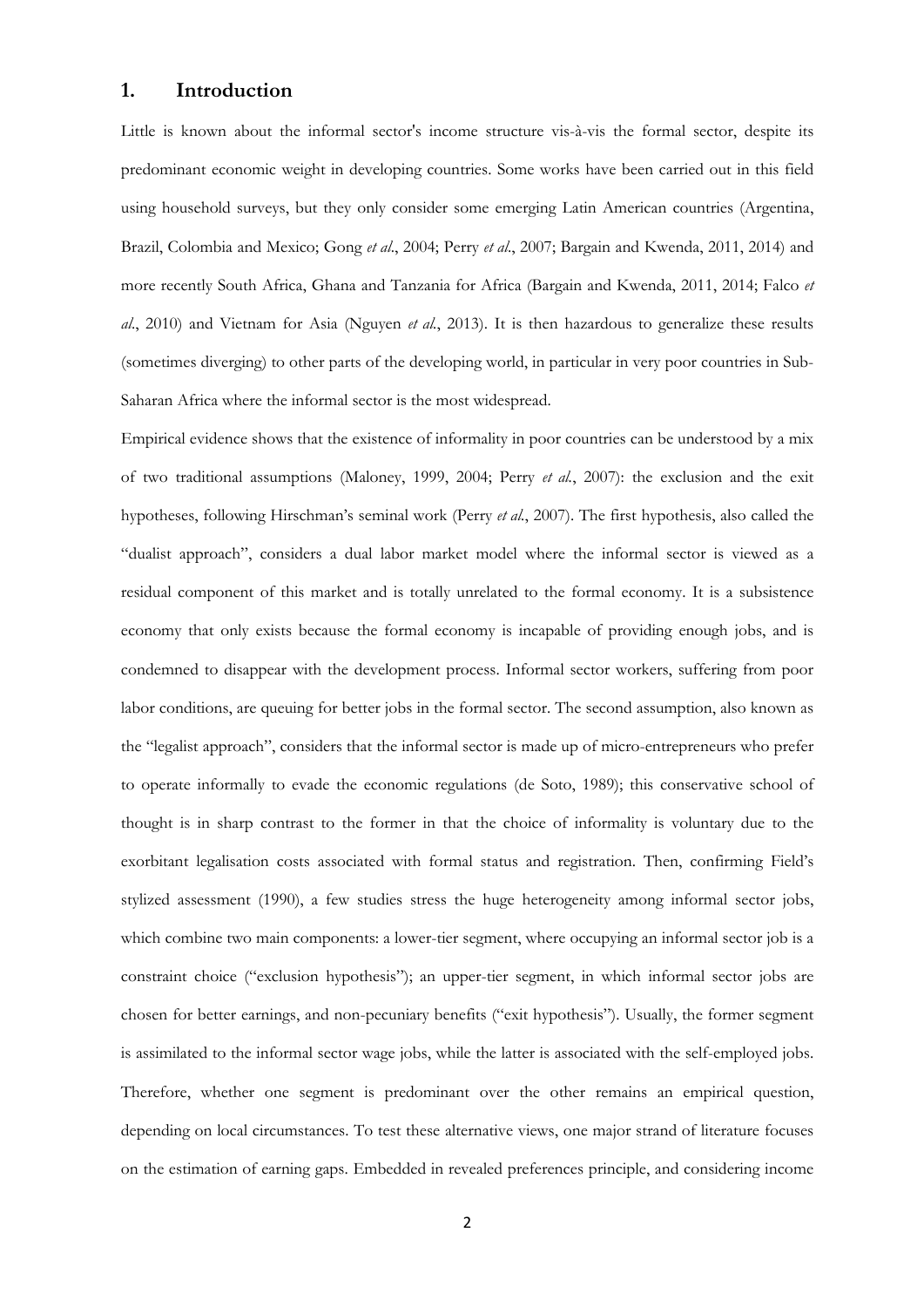as a proxy of individual utility, the approach assumes that if informal sector workers earn more than their formal counterparts all else being equal, one could presume that they have deliberately chosen the informal sector. This may not be true for all informal sector workers. Thus, the challenge is to identify segments of jobs or position in the income distribution where informal sector workers get a higher pay.

In this paper, this is the method we follow in the case of Madagascar. We take advantage of the rich *1-2- 3 Surveys* dataset for Antananarivo, specifically designed to capture the informal sector, and in particular its four-wave panel data (2000-2001-2002-2004), to ask the following questions: Is there an informal sector job earnings penalty? Do some informal sector jobs provide pecuniary premiums and which ones? Do possible gaps vary along the earnings distribution?

While most of the papers on this topic are drawn from (emerging) Latin American, Asian or some African countries, Madagascar represents an interesting case. To our knowledge, very few studies in general, even less so in Sub-Saharan Africa, and none in the case of Madagascar, used panel data to provide robust evidence of the informal sector heterogeneity.

Madagascar experienced an exceptional period of economic expansion between 1995 and 2001. Growth appeared to be associated with a decline in the share of the informal sector in urban employment (see Vaillant *et al.*, 2014). But, in 2002, a major political crisis following presidential elections reversed this trend. This crisis had disastrous effects on the economy: exports and foreign direct investments fell sharply, GDP declined by about 13% and inflation was close to 16% in 2002 (Cling *et al*., 2005). The share of employment in the informal sector grew again, as workers were laid off from the private sector, in particular in the Export Processing Zones (EPZs). Despite the severity of the economic downturn, recovery was quick, with a GDP growth of about 10% in 2003 and around 5% in the two following years, the period covered by our panel dataset.1 The country remains however today one of the poorest countries in the world.

Our empirical analysis consists of assessing the magnitude of different types of informal-formal earnings gaps using fixed effects OLS and quantile regressions. While many pieces of work rely on proxy variables to identify the informal sector, we use the official international definition of the informal sector elaborated by the ILO (1993), including all non-registered non-farm unincorporated enterprises

<sup>&</sup>lt;sup>1</sup> The political instability and consequential macroeconomic shocks around 2001 are particularly interesting phenomena to explore. However, this will not be the purpose of the present paper. Indeed, given the labour market adjustment mechanisms that Madagascar has known in this period (among which, a huge share of new entrants on the labour market, such as household additional workers who were pushed to work to compensate income losses), we believe that the panel data at hand are not, by construction, the best tool to assess the impact of the crisis, nor to use the crisis as an identification strategy for estimating the informal-formal gaps (no idiosyncratic shock, neither completely exogenous; see Razafindrakoto *et al*., 2015).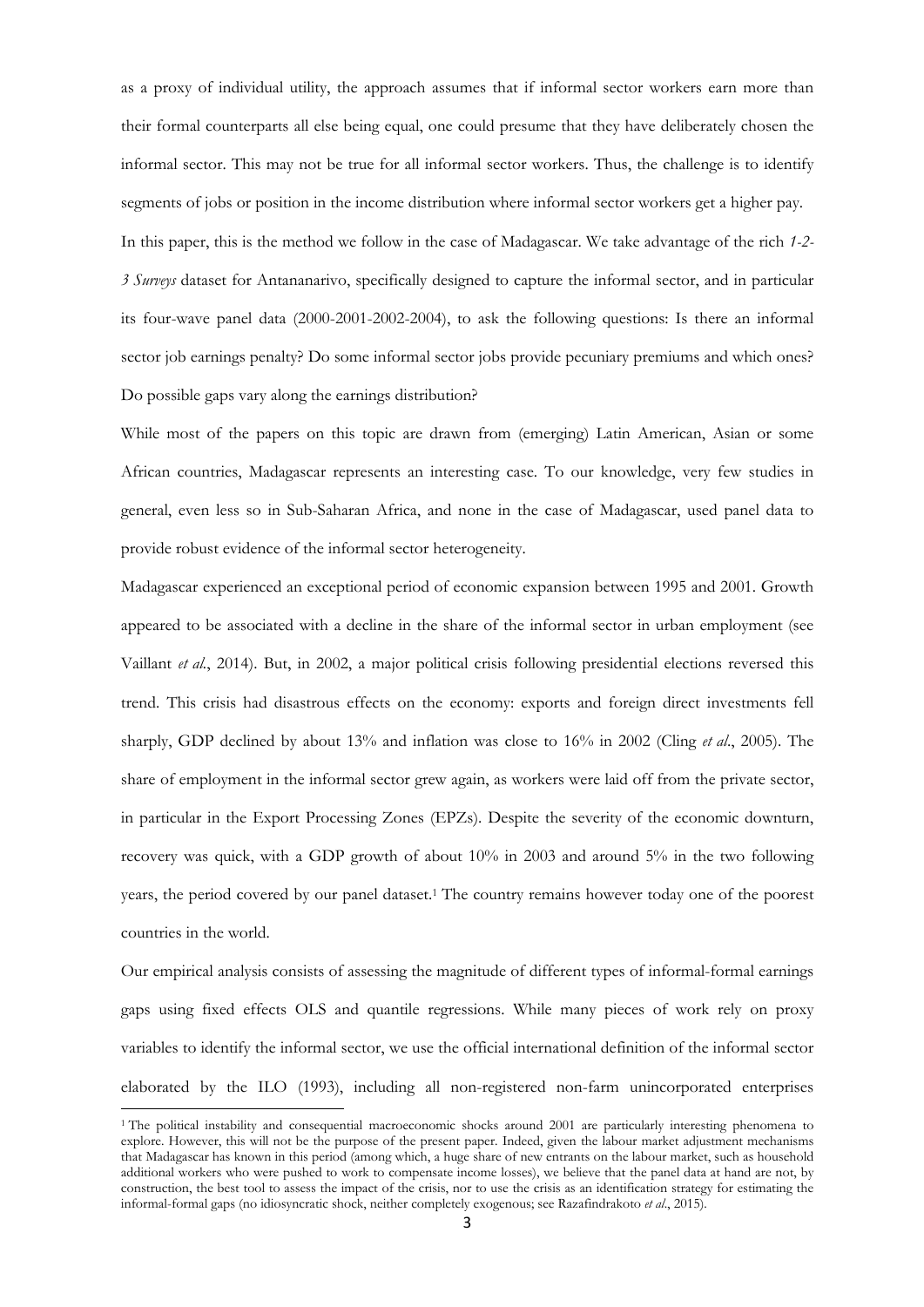(household businesses). Standard earnings equations are estimated at the mean and at various conditional quantiles of the earnings distribution. In particular, we estimate fixed effects quantile regressions to control for unobserved individual characteristics, focusing particularly on heterogeneity within both the formal and informal sectors employment categories. Our purpose is to address the important issue of heterogeneity at three levels: the worker level, taking into account individual unobserved characteristics; the job level, comparing wage workers with self-employed workers; and the earnings distribution. Ignoring distributional issues is indeed a strong limitation, given the compound question of how informality affects earnings inequality. A few studies still make use of quantile estimations to estimate informal-formal earnings gaps along the conditional earnings distribution (Bargain and Kwenda, 2011, 2014). While there is neither formalized theory nor any definitive consensus about why the formal-informal earnings gaps should vary along the income distribution (and, if so, in which direction), this assumption is nonetheless a key element of the debate exploring the exclusion vs. exit hypothesis (see Perry *et al*., 2007, for an extensive discussion).

The remainder of this paper is organized as follows. Section 2 presents the context, the data and some descriptive elements of income dynamics in the recent period, while Section 3 focuses on the econometric approach to assess formal-informal earnings gaps. Empirical results are discussed in Section 4. Section 5 concludes.

#### **2. Context, Labor Market Dynamics and Data**

#### **2.1. Context**

After a long period of economic recession which started with the country's independence in 1960 and interrupted only by very short periods of growth, Madagascar experienced an exceptional period of economic expansion between 1997 and 2001. Several factors, both economic and political, drove this favorable development. Firstly, the political stability since the election of Didier Ratsiraka in 1996 and agreements with the Bretton Woods institutions to reduce debt created a favorable environment for investment. Secondly, the development of EPZs attracted foreign industry, in particular textile, which stimulated exports and employment. The rise of tourism also contributed to economic growth.

The presidential elections of December 2001 triggered a serious political crisis that lasted six months and had catastrophic economic effects (Razafindrakoto and Roubaud, 2002). The candidate Marc Ravalomanana challenged the first round results that he claimed were fraudulent. He maintained to have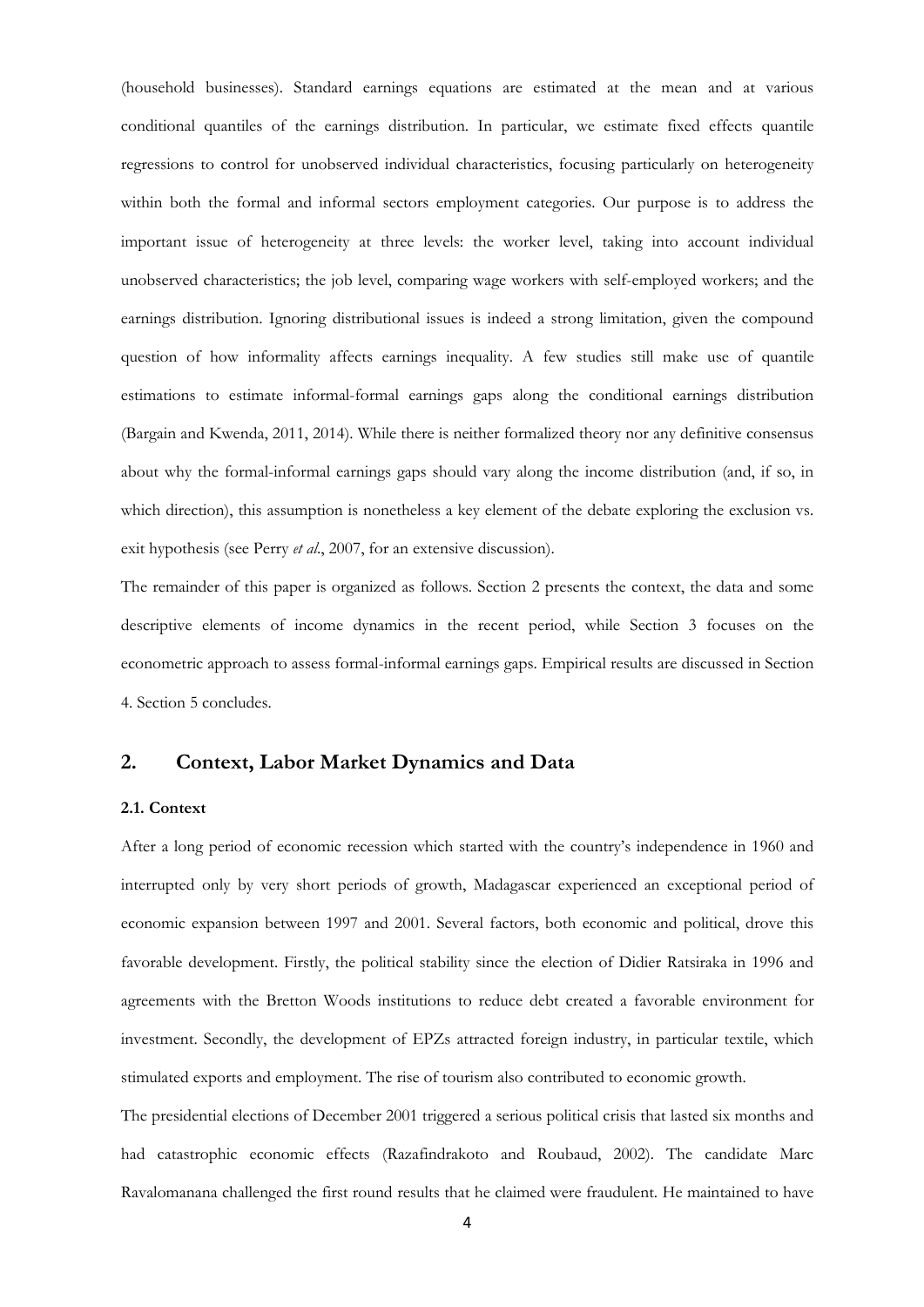won the elections and refused the holding of a second round, against the incumbent president, Didier Ratsiraka. After huge demonstrations and general strikes, the conflict intensified as roadblocks around Antananarivo were set up by followers of Didier Ratsiraka in an attempt to paralyze the economy of the capital city. Finally, Marc Ravalomanana was proclaimed president in May, and Didier Ratsiraka left the country in July 2002.

The political crisis had disastrous effects on the economy: GDP collapsed by 12.7% and inflation was close to 16% in 2002 (Gubert and Robilliard, 2010). Exports and foreign direct investments fell sharply, unemployment rose by 71% between mid-2001 and the end of 2002 (Cling *et al.*, 2005). Despite the severity of the economic downturn, recovery was quick, with GDP growth of 9.8% in 2003 and around 5% in the two following years. However, unemployment doubled between 2001 and 2005 and increased from 4.4% to 12% in the main urban areas. Income per capita in 2004 also remained under its pre-crisis level (Gubert and Robilliard, 2010).

These macroeconomic turbulences had a direct impact on the labor market dynamics and households living conditions. Between 1997 and 2001, the growth process translated into a significant decline in the informal sector (Table 1). Accounting for 60% of employment in Madagascar's capital Antananarivo at the beginning of the period, its share decreased to 53% in 2001.2 This drop occurred in a context of public administration and state enterprise downsizing, as part of the structural adjustment program. In terms of employment, this process mainly benefited the private formal sector. This structural change was mainly due to the rapid development of EPZ and at least to some extent to the expansion of formal domestic enterprises. The average annual growth rate of employment over the period was 27% in EPZ but only 3% in the informal sector. This led to a tripling of the share of EPZs in total employment between 1995 and 2001, from 3% to more than 10%, while the share of private formal sector jobs remained stable at 25% (Cling *et al.*, 2005).

The general strikes, roadblocks and the vacancy of power caused by the political crisis in the first half of 2002 reversed this trend. In only one year, the informal sector gained nearly 8 percentage points (Table 1), erasing all the progress in the formalization process observed during the previous four years, absorbing the laid-off workers from closing formal enterprises and the new entrants, deprived from any alternative source of jobs. While both dependent and independent informal sector employment

<sup>&</sup>lt;sup>2</sup> As in other cities in SSA, the informal sector represents the largest share of employment in Antananarivo. Even if its share is 10 to 15 percentage points lower than in other West African urban centers, it remains the first job provider, totalizing more than one out of two jobs.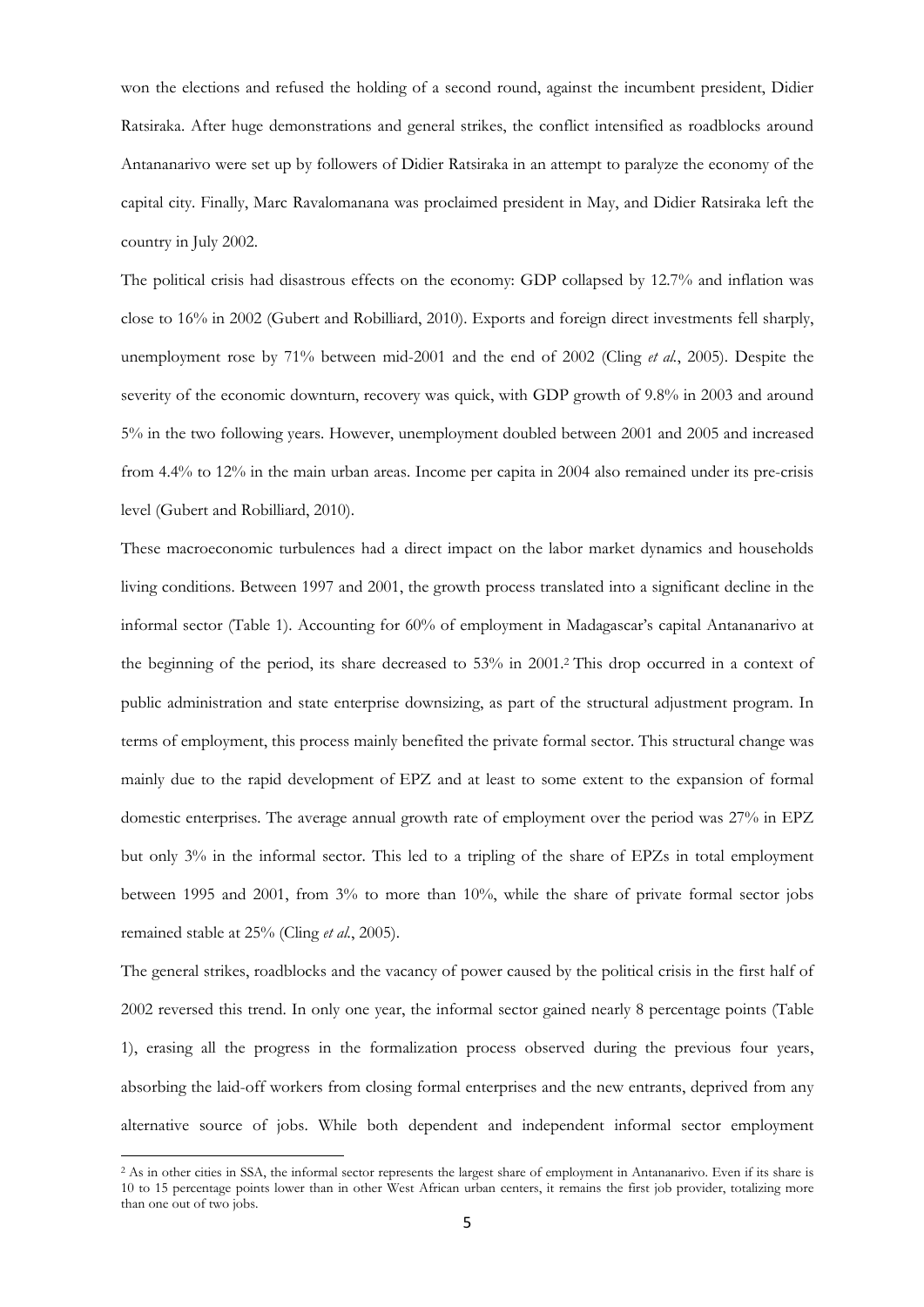increased, the growth in the number of informal entrepreneurs was much faster than the overall increase in the number of workers. This is a sign that informal sector employment growth is extensive rather than intensive, as it happens mainly through the creation of new firms rather than the expansion of employment in existing firms. Interestingly, in the period of growth (1998-2001), although dependent informal sector labor was absorbed in formal enterprises, the absolute number of firms continued to increase, even faster than the overall growth of the employed labor force. This suggests that the informal sector consists of both workers queuing for a formal sector job and voluntary entrepreneurs (Vaillant *et al.*, 2014). Conversely, in the period of crisis and the following recovery, the decrease in formal sector employment seems to have been mainly compensated by an increase in informal independent labor (the share in total employment increases from 35% to 38.6%), rather than informal hired or family labor, suggesting that existing firms were not able to absorb the surplus labor released by the formal sector, and most of these workers started an informal activity. Additionally, an important fraction of the fast growth in the number of informal firms is explained by new entries on the labor market. The EPZ paid the highest tribute to the crisis, employment being divided by nearly three. From 2002 onwards, the EPZ recovers its pre-crisis number of jobs. Yet, recovery of domestic formal enterprises seemed to be limited (Cling *et al.*, 2009).

At the macro level, this contra-cyclical evolution of the informal sector employment, taken as a whole, seems to confirm the dualistic hypothesis discussed in the introduction. This interpretation is reinforced by the subsequent trends. As a second political turmoil occurred in 2009 combined with the international financial crisis, which resulted in a new drastic shock, the informal sector 're-colonized' the labor market. The informal sector employment absorbed nearly two thirds of the labor force in 2010 (65%), its highest share ever (Rakotomanana *et al.*, 2010).

#### *Table 1 about here*

The growth process registered at the national level until 2001 is confirmed by the survey data that are used in this paper. Urban households benefited most from the situation. In Antananarivo, the real average labor income increased by 53% between 1995 and 2001, which corresponds to a huge 8% annual growth rate, an unprecedented pace in Madagascar's history (Razafindrakoto and Roubaud, 2002, 2010). Consequently, the poverty incidence decreased from 39% to 19% while income inequality was also reduced. The 2002 crisis stopped this positive trend: the unemployment rate nearly doubled along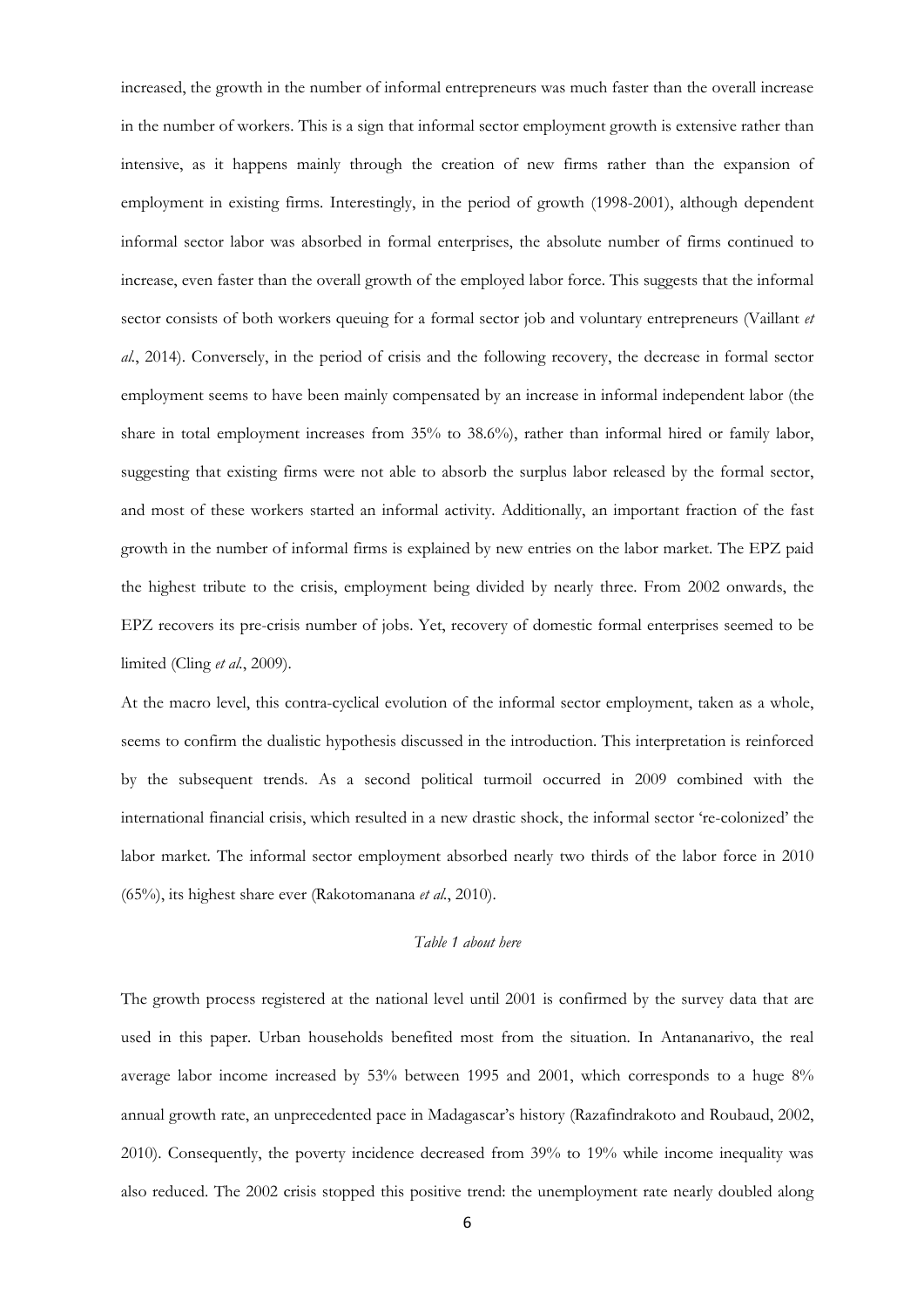with a massive increase in time-related underemployment<sup>3</sup> and child labor. Real incomes dropped by 5%. Thereafter, despite the quick macroeconomic recovery, household living conditions stagnated: in 2004, earnings were as low as in 2002 and, in 2006, they were only 2% higher than during the crisis.

In terms of labor income, the informal sector is, as expected, the lowest paying segment of the urban labor market, with jobs in the public sector at the top of the earnings ladder (first row of Table 2). Interestingly, although it is significant, the earning gap with EPZs jobs is quite low, stressing the potential trade-offs in choosing one sector or the other for low skill workers, especially women (Glick and Roubaud, 2006). The decline in informal sector employment in the second half of the nineties was accompanied by large income gains from informal activities. Between 1995 and 2001, real average informal sector earnings increased by 66%, this is more than the 53% registered over all sectors taken together. Given that the informal sector is less exposed to international competition than the formal tradable sector, informal firms have been able to benefit from the increase in domestic demand. In spite of the lower income elasticity of their products and of a decreasing market share for consumption goods (-6 percentage points), informal goods still satisfied nearly three quarters of household consumption in 2001. If only food is considered, the share catered by the informal sector was even 95% (Razafindrakoto and Roubaud, 2010).

Conversely, in 2002, the average income in the informal sector was reduced by 11%, while the decline for the whole labor market was 'only' 5%. Shrinking aggregate demand combined with the absorption of labor quitting the formal sector are likely to be the main drivers of this sharp contraction. The shift from formal to informal consumption goods following the impoverishment of the population was not sufficient to counterbalance the two former effects (Razafindrakoto and Roubaud, 2010). On the contrary, the formal sector was able to maintain real wages, but at the expense of a massive reduction in jobs. These figures are consistent with the common belief that the formal sector would adjust during downturns through quantity, while price adjustment would be the main mechanism at work in the informal sector. Subsequently, informal sector incomes progressively recover part of their purchasing power, at least up to 2009, before a new drastic drop occurred.

*Table 2 about here* 

 $3$  A person is in a situation of time-related underemployment if he/she works less than 35 hours a week and wishes to work more.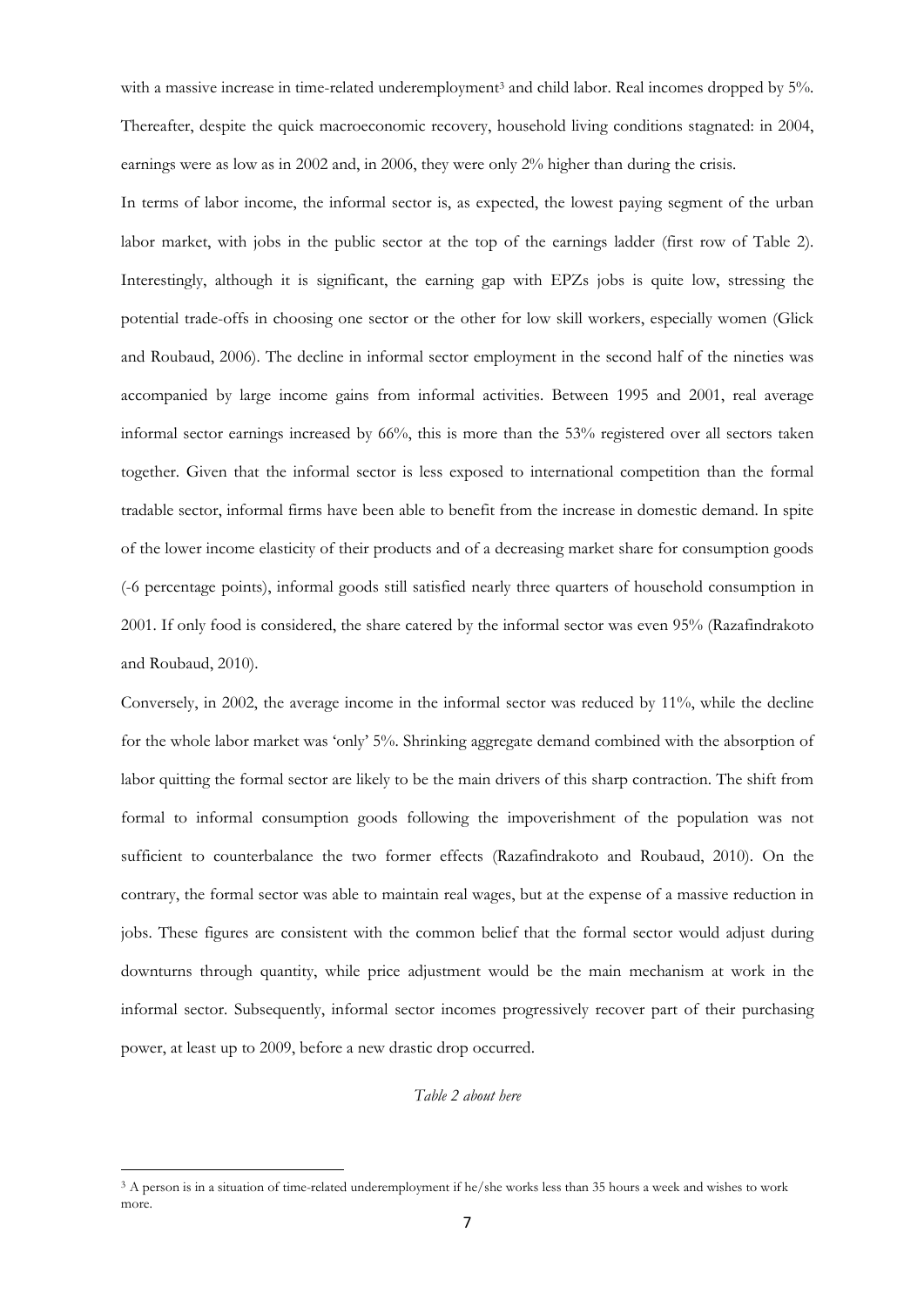Up to now, we analyzed informal sector dynamics through repeated cross sections of labor force survey data. However, such data provide only an aggregate and partial view of the process at stake. Understanding better the informal sector dynamics requires to dig beyond average along two dimensions, by taking into account its intrinsic heterogeneity and individual mobility across sectors. We will take advantage of the availability of panel data for the sub-period 2000-2004 to accurately focus on our main objective, i.e. to assess the formal/informal earnings gaps.

#### **2.2. Data description**

The data used in this paper are drawn from the *1-2-3 Surveys* conducted in the capital city, Antananarivo, since 1995 by the National Statistics Institute, with the technical assistance of DIAL, on behalf of the authors (Rakotomanana *et al.*, 2003). The *1-2-3 Survey* is a mixed household/enterprise survey specifically designed at capturing the informal sector in all its dimensions (Razafindrakoto *et al.*, 2009). Phase 1 is an extended labor force survey, providing accurate labor market indicators, including, among others, main and secondary jobs of every member aged 10 years and over by status of firm (formal/informal). Phase 2 is an enterprise survey, carried out on a representative subsample of informal firms identified in Phase 1 and seeking to measure their main economic and productive characteristics. Phase 3 is an income and expenditure type household survey, which sample is drawn from Phase 1 and which aim is to estimate the weight of the formal and informal sectors in household consumption by product and household type.

In terms of sample design, the *1-2-3 Surveys* are a classical two-stage stratified random survey, covering the ordinary households in the agglomeration of Antananarivo.4 The sample size is constant over years and quite large for this kind of geographical coverage. Approximately, 3,000 households and all household members have been interviewed each year (see details in Table 3). Among all individuals, more than 9,000 belong are 18 years and over, of which around 5,500 held a job in the considered years.<sup>5</sup> For the purpose of the econometric analysis of this paper, we use exclusively four successive rounds of Phase 1 (2000, 2001, 2002 and 2004), which presents the advantage of including a panel component. From 2000, 2,999 households have been re-interviewed during the three subsequent rounds. In order to

<sup>4</sup> The primary sample units are census enumeration areas and the secondary sample units correspond to households and individuals. For more details, see Rakotomanana *et al.* (2003). <sup>5</sup> The full sample consists in all members of the households surveyed in 2000. In this paper we restrict our analysis to the

individuals aged 18 years old and over (in 2000), to better control for education achievement. Taking a lower threshold would lead to a censored education variable. Less than 5% of the individuals aged 18 years and over are still at school.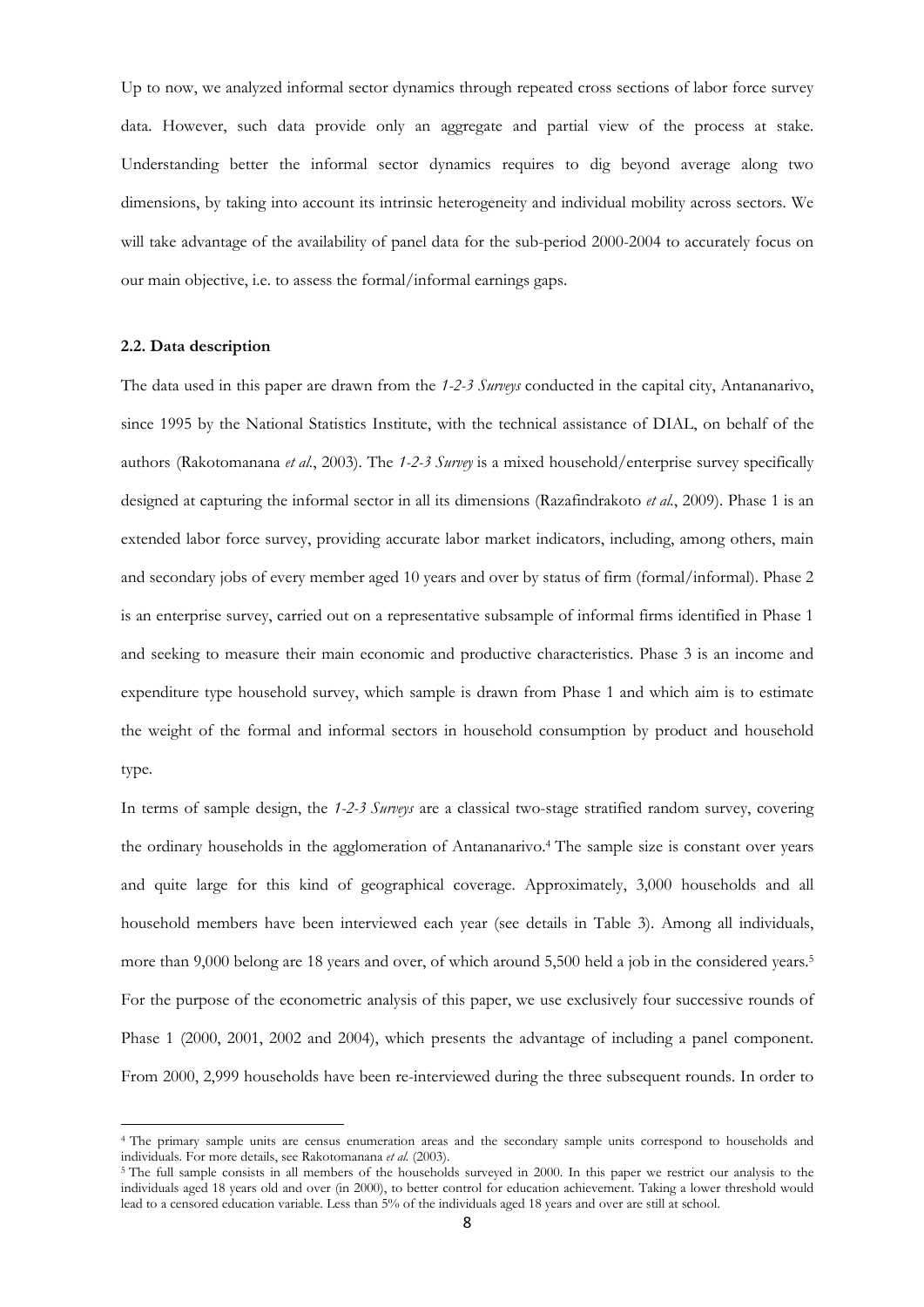keep the total number of households surveyed each year (3,000) constant, the disappeared or nonresponding households have been randomly renewed from one round to the other.

#### *Table 3 about here*

To build our panel, i.e. finding individuals matched across the four rounds, we use a common individual identifier across years, cross-checked with name, gender, age and other individual information. After undertaking thorough data cleaning including checking consistency of time-invariant variables between the four survey rounds, we obtain a panel of 23,926 observations (individual\*year) with useful information. The structure of the panel is described in Table 3. Among the 7,544 individuals in the working age population, 3,503 are observed the four years (balanced panel), that is nearly half of our sample (47%); 24% are present thrice and 29% twice. If we restrict ourselves to the occupied population, 5,360 individual hold a job, and the distribution according to the number of timeobservations is quite similar (48% for the balanced panel).

As in any panel data analysis, potential selective attrition should be considered and addressed. The attrition rate from one year to the other is 13% on average, and is mainly due to demographic changes (marriage, migration, death), while economic factors (to find a job, etc.) are marginal. Comparisons of means and distribution of earnings and observables between the cross-section samples and the panel sub-sample suggest that selective attrition is not an issue. Age and matrimonial status are the only sociodemographic factors affecting attrition: panel individuals are younger and are more often not married than non-panel individuals, but the gap is limited (33 vs. 36.8 years old; 48% vs. 37% are not married).<sup>6</sup> More importantly, no significant differences in labor market related variables, in particular in earnings or type of jobs (formal vs. informal) are observed (Rakotomanana, 2011).

Being specifically designed to capture informal sector jobs, the *1-2-3 Surveys* allow us to capture the concept of informal sector following the international definition strictly (ILO, 1993). In Madagascar, the *informal sector* is defined as all private unincorporated enterprises that produce at least some of their goods and services for sale or barter, are not registered (*statistics* licence, supposed to be compulsory for all kinds of businesses) or do not keep book accounts. Apart from our formal/informal sector divide,

<sup>&</sup>lt;sup>6</sup>We checked whether potential experience and matrimonial status have indeed an impact on the earnings gaps, which would then give an idea on the extent to which attrition may impact the estimated formal-informal gaps. While there is some evidence of heterogeneous gaps across workers with different marital status and potential experience, the tests showed that taking into account this heterogeneity (using interacted terms in earnings regressions) did not systematically bias the estimates of the various gaps compared to estimates not accounting for such heterogeneity (results available from the authors upon request). We hence assume that sample attrition related to these two demographics may not impact the estimated formal-informal gaps in a significant way.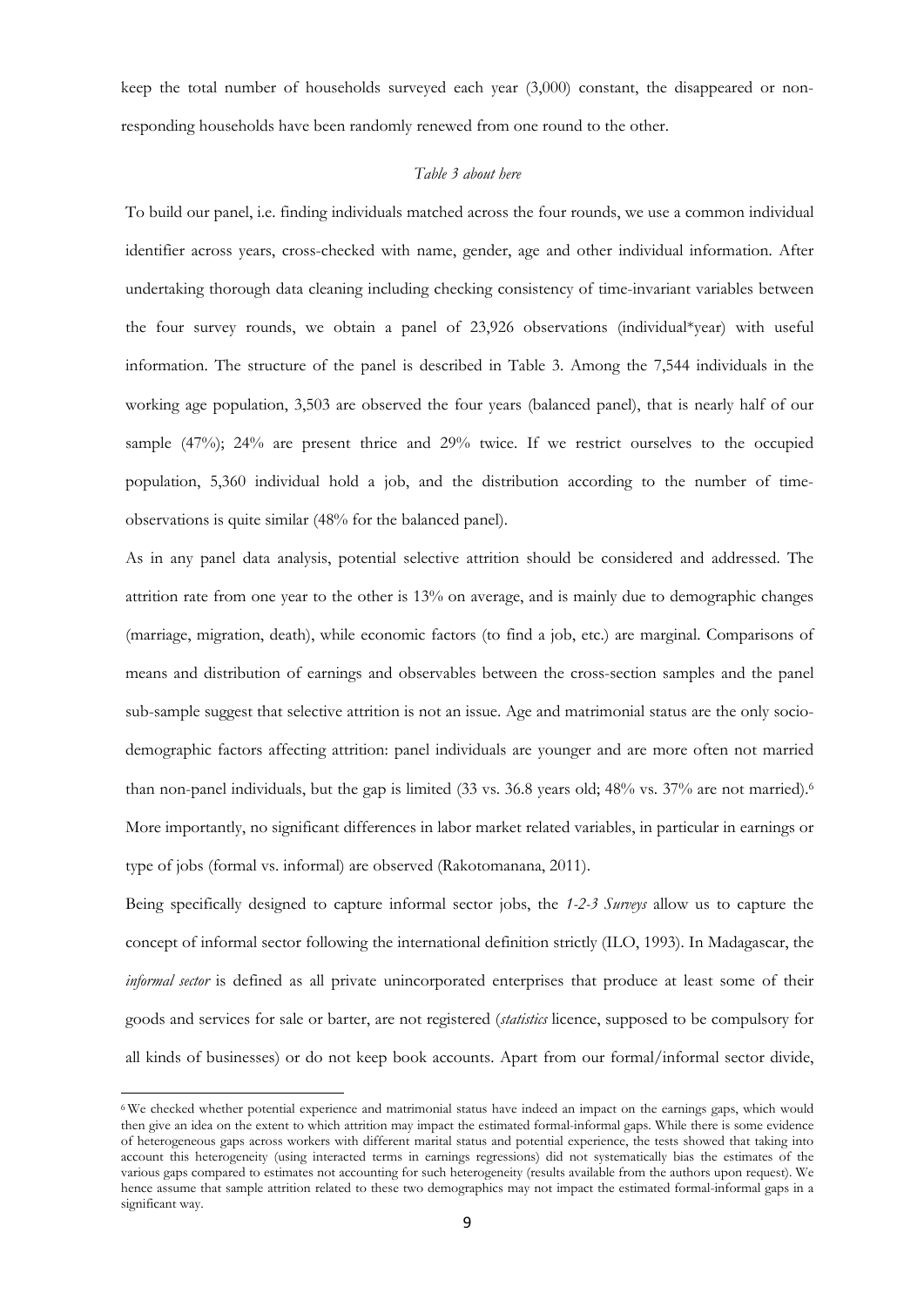special care is dedicated to get reliable measures of variables where informality status may lead to sampling and measurement errors, due to its characteristics. In particular, the questionnaire includes a detail set of questions to capture information on activity status, the classical procedures leading to the under-declaration of informal sector workers participation for those with the weakest labor market attachment. We compute the labor income associated with each remunerated job. For wage workers, the survey captures their current monthly wage, while for self-employed workers earnings correspond to the disposable income (before taxation). For those who do not want to declare (or don't know) their precise earnings, a complementary question asks for intervals, proposed in detailed ranges (10) of minimum wage. Hourly earnings used in the econometric analysis are deduced using the total number of hours worked per month. Additionally, all the classical individual and household based sociodemographic variables are appended to our database. Finally, time deflators current price index (CPI) are used to compute real earnings.

To our knowledge, the database used in this paper is one of the largest and highest quality labor market panel in Sub-Saharan Africa (apart from being one of the few ones available).

#### **3. Econometric Approach to Measuring Informal-Formal Earnings Gaps**

The econometric analysis consists of assessing the magnitude of different types of informal-formal earnings gaps using OLS and quantile regressions with log hourly earnings as dependent variable. Standard earnings equations are thus estimated at the mean and at various conditional quantiles of the earnings distribution. The models are regressed on a pooled sample of workers over years employed formally and informally. The different covariates introduced into the regressions are the completed years of education, the years of potential experience (with quadratic profiles for these two regressors), a dummy for being married, a dummy for being a woman, ten dummy variables of industries to account for technological differences between branches of activity<sup>7</sup>, ten area dummies to capture labor market local specificities and four time dummies to control for macroeconomic trend effects on earnings.<sup>8</sup>

<sup>7</sup> The reason why we do not introduce additional occupations as controls is that it is difficult to select a job classification that, above self- and wage-employment information (already included with the formal-informal dummies), would equally well describe specific formal and informal sector jobs.

<sup>8</sup> These industry dummies include "Agriculture", "Food processing", "Clothing", "Machinary", "Other Manufacture", "Construction", "Transportation", "Trade", "Public services" and "Other services". The area dummies consist in the ten sampled communes the survey has been drawn from.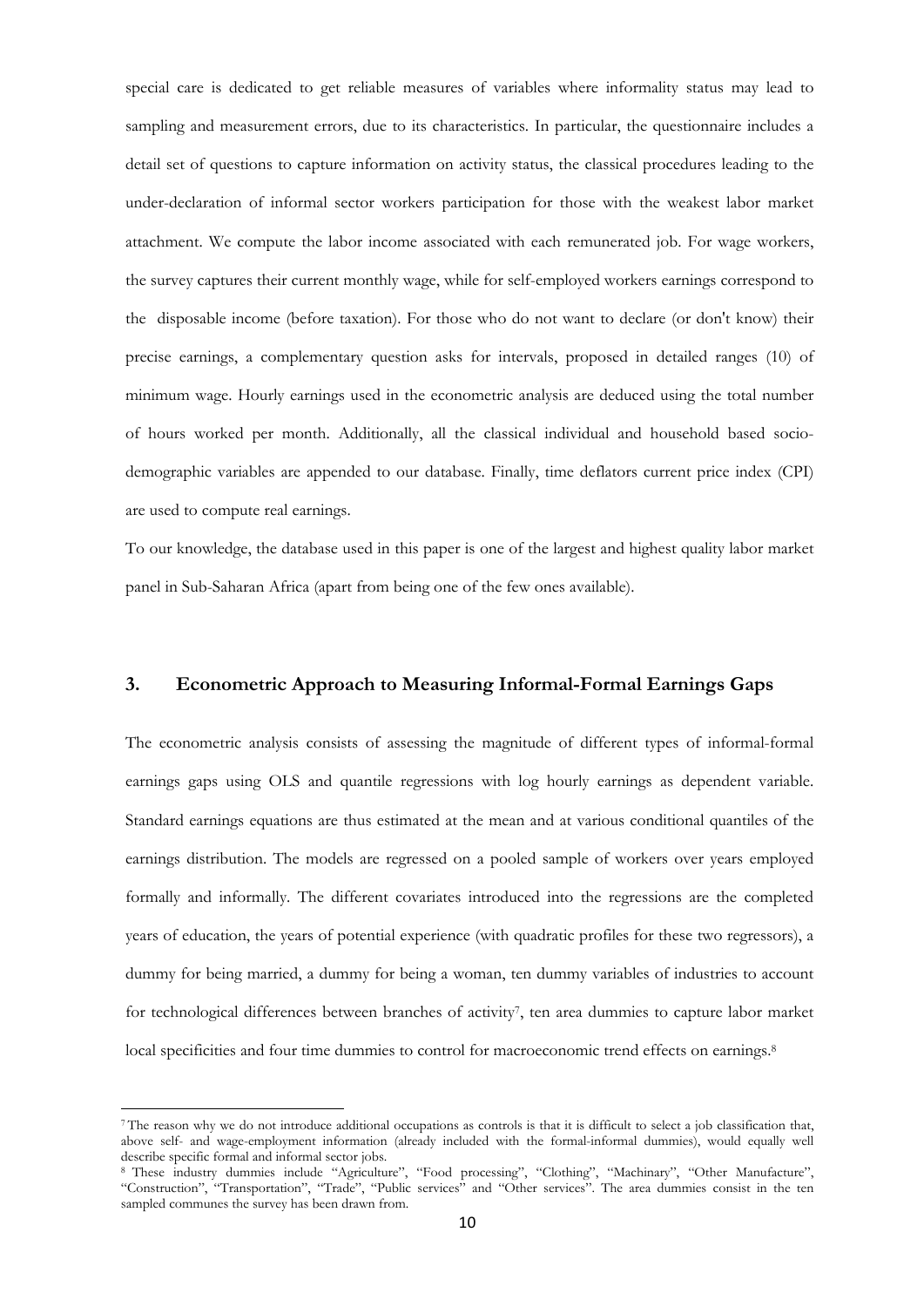A number of studies based on data on African manufacturing firms have shown that wages are positively correlated to firm size, conditional on standard human capital variables (Strobl and Thornton, 2002; Manda, 2002; Söderbom, Teal and Wambugu, 2005). The literature discusses numerous reasons why wages are positively correlated with firm size. One of the frequently made arguments is that firm size is correlated with omitted worker quality because large firms usually attract more productive workers. Thus, not accounting for this demand side characteristic may induce severe biases in the usual Mincerian equations. Fortunately in this paper, we are able to control for the size of the firms that we aggregated in four ordinate ranges. However, given that firm size is highly correlated with informal/formal status, we systematically estimate our models with and without the firm size in order to disentangle the effect of these two variables. To account for informal-formal differences in earnings at the mean earnings level, we rely on pooled OLS regressions across years and Fixed Effects OLS regressions (FEOLS), the latter accounting for time-invariant unobserved heterogeneity. The FE model can be written as

$$
y_{it} = x_{it}'\beta + \gamma I_{it} + \alpha_i + \varepsilon_{it}
$$
 (1)

where  $x_{it}$  denotes the vector of characteristics of individual *i* observed at time *t* (which includes a constant term),  $I_{it}$  represents a dummy taking value one if person  $i$  observed at time  $t$  is an informal sector worker.  $\alpha_i$  is the time-invariant individual heterogeneity (or the individual fixed effect) and  $\varepsilon_{it}$  is an i.i.d. normally distributed stochastic term absorbing measurement error. Note <sup>9</sup> that  $E[\varepsilon_{it} | x_{it}, I_{it}, \alpha_i] = 0.$ 

The estimated coefficient  $\hat{\gamma}$  is interpreted as a measure of the conditional earnings premium/penalty experienced by workers who change status between informal sector jobs to formal sector employment (or the reversal). However, as mentioned previously, informal sector employment is extremely heterogeneous and a finer job divide should be considered. We then define four categories of workers split by status in employment (wage workers vs. self-employed workers) and institutional sector (formal vs. informal) and create four dummies taking value one if the individual *i* at time *t* is an informal sector wage worker (IW<sub>it</sub>), a formal sector wage worker (FW<sub>it</sub>), an informal self-employed worker (IS<sub>it</sub>) and

<sup>&</sup>lt;sup>9</sup> One could use a random effect (RE) model assuming in addition that  $E[\alpha_i | x_{it}, I_{it}] = 0$ . However, as in many other cases, this condition is very unlikely to be satisfied as individual unobserved characteristics are generally correlated with workers' observable characteristics. Hausman's specification test indeed confirmed a systematic difference in the FE and RE estimators. See also footnote 10.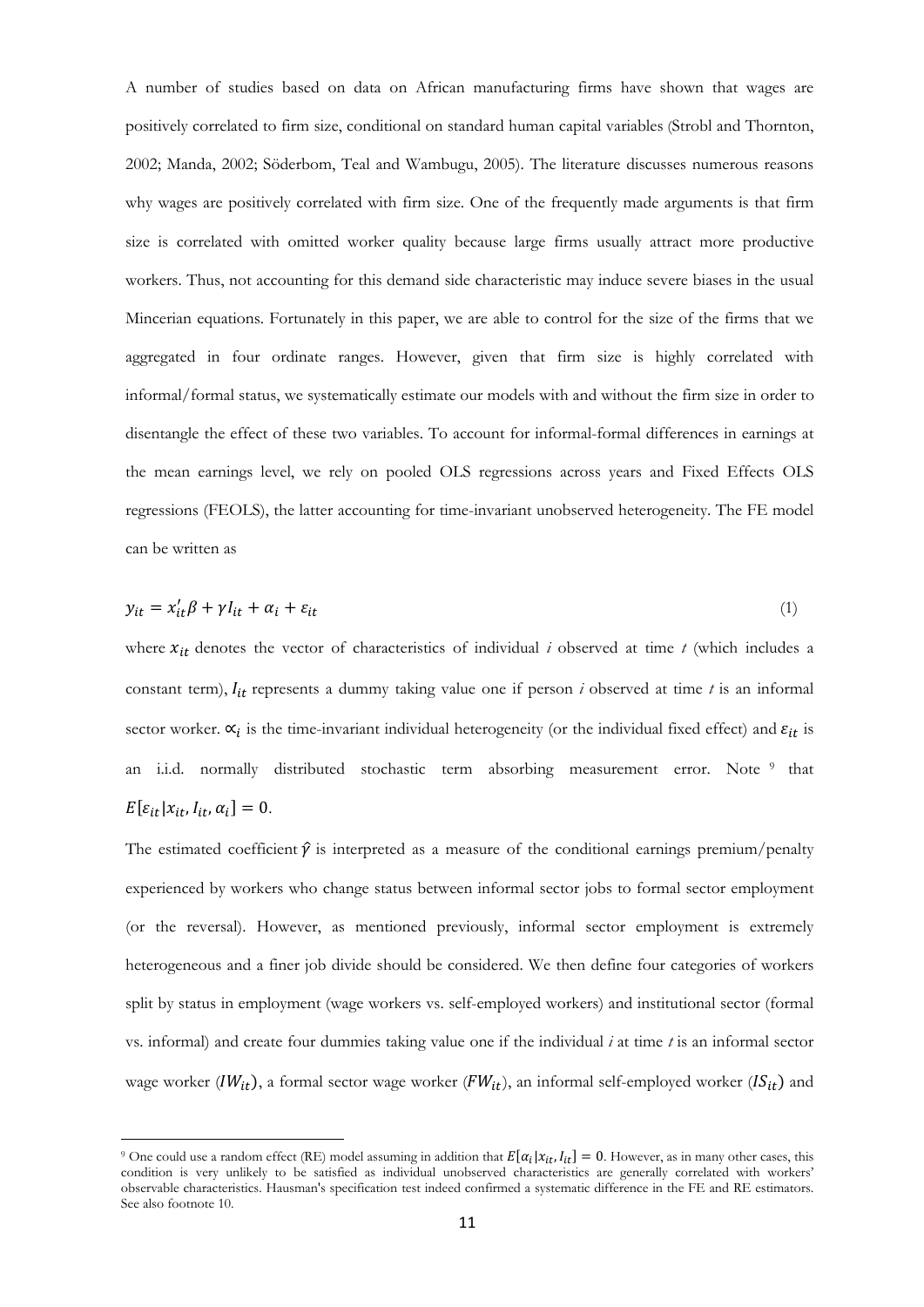a formal self-employed worker  $(FS_{it})$ . Taking the formal sector wage workers as the reference category, the model we estimate can be written as

$$
y_{it} = x_{it}'\beta + \delta I W_{it} + \theta I S_{it} + \lambda F S_{it} + \alpha_i + \varepsilon_{it}
$$
\n<sup>(2)</sup>

The estimated coefficients  $\hat{\delta}$ ,  $\hat{\theta}$  and  $\hat{\lambda}$  are interpreted, respectively, as the *IW – FW*, *IS – FW* and *FS – FW* conditional earnings gaps. Identification of these conditional earnings gaps relies on the presence in the sample of *movers* between employment states over time. Those movers can be compared to the *stayers* in terms of earnings. As an illustration, we consider a simple two-period example and eight cases of transitions out of the various possibilities of professional trajectories (which are 16 in a two-period example):

*2 cases of stayers*:

$$
E[y_{i2} - y_{i1} | IW_{i1} = 1, IW_{i2} = 1] = \Delta
$$
\n(3)

$$
E[y_{i2} - y_{i1} | I S_{i1} = 1, I S_{i2} = 1] = \Delta
$$
\n(4)

with 
$$
\Delta = (x'_{i2} - x'_{i1})\beta
$$

Equations (3) and (4) give examples of the changes in earnings for *stayers*, i.e. for workers that do not change their employment state between the two periods.

#### *6 cases of movers*:

$$
E[y_{i2} - y_{i1} | IW_{i1} = 1, IS_{i2} = 1] = \Delta + \theta - \delta
$$
\n(5)

$$
E[y_{i2} - y_{i1}]IW_{i1} = 1, FW_{i2} = 1] = \Delta - \delta
$$
\n(6)

$$
E[y_{i2} - y_{i1}]FW_{i1} = 1, IS_{i2} = 1] = \Delta + \theta
$$
\n(7)

$$
E[y_{i2} - y_{i1}]FW_{i1} = 1, FS_{i2} = 1] = \Delta + \lambda
$$
\n(8)

$$
E[y_{i2} - y_{i1} | I S_{i1} = 1, F S_{i2} = 1] = \Delta + \lambda - \theta
$$
\n(9)

$$
E[y_{i2} - y_{i1} | I S_{i1} = 1, FW_{i2} = 1] = \Delta - \theta
$$
\n(10)

with  $\Delta = (x_{i2}' - x_{i1}')\beta$ 

Equations (5) and (6) illustrate the changes in earnings for those workers coming from an informal sector wage job and moving, respectively, into an informal self-employed job and a formal sector wage job; equations (7) and (8) represent these earnings differentials for those coming from a formal sector wage employment and moving, respectively, into an informal self-employed job and a formal self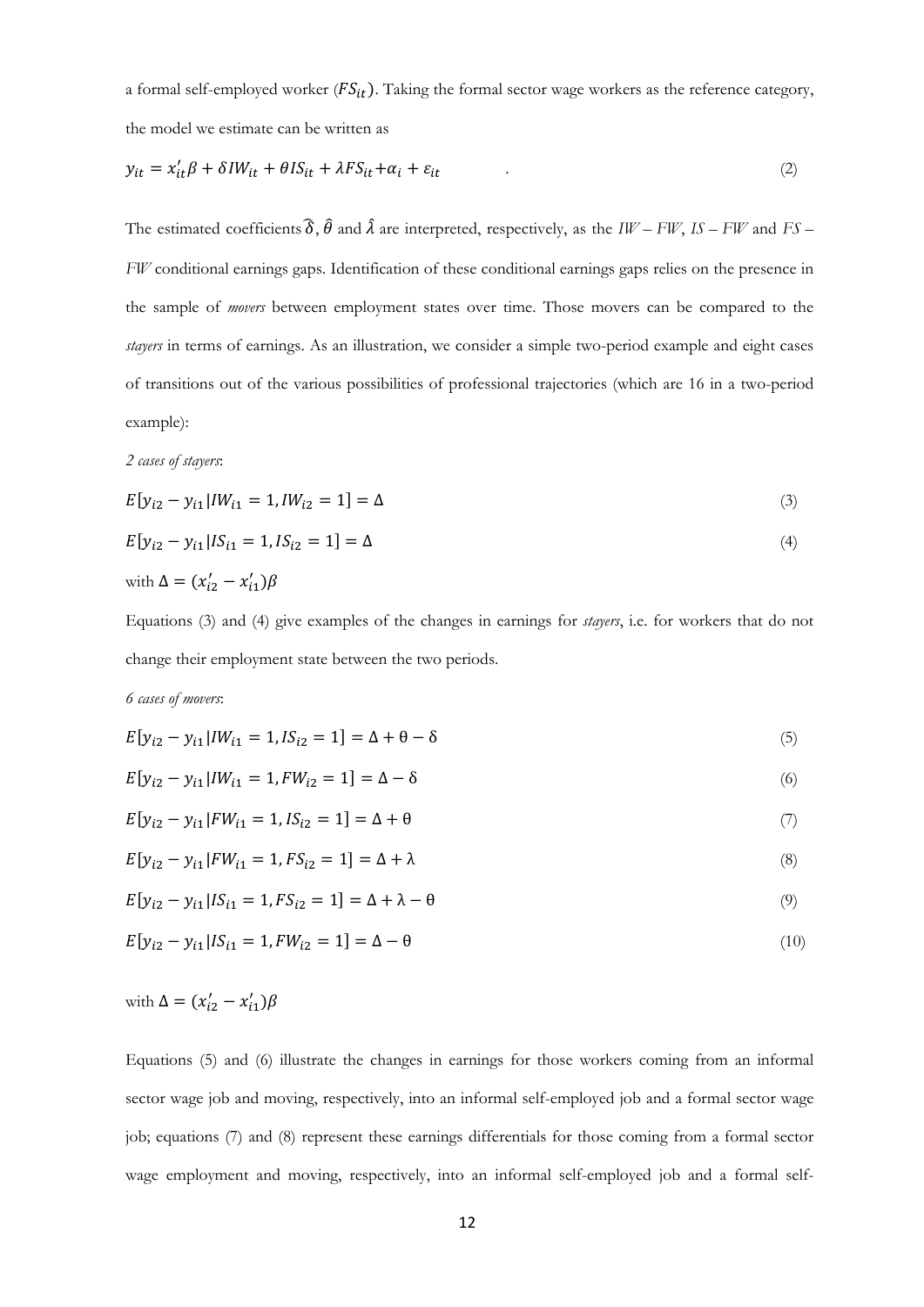employed job. Finally, the cases of informal self-employed workers moving to, respectively, formal selfemployed and formal sector wage jobs are considered in equations (9) and (10).

The identification strategy of FE on movers is quite standard but, in practice, one should verify that the number of moves across employment states is sufficient for a valid use of this estimator. We verify that this is the case in Table 5 in the next section. More generally, the identification strategy supposes that movers change employment states more or less randomly, or at least that they do not systematically move for better earnings. However, people may change jobs in particular if they see an opportunity to earn more. We present in the following section earnings matrices showing that this is actually not the case (Table 6).

Finally, to allow the earnings gaps between employment statuses to differ along the earnings distribution, we rely on Quantile Regressions (QR). Quantile earnings regressions consider specific parts of the conditional distribution of the hourly earnings and indicate the influence of the different explanatory variables on conditional earnings respectively at the bottom, at the median and at the top of the distribution.

Using our previous notation, the model that we seek to estimate is:

$$
q_{\varrho}(y_{it}) = x_{it}'\beta(\varrho) + \delta(\varrho)IW_{it} + \theta(\varrho)IS_{it} + \lambda(\varrho)FS_{it} + \alpha_i, \forall \varrho \in [0,1]
$$
\n(11)

where  $q_{\varrho}(y_{it})$  is the  $\varrho$ <sup>th</sup> conditional quantile of the log hourly earnings. The set of coefficients  $\beta$ ( $\varrho$ ) provide the estimated rates of return to the different covariates at the  $\varrho$ <sup>th</sup> quantile of the log earnings distribution and the coefficients  $\delta(\varrho), \theta(\varrho)$  and  $\lambda(\varrho)$  measure the parts of the earnings differentials that are due to informal-formal job differences at the various quantiles.

We then turn to Fixed Effects Quantile Regressions (FEQR). The extension of the standard QR model to longitudinal data has been originally developed by Koenker (2004). More recently, Canay (2011) proposed an alternative and simpler approach which assumes that the unobserved heterogeneity terms have a pure location shift effect on the conditional quantiles of the dependent variable. In other words, they are assumed to affect all quantiles in the same way. It follows that these unobserved terms can be estimated in a first step by traditional mean estimations (for instance by FE). Then, the predicted  $\hat{\alpha}_i$  are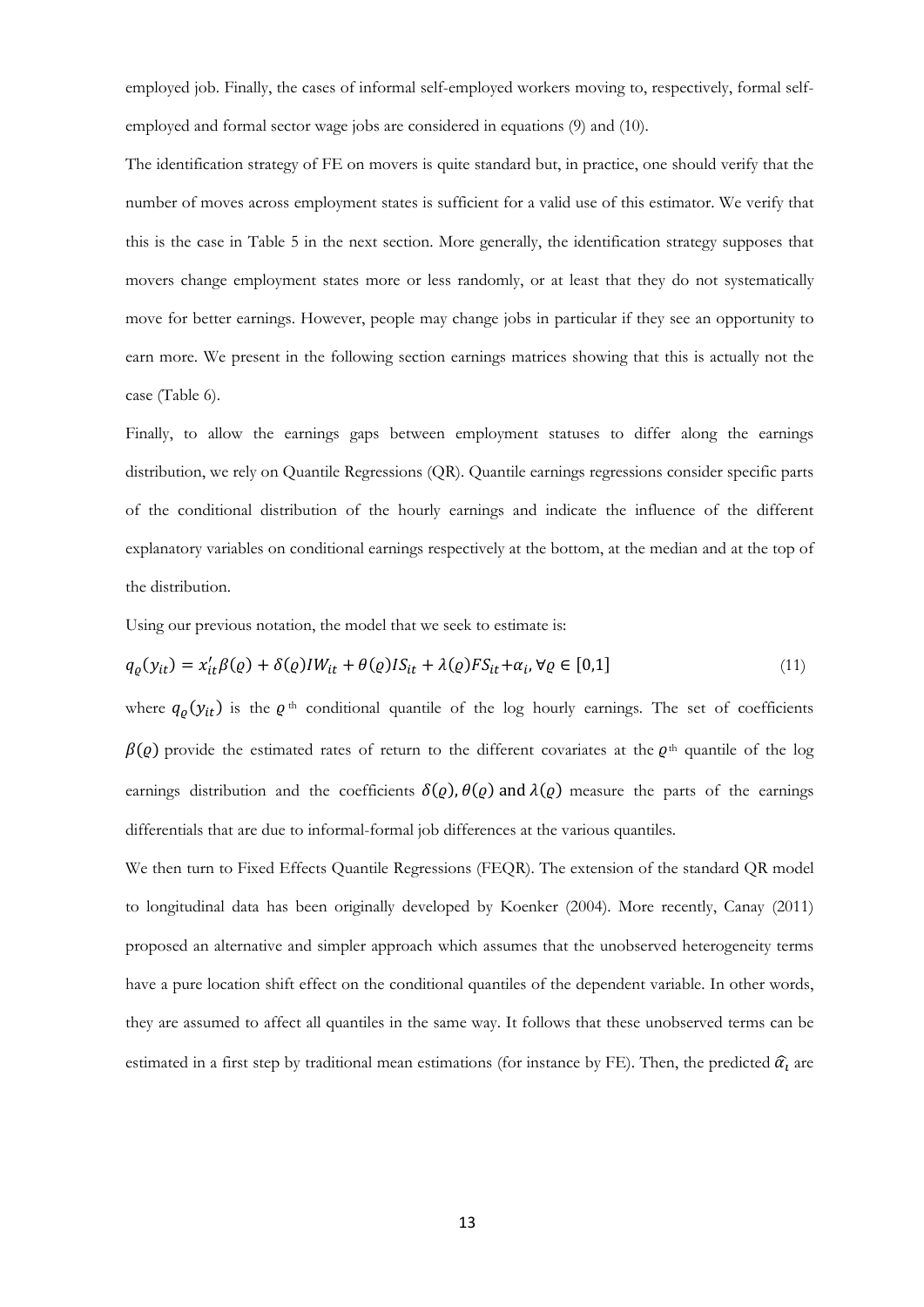used to correct earnings, such as  $\hat{y}_i = y_i - \hat{\alpha}_i$ , which are regressed on the other regressors by traditional QR.10

When running the regressions (2) and (11), we always provide robust standard errors using bootstrap replications.

#### **4. Descriptive Statistics and Validity Checks**

Table 4 presents some basic summary statistics of the main characteristics of the panel data used in our analysis. These descriptive statistics are reported for the sub-samples of wage/self-employed workers, broken down by formal and informal sector jobs.

#### *Table 4 about here*

The results obtained for average earnings are in line with common findings in the literature. Workers holding formal sector jobs earn more on average than those engaged in informal sector jobs. Among each group of formal and informal sector workers, self-employed workers are those with higher earnings in comparison with wage earners. If the average age of the labor force is the same between the two sectors, informal sector wage workers tend to be younger than their formal worker counterparts. Selfemployed workers exhibit on average longer potential experience in the labor market (which is calculated as age minus years of reported schooling minus five). As expected, workers having higher level of education are less likely to be engaged in the informal sector and vice versa. The gender ratio varies significantly between formal and informal sector jobs. Female workers have more opportunity to get informal sector jobs, female participation is at its highest in informal self-employment and at its lowest in formal one.

Finally, formal and informal sector workers are differently allocated across branches of activity. Specifically, informal sector employment is found more in trade, restaurants and construction, while formal sector jobs are more concentrated in clothing and services (in particular public administration).

<sup>&</sup>lt;sup>10</sup> In Canay (2011), the most problematic assumption is that the estimator is consistent and asymptotically normal only as time periods T goes to infinity. In the case of non-linear operators like quantile regressions, FE are not estimated consistently when the number of time periods (T) is fixed and small (<10), the inconsistency being transmitted to the estimators of the other covariates of interest (Koenker, 2004). As an alternative to Canay's method, we relied on a quantile regression model with correlated random effect (CRE), as suggested by Abrevaya and Dahl (2008), which sees the unobservable as a linear projection onto the observables plus a disturbance term. In other words, unobservables are linearly correlated with the explanatory variables. In the simplest approach *à la* Mundlak, unobservables are modeled as the mean values of time-varying covariates over all periods plus a normally distributed term. This approach is more restrictive in the sense that it requires using a balanced panel. The new estimates (available upon request from the authors) point to similar qualitative results, although the magnitudes of the gaps are often larger in the CRE.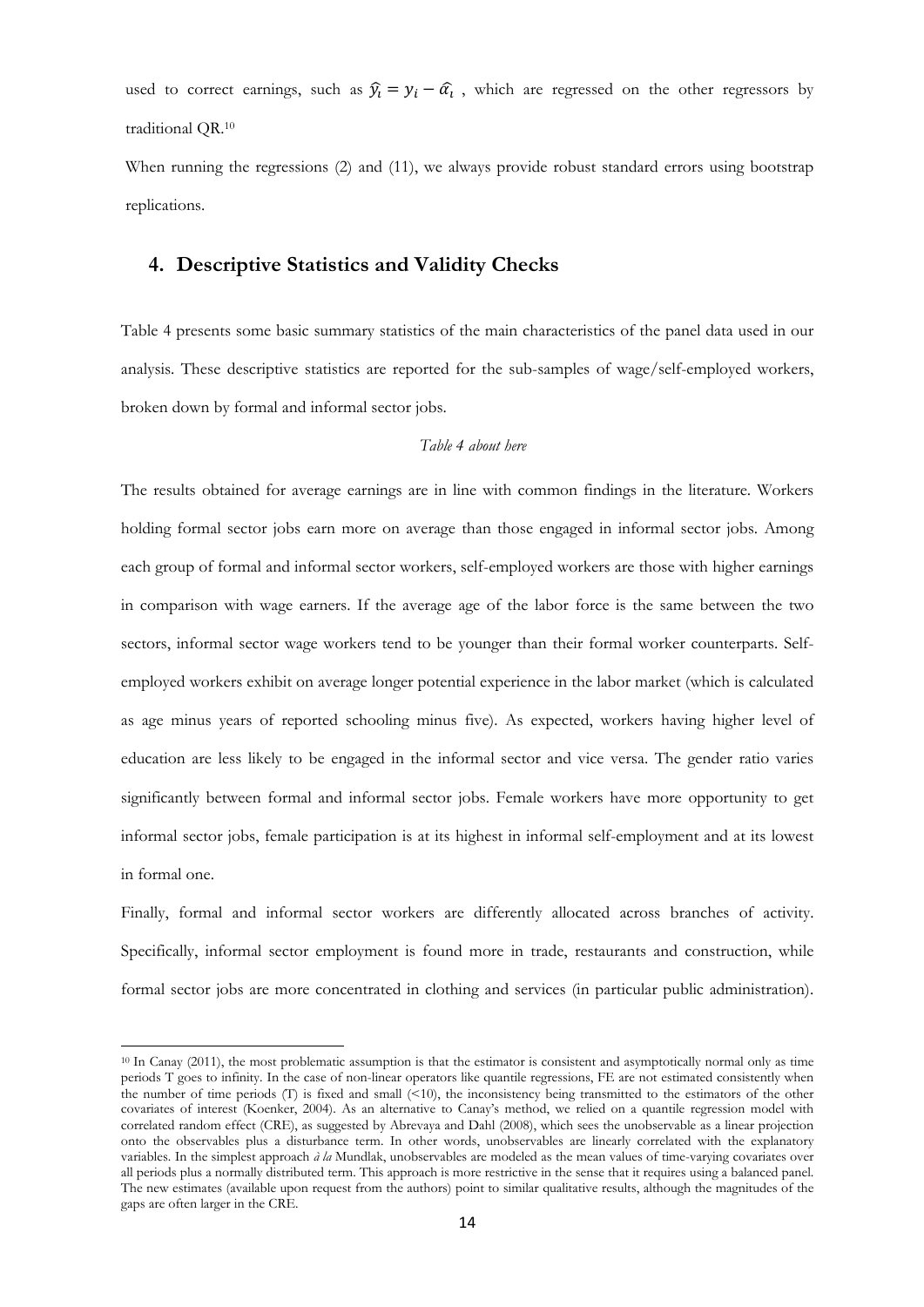Interestingly, the share of manufacture is identical between informal sector jobs and formal ones (31% in both cases). Within institutional sectors, the distribution is even more unbalanced: informal sector wage workers are stubbornly engaged in services to the person (51%), whereas informal self-employed workers hold trade jobs (36%). Formal sector wage workers are engaged prominently in services (63%), while formal self-employed job's structure looks like the informal self-employed one. In terms of firm size, formal sector wage workers are as expected over-represented in large enterprises, while the three other groups are quasi exclusively engaged in micro-enterprises (informal self-employed workers operating the smallest ones). These significant differences in the distribution of job structure underline the importance of controlling for sectors of activity and size in our earnings estimations.

#### *Table 5 about here*

Table 5 reports the job transition matrices by institutional sector and status in employment between 2000 and 2004. All individuals aged 18 years and over are included and split in four groups: formal sector wage workers, informal sector wage workers, self-employed workers and non-working individuals. To save space and given the small number of observations, formal self-employed workers have been aggregated with informal ones (we will distinguish them in our estimations; see Section 5). Inactive and unemployed are also aggregated into one broad category (not working). First, the proportion of movers (from one category to another) is far from negligible and is quite stable over time. From one year to the next, movers represent around one third of the three samples (from a minimum of 31% between 2000 and 2001 to a maximum of 36% between 2002 and 2004). If we consider only those holding a job, the target of our earnings gap estimations, the rate of movers is reduced to one fourth (22% to 26% respectively for the same periods). Formal sector wage jobs are the most stable, followed by the selfemployed ones. Informal sector wage workers are the most mobile: only 30% keep their status from one year to the other. The flows between sectors follow a consistent pattern. Informal sector wage worker movers mainly get formal sector wage and (informal) self-employed jobs, equally distributed. Formal sector wage worker movers privilege self-employment, but substantial flows go to informal wage jobs. Conversely, self-employed workers change more often for formal sector wage jobs than for informal jobs, withdrawing from work being their first option (retirement). On the methodological side, the substantial numbers of movers, in both directions, and for all types of jobs, is key for our estimation strategy.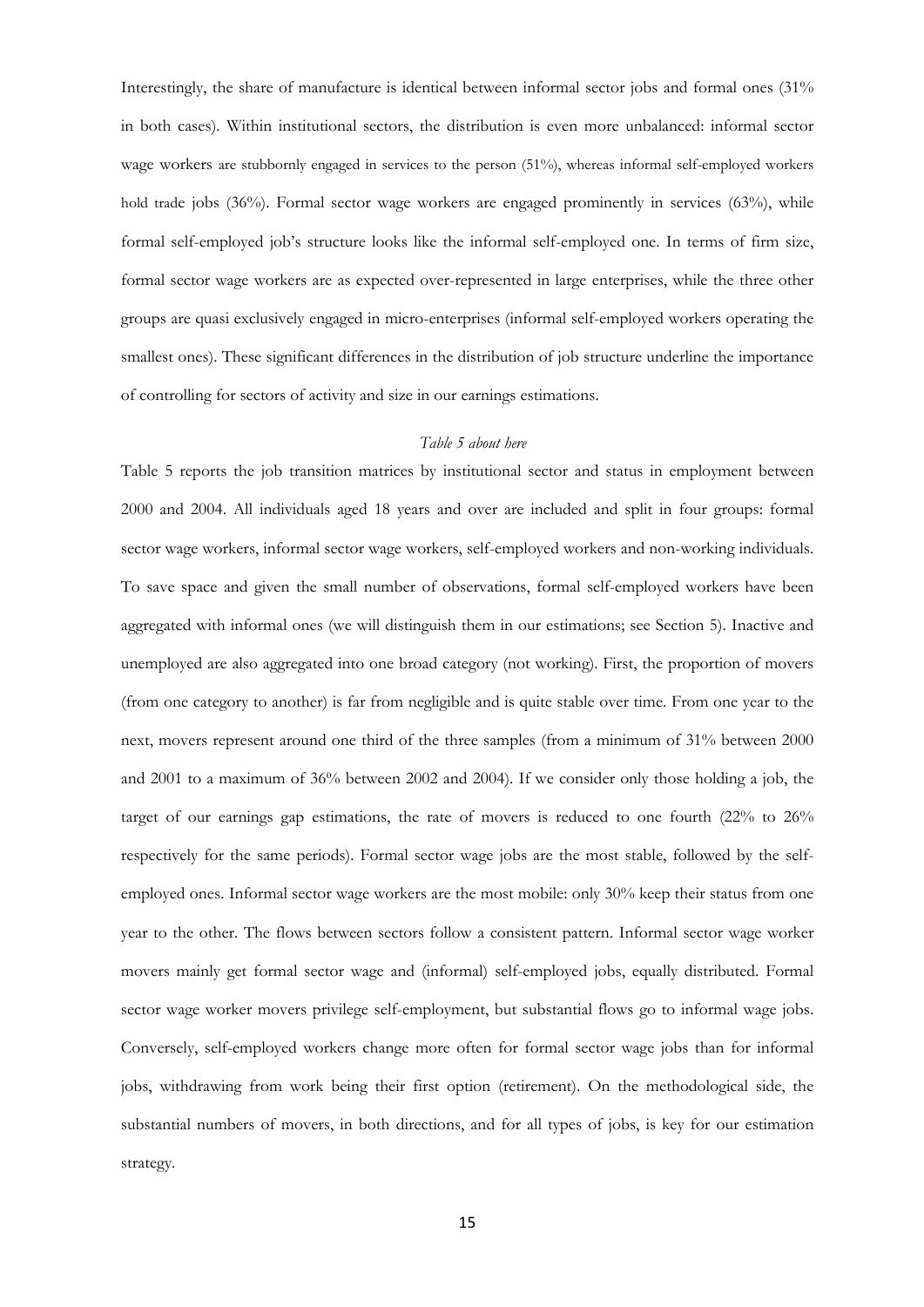Another striking finding is the surprising weak impact of the macroeconomic context on transition flows. Changes in year-to-year transition flows (direction and intensity) are limited, stressing a robust structural pattern. This assessment is confirmed by the long run transition matrix, as shown in the low right panel of Table 5. The 2000-2004 matrix is very similar to the short run matrices. At our four states level, 61% of the sample are stayers, compared to 64-69% in the year to year matrices (73% and 74-79% respectively for those who kept a job). For each of the four initial positions, the distribution of movers between categories are surprisingly close to the year-to-year one. However, at the margins, the crisis spell (between 2001 and 2002) shows a significantly lower rate of formal sector wage worker stayers, while the transitions from the informal sector jobs to formal sector ones decline. Bad conditions on the labor market also affect transitions between working and non-working positions: in time of crisis, all kind of workers more often become unemployed or inactive than during the growth periods.

#### *Table 6 about here*

To end this descriptive analysis, we turn to the earnings dynamics by institutional sector and status in employment. Table 6 present the levels (in constant 2000 Ariary) and the changes (in %) in real earnings for the three year-to-year periods and the "long run" spell (2000-2004). Compared to Table 5, the panel sample is restricted to the individuals holding a job and having positive earnings in both period. Consequently, those who are not working or unpaid family workers are excluded. The number of observations is around 3,000 for year-to-year matrices and 2,000 for the 2000-2004 matrix.

The left panel of Table 6 shows the level of real hourly earnings in the final date by transition status. Consistently with Table 4, informal sector wage workers get the lowest pay, followed by informal selfemployed, formal sector wage workers and the formal self-employed workers at the highest end of the earnings ladder. If we now take into account transition status, informal sector wage worker stayers systematically perceive less than those who changed to self-employment or formal sector wage jobs. Symmetrically, self-employed stayers get a better remuneration than those who move to formal or informal sector wage jobs, with the exception of the 2001-2002 period. Such exception can be due to a crisis effect (shrink in demand and increased competition), while formal sector wages are more rigid. Finally, formal sector wage worker stayers, as primary labor market insiders, are by far the best compensated workers (compared with the other eight transition status); the only exceptions are formal self-employed workers. This result suggests that, on average, creating an informal firm from a formal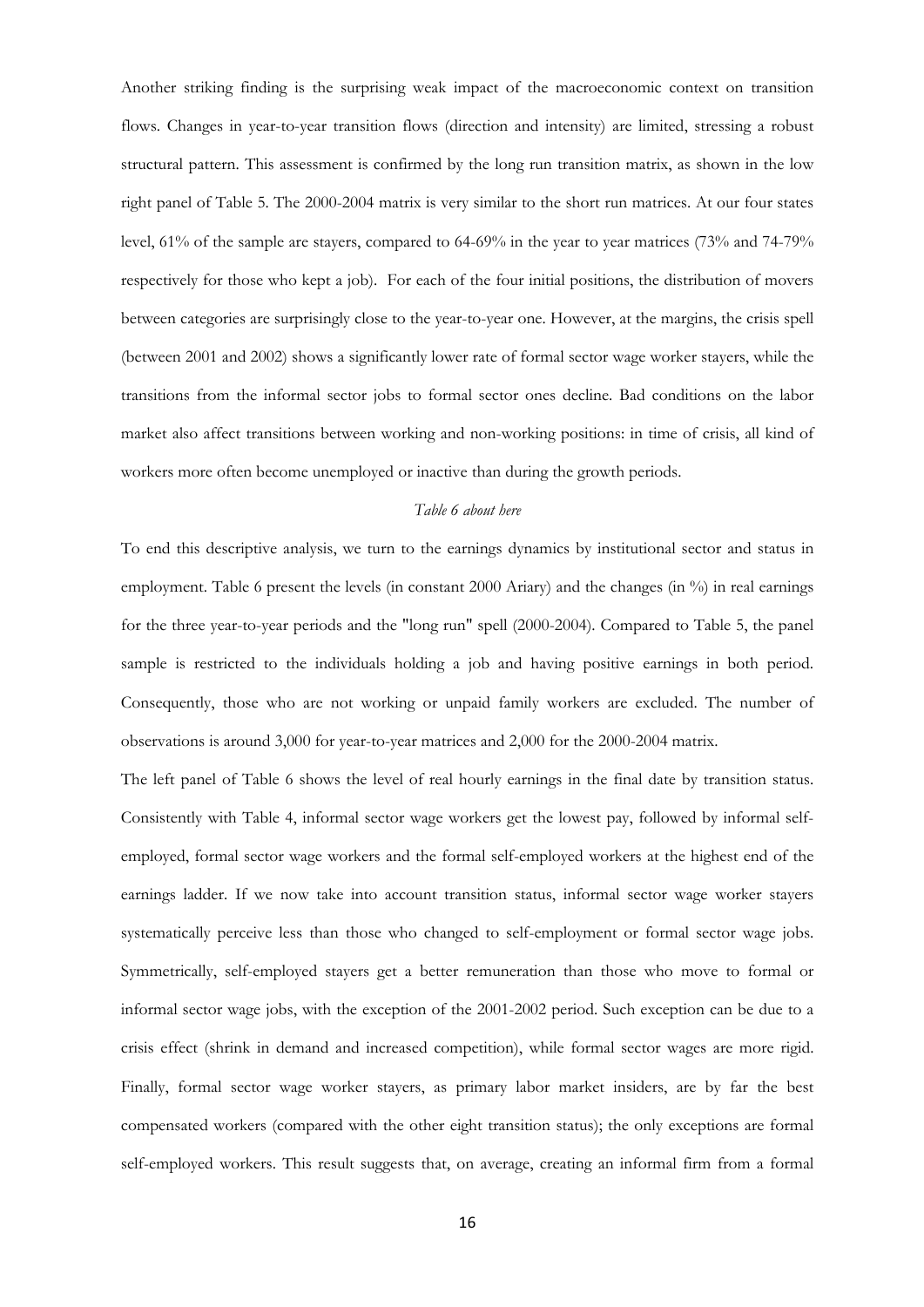sector wage job induces a decline in earnings. Two potential reasons may be invocated: some have been constraint to settle an informal business because of a lay-off in a formal activity or other institutional factors (like retirement age); non-pecuniary considerations may be at stake, but a lower pay than those who obtained a formal sector wage job.

These unconditional earnings in the end year do not tell much on earning dynamics, initial conditions being only taken into account through the labor status in the base year. Considering growth rates is a first step to control for initial earnings (right panel of Table 6). Moving to informal sector wage jobs is associated with the lowest increase in earnings over all periods, whereas being able to change to a formal self-employed job is associated with the highest earnings growth. Moving out of informal sector wage job ensures higher earnings growth rates, while abandoning self-employment for wage jobs, or formal to informal sector wage jobs provides lower growth rates. In terms of earnings growth, the picture for those who quit a formal sector wage job to create an informal business is mixed: in two cases out of four they perform better than their stayers counterparts (2000-2001 and 2001-2002), but do worse in the two other cases (2002-2004 and 2000-2004). This suggests a potential trade-off between these two kinds of jobs, a stylized feature underlined in the literature, which we will investigate further in Section 5 for the case of Madagascar.

Of course, these unconditional averages should be controlled for observed and unobserved characteristics, which is the purpose of the following section. Furthermore, changes in job states are not systematically associated with upwards (or downwards) trends in incomes. Out of the 24 groups of movers, 13 suffered a lower income growth than their respective stayers, while 11 benefited from a relative increase. This comforts the identification strategy of earnings gaps based on movers and stayers (see previous section).11

Finally, our analysis shows that earnings levels and changes are highly dependent on transitions. Transition and earnings matrices are very consistent, confirming the high quality of our data, a feature already stressed in previous methodological papers (Roubaud, 2000; Rakotomanana, 2011).

<sup>11</sup> We also investigated statistics and tried to characterize between-sector movers and stayers by running probits of sector movements in both directions: informal to formal, and formal to informal (results available upon request). Statistics show that movers are not extremely different from the overall population of stayers in terms of their observed characteristics. Looking at the probits, we found that the pseudo-R2 of these regressions reach only about 0.03, depending on the specifications. Hence, although we controlled for a set of observed characteristics, and also for an unobserved (fixed) component of individuals using the individual fixed effects, we were still not able to explain much of the reasons for transition between sectors.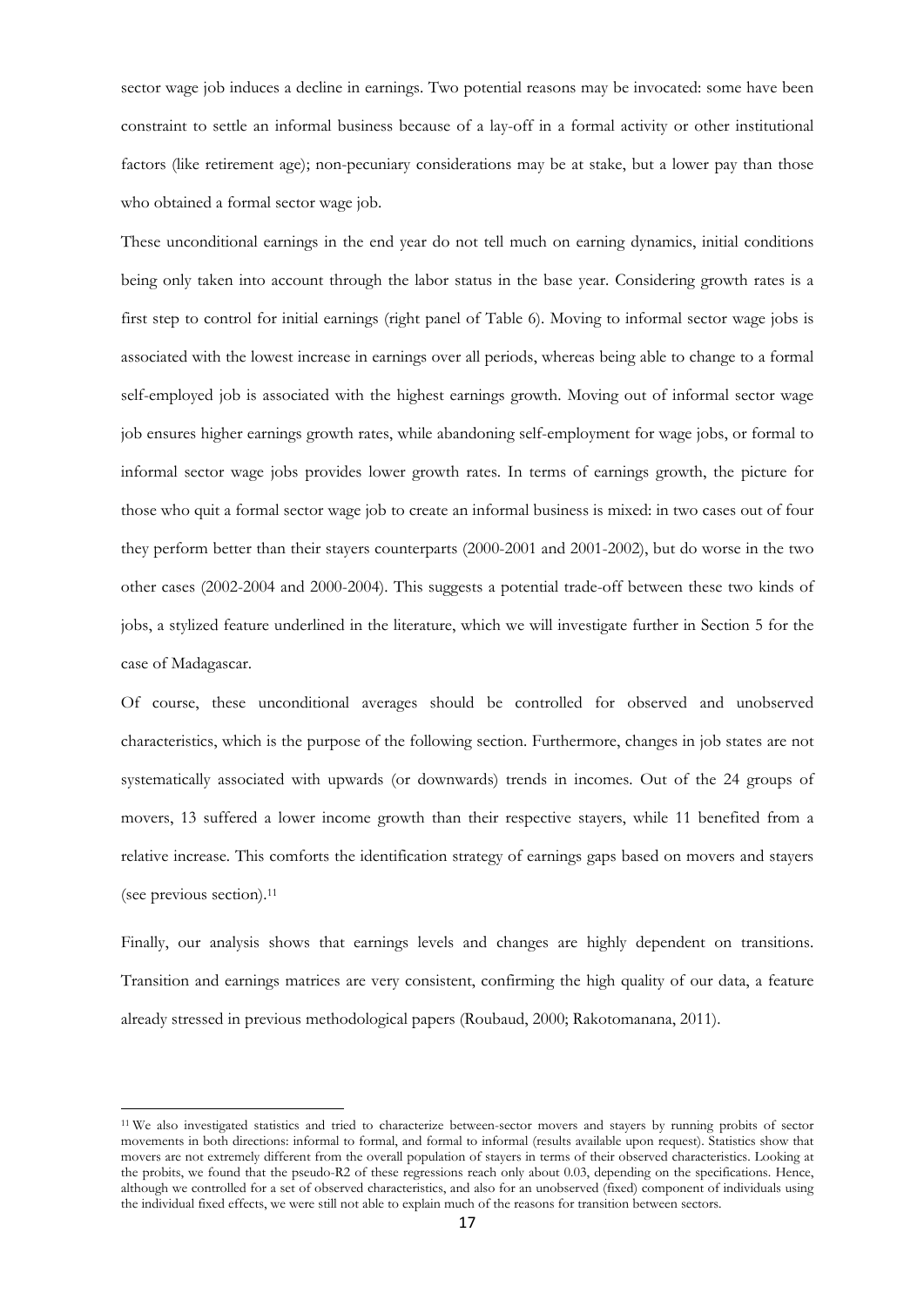#### **5. Earnings Gaps Analysis**

In this section we discuss the earnings gaps between formal and informal sector jobs at the aggregate level, estimated using the four estimations procedures presented in Section 3. In the following discussion, we compare the three other work status with formal sector wage workers, as our benchmark. We also investigate the gender issue.

#### **Formal vs. informal sector workers**

At the aggregate level, not considering firm size, the OLS estimate of the informal sector earnings gap is a rather huge -20%.12 Taking into account the (time invariant) unobserved individual characteristics (UICs) through fixed effect OLS estimation (FEOLS) reduces the earnings penalty significantly, down to -10%. Thus, nearly half of the gap can be explained by unobserved characteristics, the most productive workers privileging the formal sector. As always, this standard feature does not tell us much about what specific factors are really at play. On the one hand, the innate ability or the "talent parabola" is commonly stressed in the literature. On the other hand, many other explanations can be put forward. For instance, UICs may have to do with more efficient social networks to get a formal sector job. However, the remaining -10% gap, once we control for UICs, highlights that formal sector jobs provide higher earnings *per se*. Here again, this result can be due to various factors which end up, at the firm level, to a higher productivity or market power, and/or, at the worker level, to a stronger bargaining power of formal sector workers to negotiate higher earnings.

To go beyond average, we ran quantile regressions. While informal sector workers suffer earnings penalties at almost all levels of the conditional distribution, the gap is sharply decreasing from the bottom to the upper part. Beginning with a huge -38% (quantile .10), the gap continuously shrinks to become insignificant around quantile .80. From then, it even reverts to reach +7% at the upper-tier of the distribution (quantile .90). The Fixed Effects Quantile Regression (FEQR) gap not only confirms both the key role of UICs in reducing the "true" gap but also the pattern along the earnings distribution: from -28% for the bottom quantile (quantile .10) to 14% for the upper one (quantile .90).

However, once we control for the size of the enterprises, the average earnings gap nearly disappears. The OLS gap is only -6.3 % (Figure 1A), while the FEOLS gap is slightly negative but non-significant. Interestingly, the profiles of the earnings gap along the distribution remain unchanged, with a systematic

<sup>&</sup>lt;sup>12</sup> Models without firm size are not reported. They are available from the authors upon request.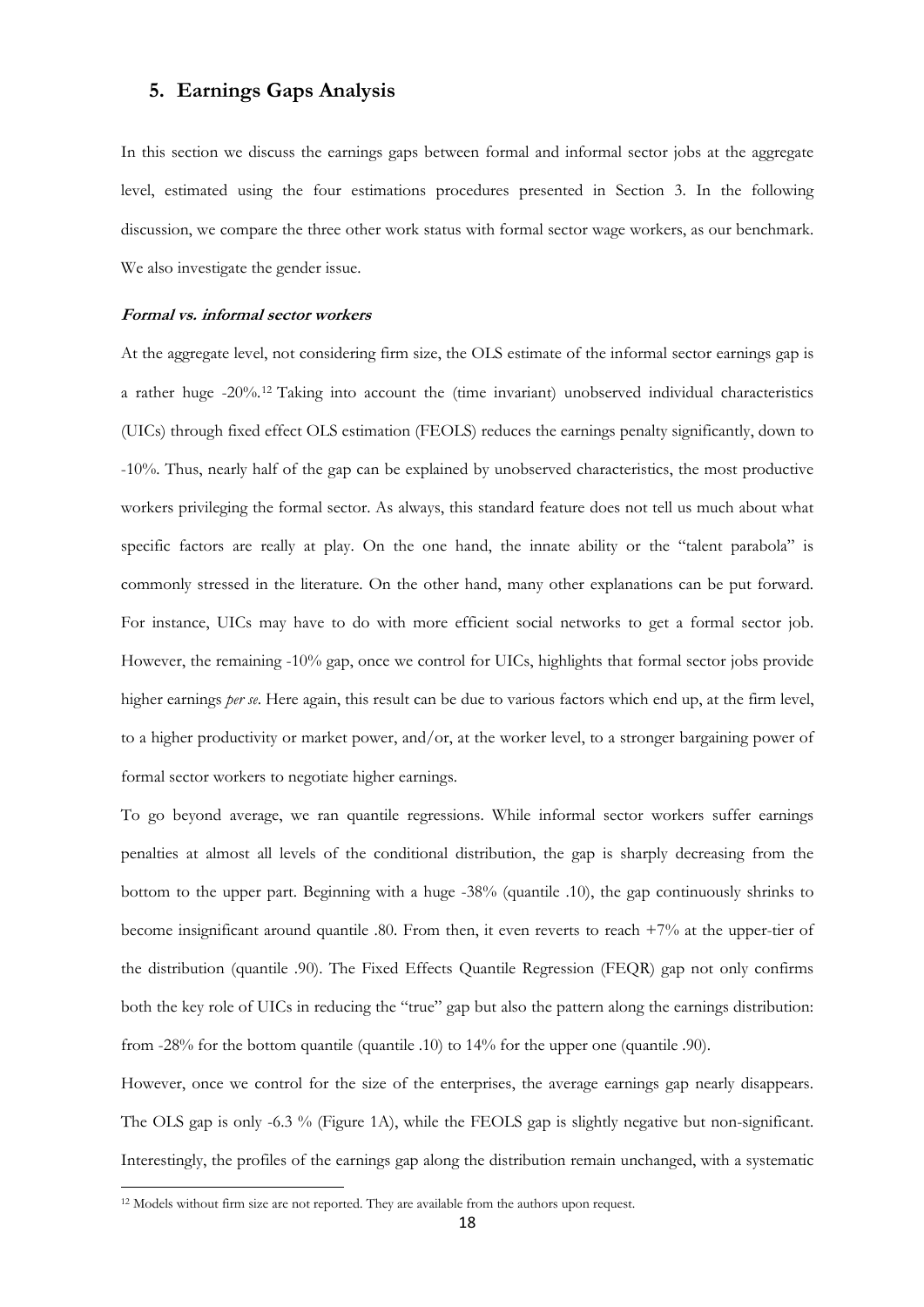penalty decline for informal sector workers from the lower to the upper tier (QR, Figure 1A and Tables A4 and A5). The QR estimates range from a -23% penalty for informal sector workers at the bottom (quantile10) to a 11% bonus at the top (quantile 90), while the respective numbers are -13% and 10% for FEQR, the turning point (from penalty to premium) being around the third quartile in both cases.

The interpretation of the size effect is not straightforward in our informal vs. formal perspective. First, conditional earnings grow with the size of the enterprise. This result is robust to any of our specification and consistent with the literature in this respect. Second, as the informal sector is often defined as enterprises under a certain size threshold (minus 5 or 10 workers), introducing the size in our estimation as an independent variable tends to absorb the impact of informality on earnings. This is all the more the case that the two criteria used to identify the informal sector (size and registration) are highly correlated. In the remainder of this paper we still decide to comment the earnings gaps based on the regression including the size as an independent variable. As a consequence, two important points should be kept in mind: our results focus on the impact of non-registration on earnings, net from the size effect; the exhibited gaps should be interpreted as the most conservative estimates, which are systematically higher without control for the firm size.

Finally, whatever the earnings specification (with or without firm size), the huge gap variations along the distribution point to the intrinsic informal sector heterogeneity. This result is mainly due to the fact that the "dualistic assumption" is too rough, gathering together very diverse categories of workers within each sector, which we investigate below in more details.

#### **Formal vs. informal sector wage workers**

As expected, within wage workers, those employed in the informal sector are on average worse-off than their formal sector counterparts (Figure 1B, column (3)). The OLS gap (-18%) is significantly reduced to -9% when individual fixed effects are introduced, suggesting that informal sector wage workers may have a disadvantage in terms of their unobserved productive attributes. Taking or not taking into account the fixed effects, the gap is continuously decreasing (Figure 1B and Tables A4 and A5): from - 30% (quantile .10) to -5% (quantile .90; non-significant) for the latter, and from -16% to 1% (nonsignificant) respectively controlling for UICs. In both cases, formal sector wage workers conserve an earnings advantage at any position in the pay ladder. Even if we cannot exclude that non-pecuniary disadvantages of formal sector wage jobs may be compensated by earnings (such as poor working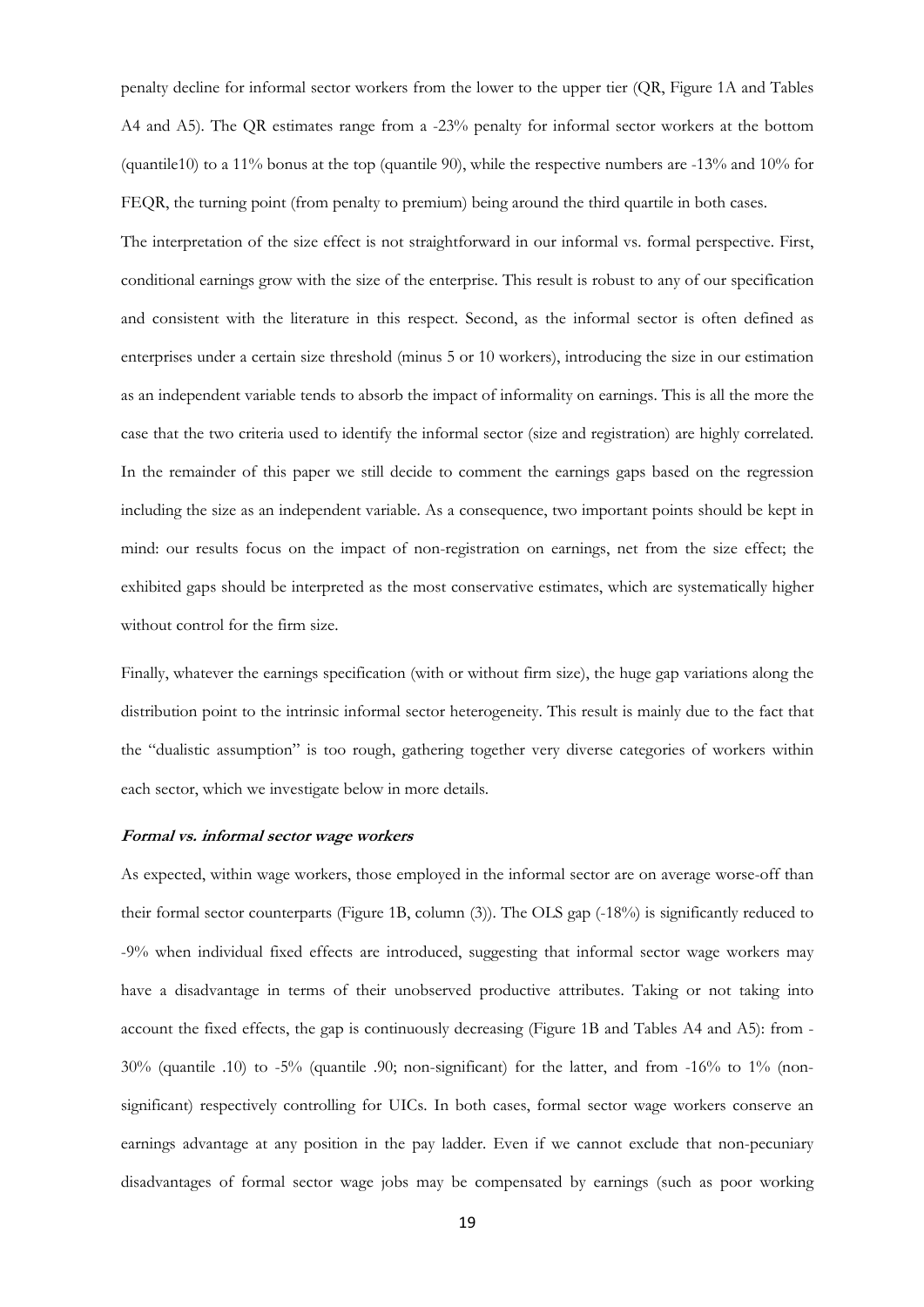conditions),13 these results could be taken as an acceptable validation of the *exclusion hypothesis* (for this category of workers), according to which informal sector wage workers are constraint in their job choice, and are probably queuing for formal sector jobs.

#### **Formal sector wage vs. informal self-employed workers**

For the bulk of the labor force, this alternative choice is probably the main trade-off, and also the most discussed in the literature. At odd with the previous case considered and more generally the dualistic approach, the conditional OLS gap is positive, with a significant premium of +18% for the informal self-employed (Figure 1C, column (3)). Furthermore, the FEOLS models still shows a premium at +12% (column (5)). Again, this would mean that informal self-employed workers have an advantage in terms of their unobserved productive characteristics (probably in terms of their entrepreneurial skills), which produces an overestimation of the premium associated with being an informal self-employed worker compared to exerting as a formal sector wage worker if this individual heterogeneity is not accounted for. We nevertheless should be cautious before claiming that the *exit option* may be at stake, as the selfemployed earnings may be overestimated for at least two reasons: first, the measure of earnings we computed remunerates both labor and capital factors (mixed income), the latter being far from negligible in the informal sector (Vaillant *et al.*, 2014); second, the self-employed earnings include the share which should be attributed to the productive contribution of unpaid family workers. As we do not have any order of magnitude of these two phenomena, it is difficult to exclude the possibility that the premium we obtain may not turn into a penalty, once these two factors are taken into account.14

When turning to quantile regressions (Figure 1C and Tables A4 and A5), the distributional profile of the gap presents the same now clear pattern, as in the two previous cases. The gap steeply increases with earnings level, and is in favour of the informal self-employed workers. In absolute terms, informal selfemployed laborers suffer a penalty only at the lowest end of the conditional distribution (up to about the first quartile where the gap is not significant). Afterwards, the gap is reversed into a significant premium, growing continuously up to 60% for the richest decile (quantile .90), crossing the OLS estimate at the median point of the earnings distribution. FEQR confirm this trend, the only difference being that the range of variation of the gap along the distribution is attenuated. Once the UICs are controlled for,

<sup>&</sup>lt;sup>13</sup> For a detailed analysis of the possible existing pecuniary compensations for working conditions along the earnings distribution, see Fernández and Nordman (2009) in the case of UK and Bocquier et al. (2010) in the case of West Africa.

for self-employed than for wage workers, as the former usually do not know their precise level of income (especially informal self-account workers who do not have book accounts), and the richest ones tend to understate their level of activity.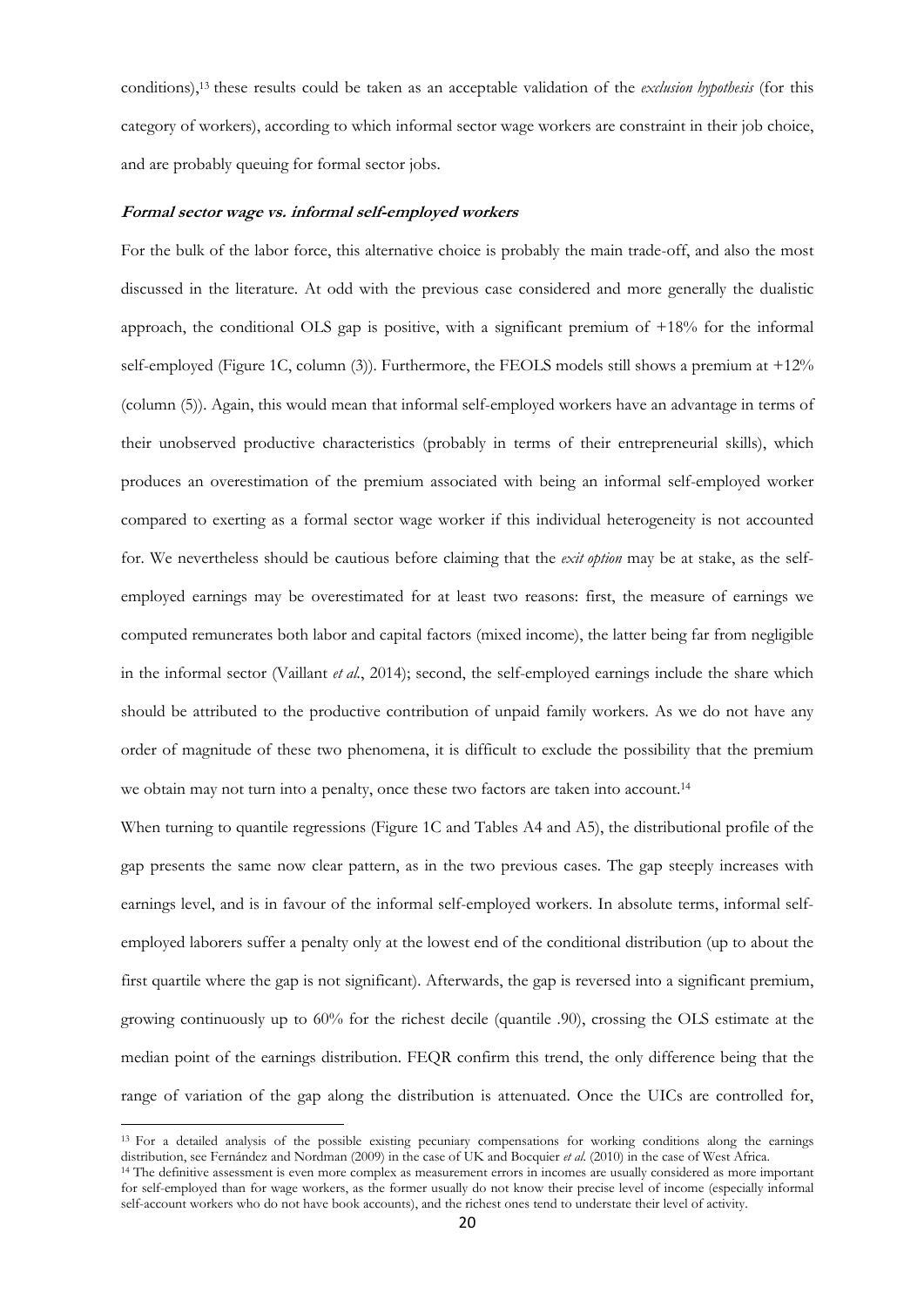informal self-employed workers are better-off at all points of the pay scale above the first quartile up to 39% at quantile .90. All in all, and given the size of the premium, we can confidently conclude that informal self-employment may be more lucrative that formal sector wage alternatives, especially for the richest workers. As a matter of consequence, we have good presumptions to assert that, in Madagascar, a substantial part of the labor force has deliberately chosen to work in the informal sector as non-wage workers, for pecuniary reasons.

#### **Formal sector wage vs. formal self-employed workers**

The earnings comparison of formal sector wage workers and formal self-employed workers is clearly in favour of the latter, whatever the model chosen (Figure 1D and Tables A1, columns (3) and (5)). The OLS estimate presents a +93% premium, just slightly reduced with fixed effects (+30%). As with the informal self-employed workers, their unobserved productive attributes may be better than those of the formal sector wage workers. As in the case of informal self-employed workers, the premium is continuously increasing with earnings levels, but is translated upwards, a pattern in line with the empirical results obtained in the literature for developed countries. Controlling for UICs or not, formal self-employed workers are always better-off in terms of earnings than formal sector wage workers, the premium culminating at +149% (QR) and +69% (FEQR). Overall, it seems that the Malagasy labor market functions under a regime of wage repression. Whatever the reasons - macro pressures of international integration, deliberate policies to control inflation, or weak bargaining power of the wage workers; the latter being the most plausible -, it seems globally preferable to work as an independent (even in the informal sector) than as a wage worker (at least in non-farm activities).15

#### **Formal vs. informal self-employed workers**

Lastly, we turn to the comparison between the two types of self-employed workers: formal and informal. Formal self-employed workers are rarely considered in the literature on LDCs, maybe because they are too few in the countries considered. But there are many reasons to focus on this category of workers: first, to compare our results with those obtained in developed countries on salaried vs. non-salaried workers' earnings gap, as in these countries self-employed workers are quasi-exclusively formal; second,

<sup>15</sup> In Madagascar, the formal sector wage repression is well established. The legal minimum wage is very low (100,000 Ariary, the equivalent of 50 US dollars at the time of the last survey in 2012). It is not regularly updated, and it shows a steep decreasing trend in real terms, in the short as in the long run. Official survey reports in 1996 and 2013 (INSTAT, DIAL, UNDP, ILO) show that, in constant terms, the minimum wage decreased by 55% between 1964 and 1996. More importantly, the minimum wage is not a binding constraint as more than 81% of the labor force earned less than this threshold in 2013.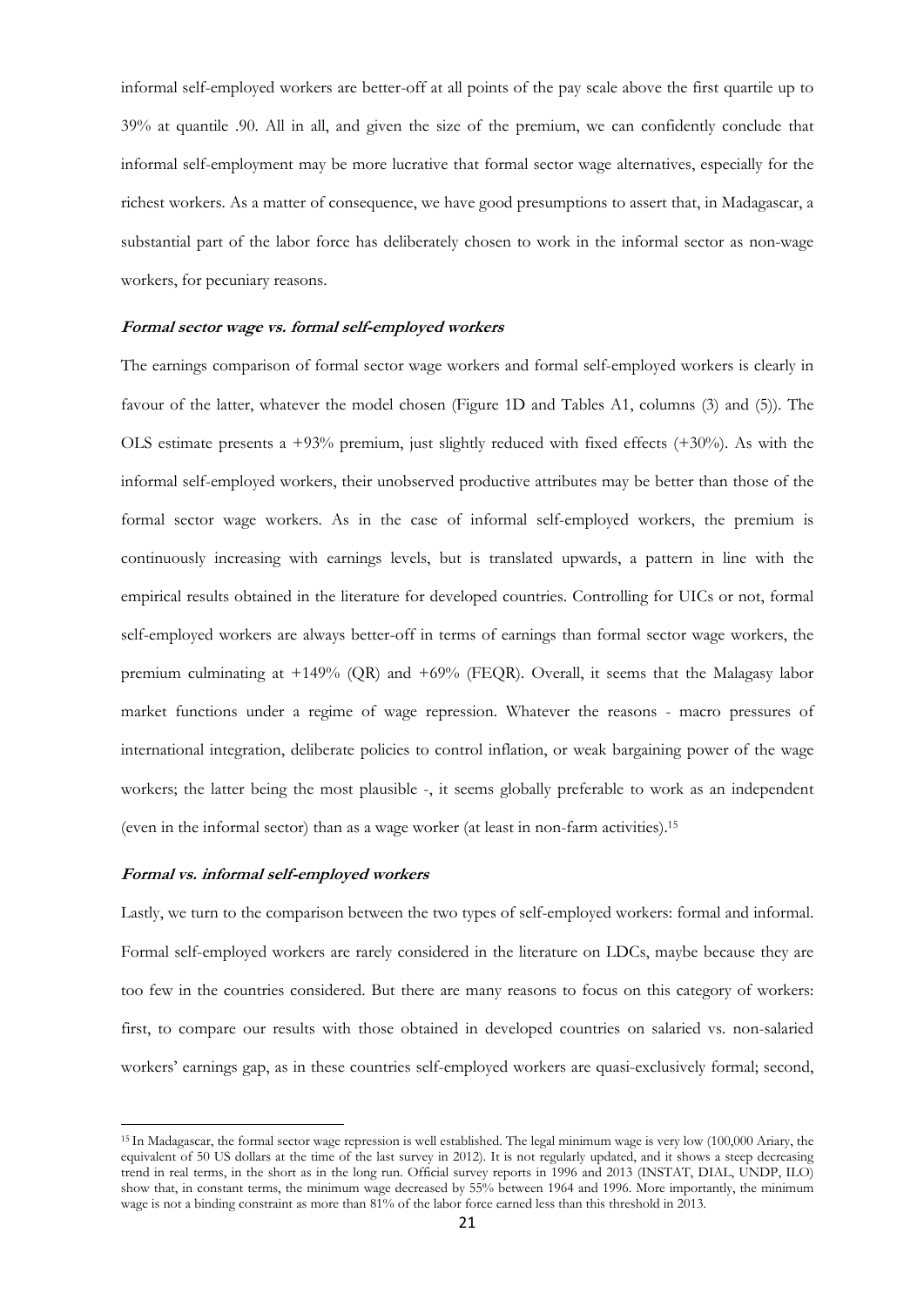because it allows us to establish the link with the existing formal/informal sector literature from a business perspective (not job). Finally, the comparison appears more legitimate as the nature of incomes and unobservables potentially at play are in both cases equivalent (which is not true concerning wage workers).

Formal self-employed workers are systematically in a better position than their informal counterparts, all along the pay scale (Figure 1E; the reference group is now informal self-employed workers; regressions tables are not reported to save space). Returns to firm's formalization is always positive and increasing with the net earnings, even when controlling for entrepreneurial skills and other unobserved characteristics, the most favoured in this respect choosing disproportionately the formal sector. This advantage of formal household businesses may be due to higher initial level of physical capital or more productive combination of factors (our models do not provide elements on this point), but it is compatible with the potential causal benefits of getting formal (access to credit and markets) as found in the literature.

#### **A gender perspective**

Exploring the gender dimension associated with informality is crucial for various reasons. First, there are strong imbalances in the job structure, females being more prone to hold informal sector jobs than their male counterparts. Second, the raw gender earnings gap is in general significantly higher in the informal sector.<sup>16</sup> Finally, and more importantly, the motivation to hold informal sector jobs is highly dependent on gender. Women may have a welfare function which is less dependent on income incentives, as they take more care of extra professional activities (as family life, children care, social relations, etc.), where informal sector jobs could be a more satisfying option.17 Without going into details, we highlight the main findings displayed in Appendix Figures 2 and Figures 3 and their corresponding regression tables reported in Tables A2, A3 and A6 to A9.

<sup>16</sup> For West Africa, Nordman *et al*. (2011) estimate the gender earnings gap in the formal and informal sectors of different capital cities using household surveys. Nordman and Roubaud (2009) and Nordman, Rakotomanana and Robilliard (2010) also find this result in the case of Madagascar.

<sup>&</sup>lt;sup>17</sup> There is a literature describing the impact on labour of gender differentiated allocation of tasks within the household (Grasmuck and Espinal, 2000; Duflo, 2003; Duflo and Udry, 2004). Cultural norms define the respective roles of women and men within the household and society, and may explain for instance why female-run businesses tend to stay small and more subsistence-oriented. As traditionally the primary caretakers of children and responsible for domestic chores, women could choose self-employment in the informal sector, not necessarily for the level of earnings, but because this offers flexible work arrangements, and enables them to balance work and family activities. Gender-specific spending priorities also define the amount reinvested in the business, as females are known to devote a higher share of their earnings to the welfare of children. It has also been argued that women run their businesses in a subsistence-oriented manner to complement their husbands' income (Kevane and Wydick, 2001; Nichter and Goldmark, 2009; Nordman and Vaillant, 2014).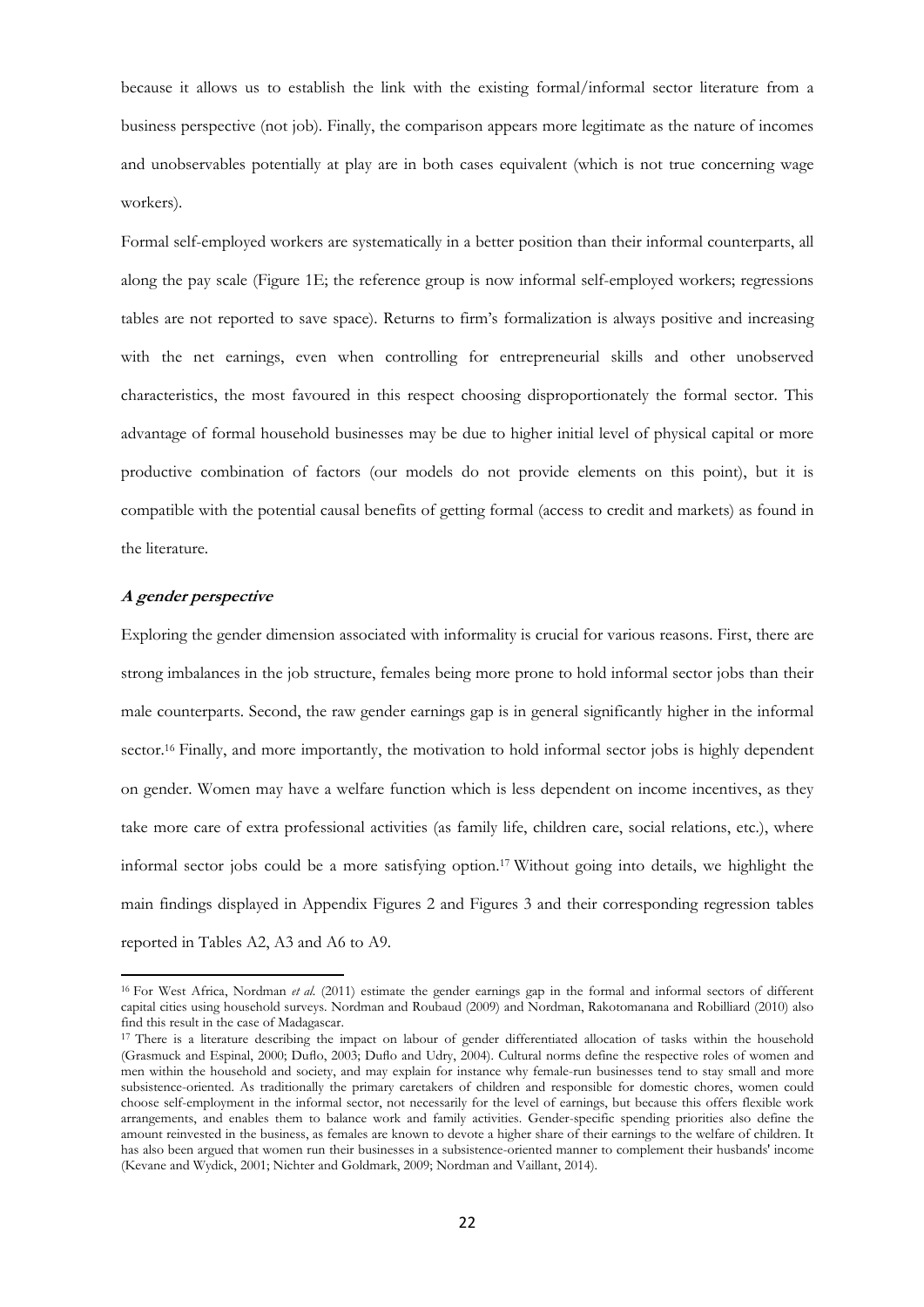Firstly, whatever the models' specifications and the category of workers considered, females always financially suffer more (or benefit less) when they are employed in the informal sector. For instance, at the aggregate formal vs. informal level (Figures 2A and 3A), the OLS gap is slightly positive (but not significant) for men while reaching -19% for women; the FEOLS being respectively 1% (non-significant) and -7% (significant at the 10% level). Such a feature is compatible with the idea mentioned above, that women may accept lower wages in the informal sector because it provides other non-pecuniary advantages, relatively more valuable to them. However, it can also reveal barriers or labor market segmentation, which would be more pronounced for women competing for formal sector jobs.

Quantile regressions shed an interesting light on the informal vs. formal earnings gap by gender. For men, working in the informal sector is financially penalizing below the median of the distribution and advantageous afterwards, whether taking UICs into account or not. For women, holding an informal sector job is always associated with lower conditional earnings, or at best equivalent to being employed in the formal sector (for the last quartile of earnings). By contrast, while the penalty for being informal sector wage workers remains substantial for women once UICs are controlled for (-18%, Figure 3B), it is no more significant for men. For the latter, working informally is at least financially as rewarding as having a formal sector job, whether dependent (Figure 3B) or independent (Figure 3C).

Secondly, in spite of differences in absolute levels, the distributional profile of the earnings gaps is quite similar across gender: no noticeable effect for formal self-employed workers compared to informal ones, an increasing slope for the other categories with respect to formal sector wage workers. The only exception is for informal sector wage workers, whose earnings are globally as rewarding as those obtained by formal sector wage workers for men, while the penalty suffered by female informal sector wage workers is continuously and steeply decreasing, but never turns into a premium.

Thirdly, the sorting process in the allocation of men and women across employment status (which is partly revealed by the effect of controlling for UICs) does not differ substantially across gender: informal sector wage workers have detrimental UICs (in order to get a better income) *vis-à-vis* formal sector wage workers, while the unobserved skills are favourable for self-employed workers (whether formal or informal). The only exception is for male wage workers, who have comparable UICs along the formal/informal divide.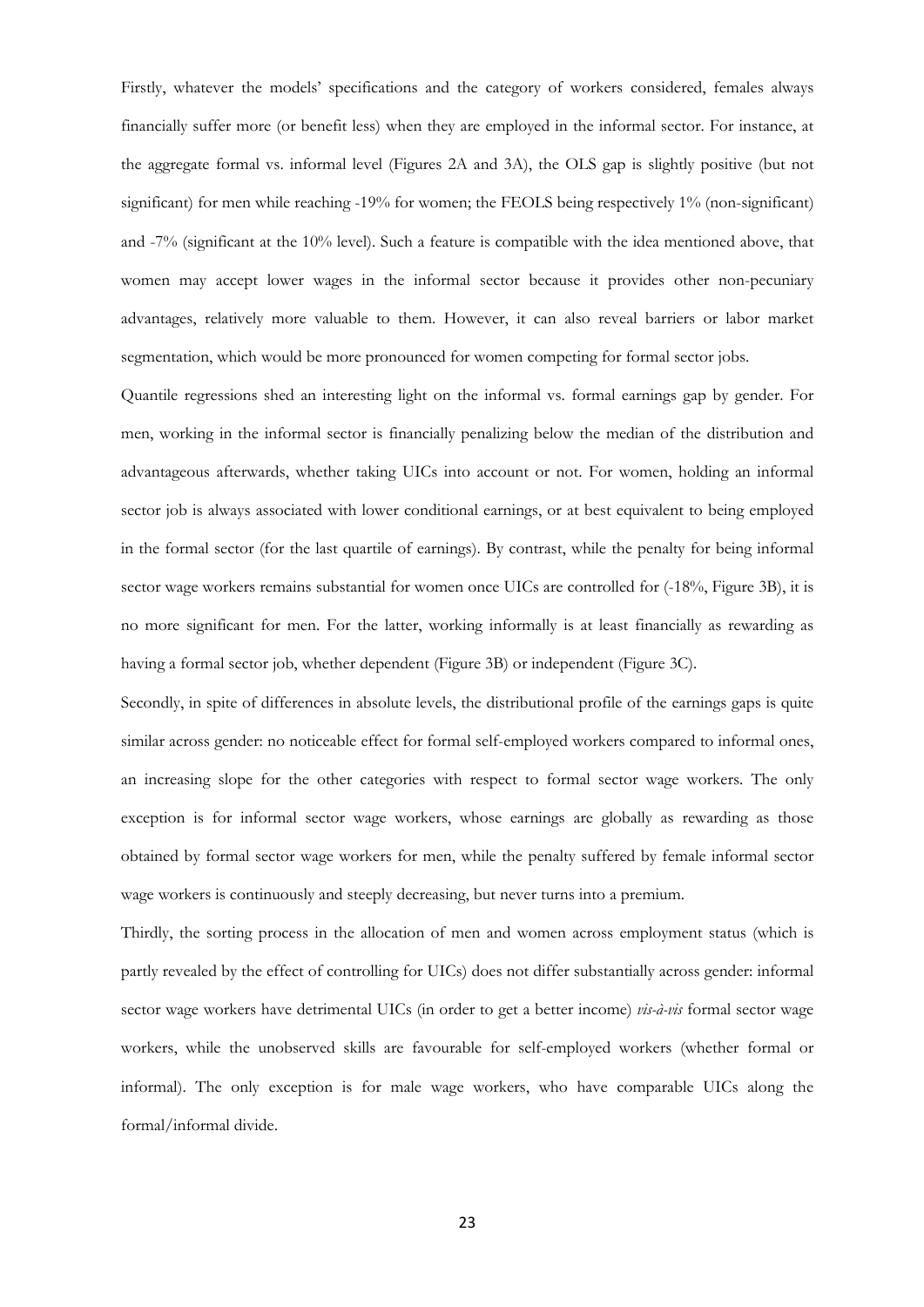#### **6. Conclusion**

In this paper, we study which of the exclusion or the exit hypothesis regarding informality is best suited to the urban Malagasy labor market. To this end, we focus on the earnings gaps between formal and informal sector workers. Assuming that individual earnings are proxies of individual utilities, our approach considers that if informal sector workers earn more than their formal counterparts, this reflects a deliberate choice of the former to be informal sector workers. Taking advantage of the rich *1-2-3 Surveys* for Madagascar, the four wave panel data (2000-2001-2002-2004) give us the unique opportunity to control for time-invariant unobserved individual characteristics. Using both standard and fixed effects earnings equations estimated at the mean and at various conditional quantiles of the earnings distribution, we address the key issue of heterogeneity, at three different levels: the worker level, taking into account individual unobserved characteristics; the job level, comparing wage workers with selfemployed workers; the distributional level. Gender issues are also examined. To our knowledge, this approach is applied for the first time ever in Madagascar, and rarely for Sub-Saharan Africa.

Our results suggest that the informal earnings gap highly depends on the workers' employment status (wage employment vs. self-employment) and on their relative position in the earnings distribution. The main conclusions are often at odds with the exclusion hypothesis and what would show the observed raw earnings gaps: in many cases, informal sector jobs are more rewarding (self-employment) or as rewarding (male wage workers) as formal sector wage jobs. This feature is due to the relatively low wages of formal sector wage jobs. The reason for such a specificity should be investigated further (international competition pressure? wage repression policy?). Second, Madagascar's labor market seems more integrated than what its development level would have predicted. The earnings gaps look more like those observed in emerging countries, characterized by a weak segmentation between formal and informal sector jobs, than the standard dualistic Sub-Saharan labor markets. Third, the systematic premium at all points of the distribution of formal self-employed workers over their informal counterparts suggests that formalization of non-farm household businesses seems to be beneficial. Policies aiming at easing administrative procedures to register informal firms should be encouraged. Finally, females always financially suffer more (or benefit less) when they are informally employed. This feature opens space for specific policies to align the functioning of labor market for women with that of men (reduction in entry barriers to formal sector jobs, improvement of access to physical capital, etc.).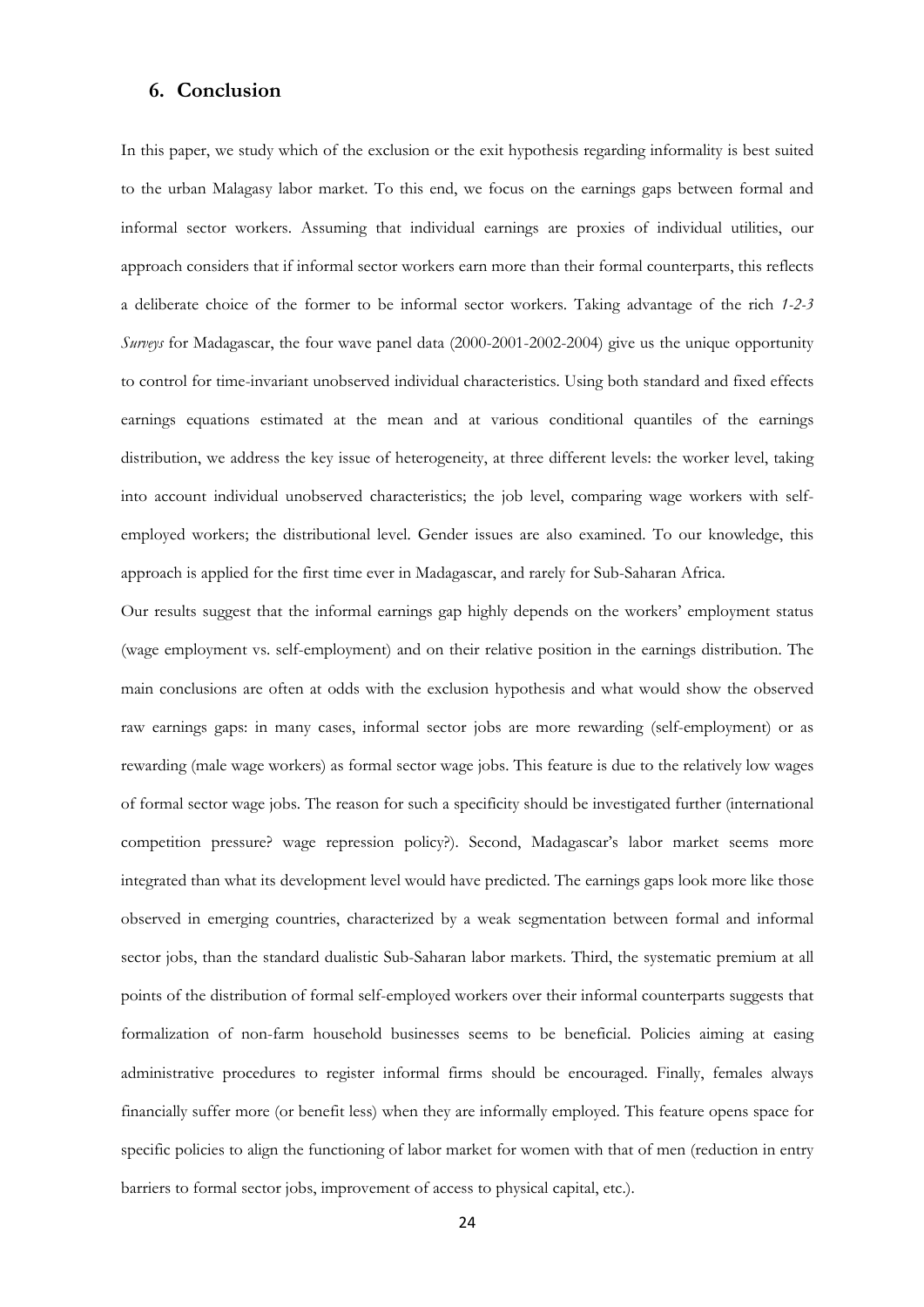In a nutshell, in the case of a poor and fragile country like Madagascar, these findings provide new and robust empirical backups for the existence of a mix between the traditional exclusion vs. exit hypotheses of the informal sector.

Our paper raises further promising prospects, and could be extended in various directions. A first extension would be to better control for individual unobserved characteristics, by purging our earning estimations of differences in the amount of physical capital (for self-employed workers) and social networks. A firm based panel approach may be an interesting alternative entry in this respect. Another potential extension would be to exploit further the nature of our data (four point panel) by estimating dynamic earnings equations. Lastly, our work could be usefully complemented by investigating the determinants of job satisfaction, to enlarge the perspective which relies exclusively on earnings outputs and to check the robustness of our conclusions in this regard.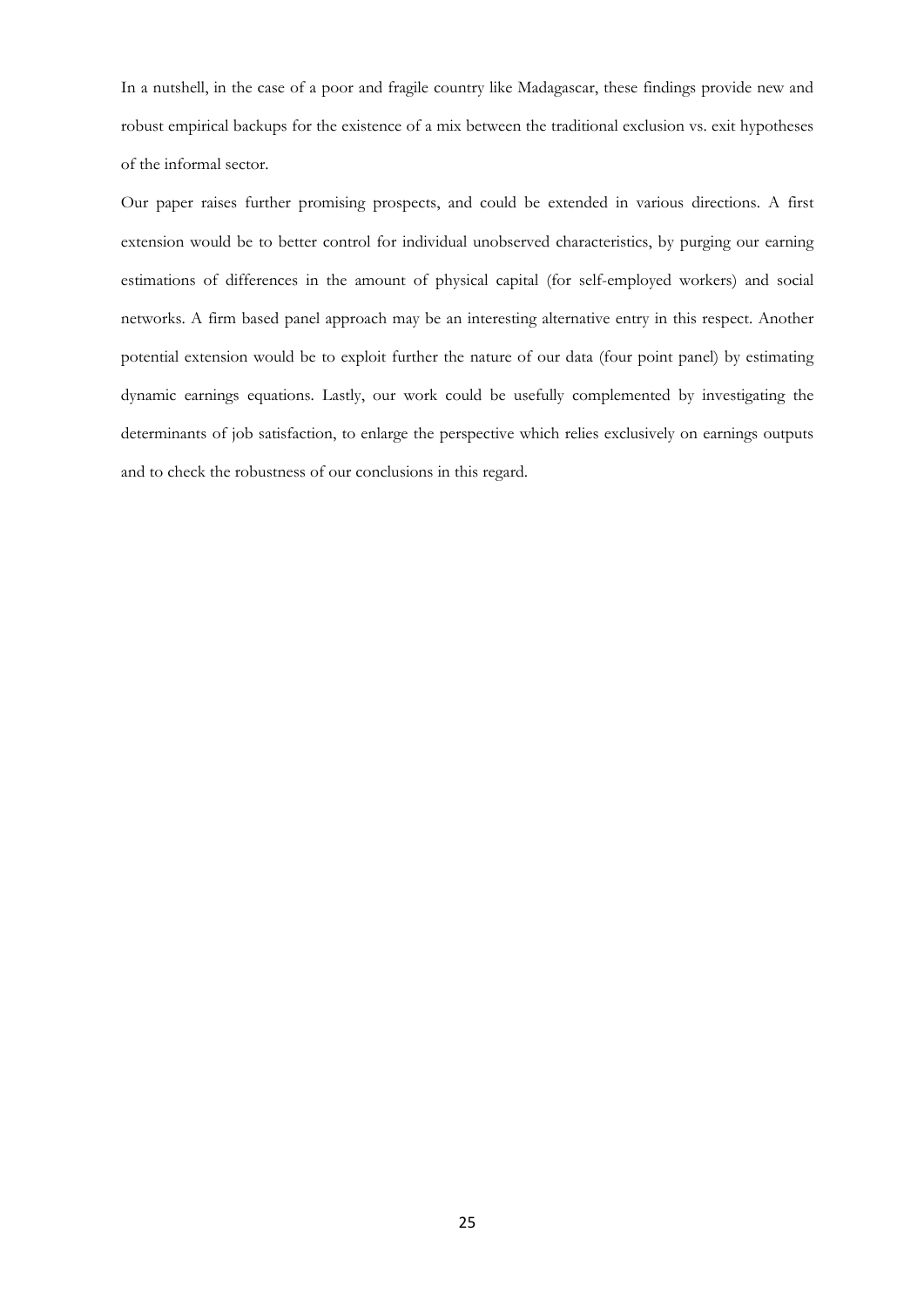#### **References**

- Abrevaya, J. and Dahl, C. M. (2008), "The Effects of Birth Inputs on Birthweight: Evidence from Quantile Estimation on Panel Data", *Journal of Business and Economic Statistics*, 26, pp. 379–97.
- Bargain, O., Kwenda, P. (2011), "Earnings Structures, Informal Employment, and Self-Employment: New Evidence from Brazil, Mexico, and South Africa", *Review of Income and Wealth*, 57, Special Issue, pp. S100-S122.
- Bargain, O., Kwenda, P. (2014), "The Informal Sector Wage Gap: New Evidence Using Quantile Estimations on Panel Data", *Economic Development and Cultural Change*, 63(1), pp. 117-153.
- Bocquier, P., Nordman, C.J., Vescovo, A. (2010), "Employment Vulnerability and Earnings in Urban West Africa", *World Development*, 38(9), pp. 1297-1314.
- Canay, I.A. (2011), "A Simple Approach to Quantile Regression for Panel Data", *The Econometrics Journal*, 14(3), pp. 368-386.
- Cling, J.P., Razafindrakoto, M., Roubaud, F. (2005), "Export Processing Zones in Madagascar: a Success Story under Threat?", *World Development*, 33(5), pp. 785-803.
- Cling, J.P., Razafindrakoto, M., Roubaud, F. (2009), "Export Processing Zones in Madagascar: The Impact of the Dismantling of Clothing Quotas on Employment and Labor Standards", In Robertson, Brown, Pierre & Sanchez-Puerta (Eds.), *Globalization, Wages, and the Quality of Jobs* (pp. 237-264), Washington D.C.: The World Bank.
- De Soto, H. (1989), *The Other Path: The Invisible Revolution in the Third World*, New York: Harper & Row.
- Duflo, E. (2003), "Grandmothers and Granddaughters: Old-Age Pensions and Intrahousehold Allocation in South Africa", *The World Bank Economic Review*, 17(1), 1-25.
- Duflo, E., Udry, C. (2004), "Intrahousehold Resource Allocation in Cote d'Ivoire: Social Norms, Separate Accounts and Consumption Choices", NBER Working Papers 10498.
- Falco, P., Kerr, A., Rankin, N., Sandefur, J., Teal, F. (2010), "The Returns to Formality and Informality in Urban Africa", *CSAE WPS.2010-03*, Oxford.
- Fernández, R., Nordman, C.J. (2009), "Are There Pecuniary Compensations for Working Conditions?", *Labour Economics*, 16(2), pp. 194-207.
- Fields, G.S. (1990). "Labor Market Modeling and the Urban Informal Sector: Theory and Evidence", In David Turnham, Bernard Salomé, and Antoine Schwarz, eds., *The Informal Sector Revisited* (Paris: OECD).
- Glick, P., Roubaud, F. (2006), "Export Processing Zone Expansion in Madagascar: What are the Labour Market and Gender Impacts?", *Journal of African Economies,* 15(4), 722.
- Gong, Xiaodong, Van Soest, Arthur, Villagomez, Elizabeth (2004), "Mobility in the Urban Labor Market: A Panel Data Analysis for Mexico", *Economic Development and Cultural Change*, 53(1), pp. 1-36.
- Grasmuck, S., Espinal, R. (2000), Market Success or Female Autonomy?, *Gender & Society*, 14(2), 231- 255.
- Gubert, F., Robilliard, A-S. (2010), "Croissance et pauvreté à Madagascar: un aperçu de la dernière décennie (1997-2007)", In Gastineau, Gubert, Robilliard & Roubaud (Eds.), *Madagascar face au défi des Objectifs du millénaire pour le développement* (pp. 25-52). Marseille: IRD.
- ILO (1993), *Resolution concerning Statistics of Employment in the Informal Sector*, Fifteenth International Conference of Labour Statisticians, Geneva: ILO.
- Kevane, M., Wydick, B. (2001), "Microenterprise Lending to Female Entrepreneurs: Sacrificing Economic Growth for Poverty Alleviation?", *World Development*, 29(7), pp. 1225-1236.
- Koenker, R. (2004), "Quantile Regression for Longitudinal Data", *Journal of Multivariate Analysis*, 91, pp. 74-89.
- Maloney, W. (1999), "Does Informality Imply Segmentation in Urban Labor Markets? Evidence from Sectoral Transitions in Mexico", *World Bank Economic Review*, 13(2), pp. 275-302.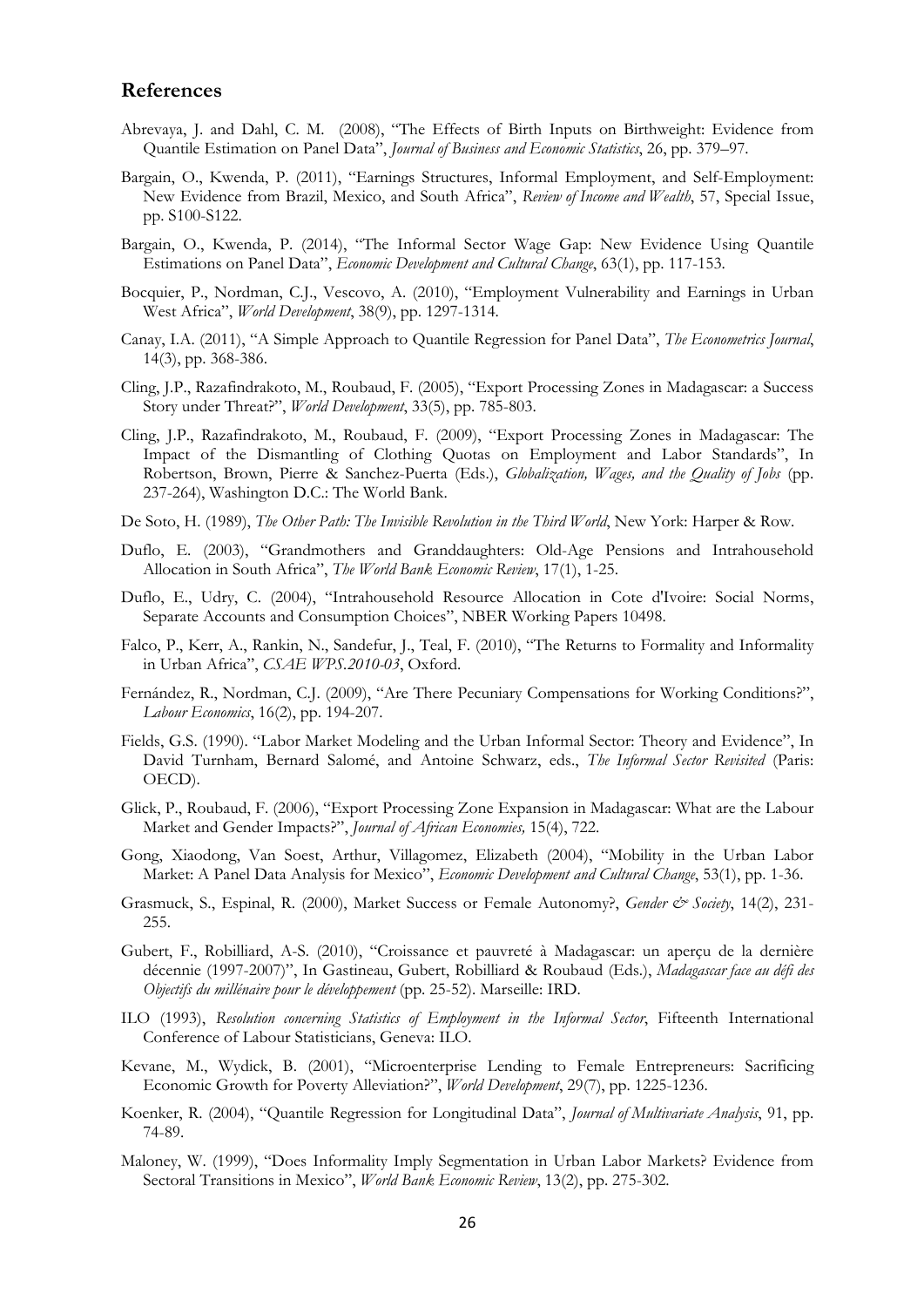- Manda, D.K. (2002), "Wage Determination in Kenyan Manufacturing", In *Structure and Performance of Manufacturing in Kenya*, Bigsten, A., Kimuyu, P. (Eds.), Palgrave, Oxford, Chapter 5, pp. 60– 92.
- Nguyen, H.C., Nordman, C.J., Roubaud, F. (2013), "Who Suffers the Penalty? A Panel Data Analysis of Earnings Gaps in Vietnam", *Journal of Development Studies*, 49(12), pp. 1694-1710.
- Nichter, S., Goldmark, L. (2009), "Small Firm Growth in Developing Countries", *World Development*, 37(9), pp. 1453- 1464.
- Nordman, C.J., Rakotomanana, F., Robilliard, A-S. (2010), "Gender Disparities in the Malagasy Labor Market", in *Gender Disparities in Africa's Labor Market*, Arbache J.S. *et al*. (eds), Chapter 3, Africa Development Forum Series, Washington DC: The World Bank, pp. 87-154.
- Nordman, C.J., Robilliard, A.-S., Roubaud, F. (2011), "Gender and Ethnic Earnings Gaps in Seven West African Cities", *Labour Economics*, 18, Supplement 1, pp. S132-S145.
- Nordman, C.J., Roubaud, F. (2009), "Reassessing the Gender Wage Gap in Madagascar: Does Labour Force Attachment Really Matter?", *Economic Development and Cultural Change*, 57(4), pp. 785-808.
- Nordman, C.J., Wolff, F.-C. (2010), "Gender Differences in Pay in African Manufacturing Firms", in *Gender Disparities in Africa's Labor Market*, Chapter 4, Washington, DC: World Bank.
- Nordman, CJ., Vaillant, J. (2014), "Inputs, Gender Roles or Sharing Norms? Assessing the Gender Performance Gap Among Informal Entrepreneurs in Madagascar", IZA Discussion Papers 8046, Institute for the Study of Labor (IZA).
- Perry, G.E., Maloney, W.F., Arias, O.S., Fajnzylber, P., Mason, A.D., Saavedra-Chanduvi, J. (2007), *Informality: Exit and Exclusion*, Washington DC: The World Bank, World Bank Latin American and Caribbean Studies.
- Rakotomanana, F. (2011), "Les déterminants du désir et de l'exercice effectif de travail indépendant: quels enseignements à tirer pour la microfinance ? Cas de l'agglomération d'Antananarivo à travers des données de panel", In Rakotomanana, F., *Secteur informel urbain, marché du travail et pauvreté : essais d'analyse sur le cas de Madagascar*, PhD dissertation, Bordeaux IV University, December.
- Rakotomanana, F., M. Razafindrakoto, F. Roubaud, J.-M. Wachsberger (2010), "The economic impact of the political crisis on urban households in Madagascar. The labour market in Antananarivo in 2010:looking back over ten years", Paris: DIAL.
- Rakotomanana, F., Ramilison, E. , and F. Roubaud (2003), "The Creation of an Annual Labour Force Survey in Madagascar. An Example for Sub-saharan Africa", *InterStat*(27), pp. 35-58.
- Razafindrakoto, M., F. Roubaud (2002), "Madagascar à la croisée des chemins: la croissance durable estelle possible?", *Afrique contemporaine*, pp. 75-92.
- Razafindrakoto, M., F. Roubaud (2010), "La pauvreté urbaine à Madagascar: dynamique, déterminants et politiques", In Gastineau, Gubert, Robilliard & Roubaud (Eds.), *Madagascar face au défi des Objectifs du millénaire pour le développement* (pp. 87-118). Marseille: IRD.
- Razafindrakoto, M., Roubaud F. , C. Torelli (2009), "Measuring the informal sector and informal employment: the experience drawn from 1-2-3 surveys in African countries", *African Statistical Journal, 9* (Special Issue), pp. 88-147.
- Razafindrakoto, M., Roubaud, F., Wachsberger, J.-M. (2015), "L'île mystérieuse : une approche d'économie politique de la trajectoire longue de Madagascar", *Canadian Journal of Development Studies / Revue canadienne d'études du développement*, 36, forthcoming.
- Roubaud, F. (1994), *L'économie informelle au Mexique : de la sphère domestique à la dynamique macro-économique*, Paris: Karthala/Orstom.
- Söderbom, M., Teal, F., Wambugu, A. (2005), "Unobserved Heterogeneity and the Relation Between Earnings and Firm Size: Evidence from Two Developing Countries", *Economics Letters*, 87(2), pp. 153- 159.
- Strobl, E, Thornton, R. (2002), "Do Large Employers Pay More in Developing Countries? The Case of Five African Countries", IZA Discussion Paper No. 660.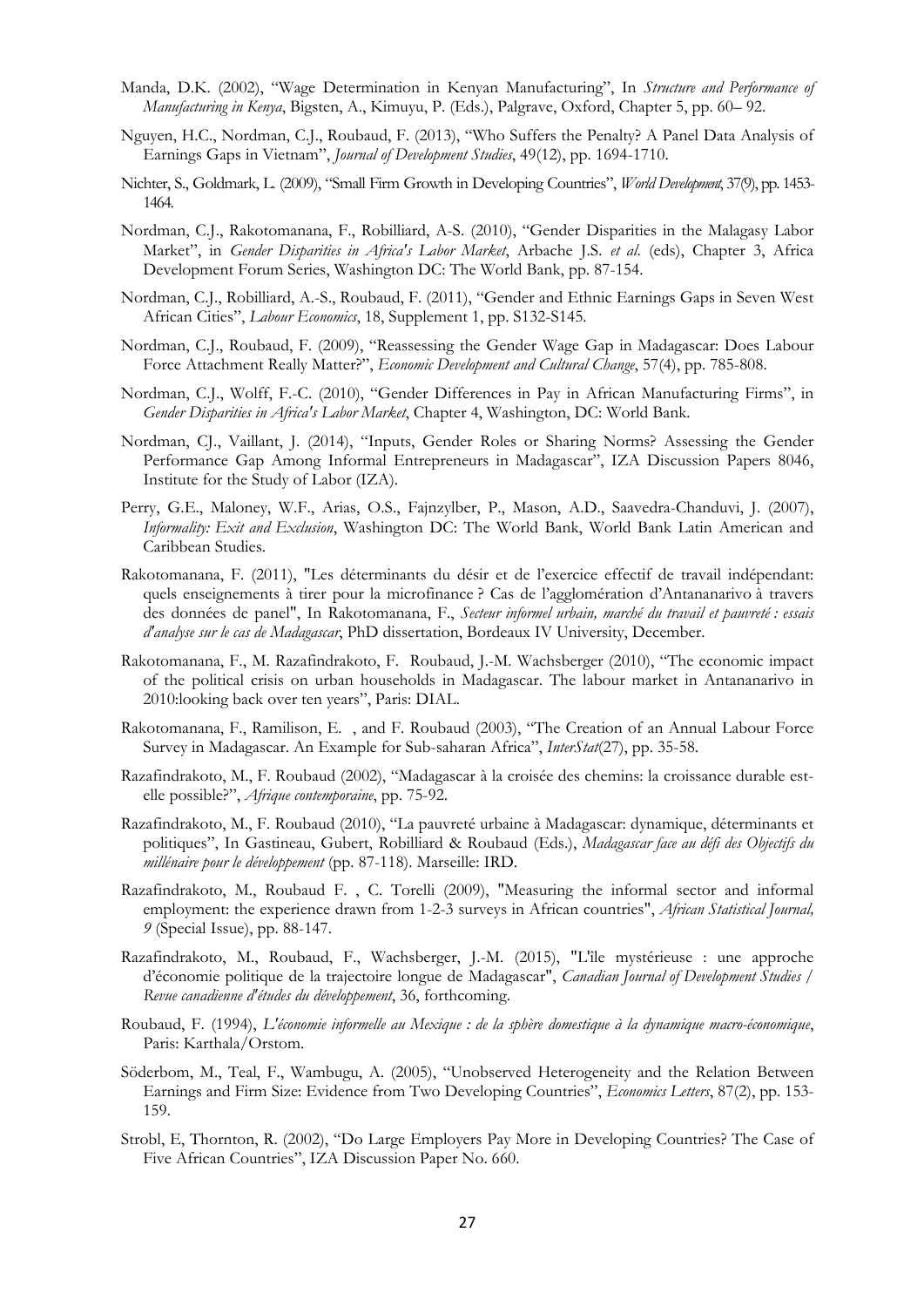Vaillant, J., Grimm, M., Lay, J., Roubaud, F. (2014), "Informal Sector Dynamics In Times Of Fragile Growth: The Case Of Madagascar", *European Journal of Development Research*, 26(4), 26, pp. 437-455.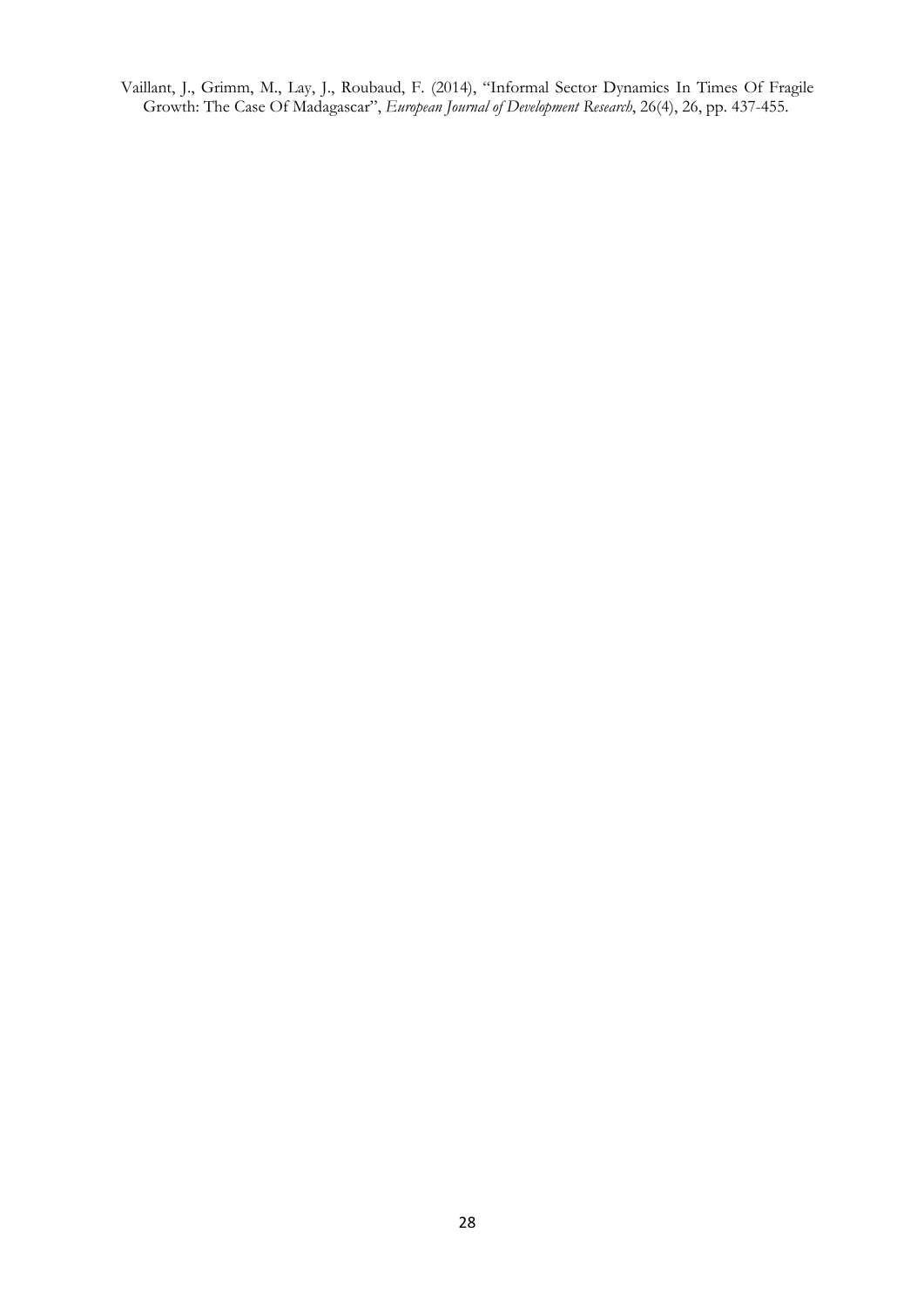## **Tables**

|                                 | 1995        | 1996 | 1997 | 1998 | 1999 | 2000 | 2001 | 2002 | 2004 | 2006 | 2010 |
|---------------------------------|-------------|------|------|------|------|------|------|------|------|------|------|
| Public sector                   | 14.2        | 14.3 | 13.0 | 13.2 | 13.1 | 10.6 | 10.7 | 11.2 | 10.4 | 8.8  | 7.8  |
| Private formal sector           | 25.1        | 22.6 | 22.9 | 24.6 | 24.2 | 25.3 | 25.9 | 24.9 | 22.2 | 25.2 | 22.4 |
| EPZs                            | 3.1         | 4.4  | 4.6  | 5.5  | 6.7  | 8.9  | 10.2 | 4.1  | 8.9  | 8.0  | 4.8  |
| Informal sector                 | 57.6        | 58.8 | 59.6 | 56.7 | 56.0 | 55.3 | 53.1 | 59.9 | 58.4 | 58.0 | 65.1 |
| dependent                       | 27.6        | 22.6 | 25.2 | 22.8 | 21.5 | 20.3 | 18.9 | 21.3 | 19.9 | 21.7 | 30.6 |
| independent                     | <i>30.0</i> | 36.2 | 34.4 | 33.9 | 34.5 | 35.O | 34.2 | 38.6 | 38.5 | 36.3 | 34.5 |
| Total                           | 100         | 100  | 100  | 100  | 100  | 100  | 100  | 100  | 100  | 100  | 100  |
| $(1,000 \text{ jobs})$<br>Total | 415         | 435  | 455  | 476  | 500  | 530  | 540  | 538  | 604  | 636  | 746  |

**Table 1. Share of employment by institutional sector 1995-2010 in Antananarivo (%)** 

*Source*: *1-2-3 Surveys*, Phase 1, 1995-2010, MADIO, DIAL & INSTAT; authors' calculations. Note: Private formal sector figures do not include EPZs.

| Table 2. Level and growth rates of earnings by institutional sector 1995-2010 in Antananarivo |  |  |  |  |  |  |  |  |  |  |  |  |  |  |  |  |
|-----------------------------------------------------------------------------------------------|--|--|--|--|--|--|--|--|--|--|--|--|--|--|--|--|
|-----------------------------------------------------------------------------------------------|--|--|--|--|--|--|--|--|--|--|--|--|--|--|--|--|

|                                       | <b>Level</b> |       |       |       |       |       | Real growth rate (1995=100) |            |       |       |       |
|---------------------------------------|--------------|-------|-------|-------|-------|-------|-----------------------------|------------|-------|-------|-------|
|                                       | 1995         | 1996  | 1997  | 1998  | 1999  | 2000  | 2001                        | 2002       | 2004  | 2006  | 2010  |
| Public sector                         | 185          | 95.8  | 111.2 | 129.8 | 144.1 | 157.9 | 164.7                       | 157<br>- 6 | 158.0 | 166.5 | 155.4 |
| Private formal sector<br>(excl. EPZs) | 136          | 91.7  | 123.3 | 137.8 | 133.5 | 143.2 | 143.8                       | 148.3      | 149.8 | 151.7 | 126.0 |
| EPZs                                  | 79           | 131.4 | 137.8 | 152.1 | 155.4 | 167.7 | 168.5                       | 169.9      | 171.8 | 176.2 | 176.8 |
| Informal sector                       | 69           | .12.1 | 125.6 | 143.8 | 161.9 | 165.3 | 166.2                       | 147.8      | 153.6 | 158.0 | 138.5 |
| Total                                 | 103          | 100.1 | 117.8 | 136.3 | 145.4 | 150.1 | 153.1                       | 144.9      | 145.4 | 148.6 | 128.6 |

*Source*: *1-2-3 Surveys*, Phase 1, 1995-2010, INSTAT/DIAL/MADIO; authors' calculations. *Note*: The first column corresponds to monthly earnings in 1,000 Fmg; the other columns to the earnings dynamics compared to 1995.

| Table 3. The panel structure of the 1-2-3 Surveys 2000, 2001, 2002 and 2004 |  |  |  |
|-----------------------------------------------------------------------------|--|--|--|
|                                                                             |  |  |  |

|                                                          | 2000  | 2001  | 2002  | 2004  |
|----------------------------------------------------------|-------|-------|-------|-------|
| Cross section sample (household)                         | 2,999 | 3,020 | 3,019 | 3,020 |
| <b>Cross section sample</b> (individual 18 years & over) | 9,537 | 9,459 | 9,409 | 9,658 |
| Cross section sample (occupied workers)                  | 5,685 | 5,499 | 5,196 | 5,272 |
| <b>Panel</b> (household)                                 | 2,999 | 2,559 | 2,607 | 2,396 |
| <b>Panel</b> (individual 18 years & over)                | 5,823 | 6,771 | 6,381 | 4,951 |
| Observed 2 years<br>$\overline{\phantom{a}}$             | 1,163 | 1,436 | 1,046 | 773   |
| Observed 3 years<br>$\overline{\phantom{a}}$             | 1,157 | 1,832 | 1,832 | 675   |
| Observed 4 years (Balanced Panel)                        | 3,503 | 3,503 | 3,503 | 3,503 |
| <b>Panel</b> (individual 18 years & over holding a job)  | 4,161 | 4,863 | 4,472 | 3,637 |
| Observed 2 years                                         | 803   | 995   | 705   | 551   |
| Observed 3 years<br>-                                    | 771   | 1,265 | 1,245 | 484   |
| Observed 4 years (Balanced Panel)<br>-                   | 2,587 | 2,603 | 2,522 | 2,602 |

*Source* : *1-2-3 Surveys*, Phases 1, 2000-2004, DIAL/INSTAT; authors' calculations.

*Note*: In Madagascar the working age population is defined as all individuals aged 10 years and over. The number of observations of the balanced panel for occupied workers change a little bit as some individuals enter and exit the labor force.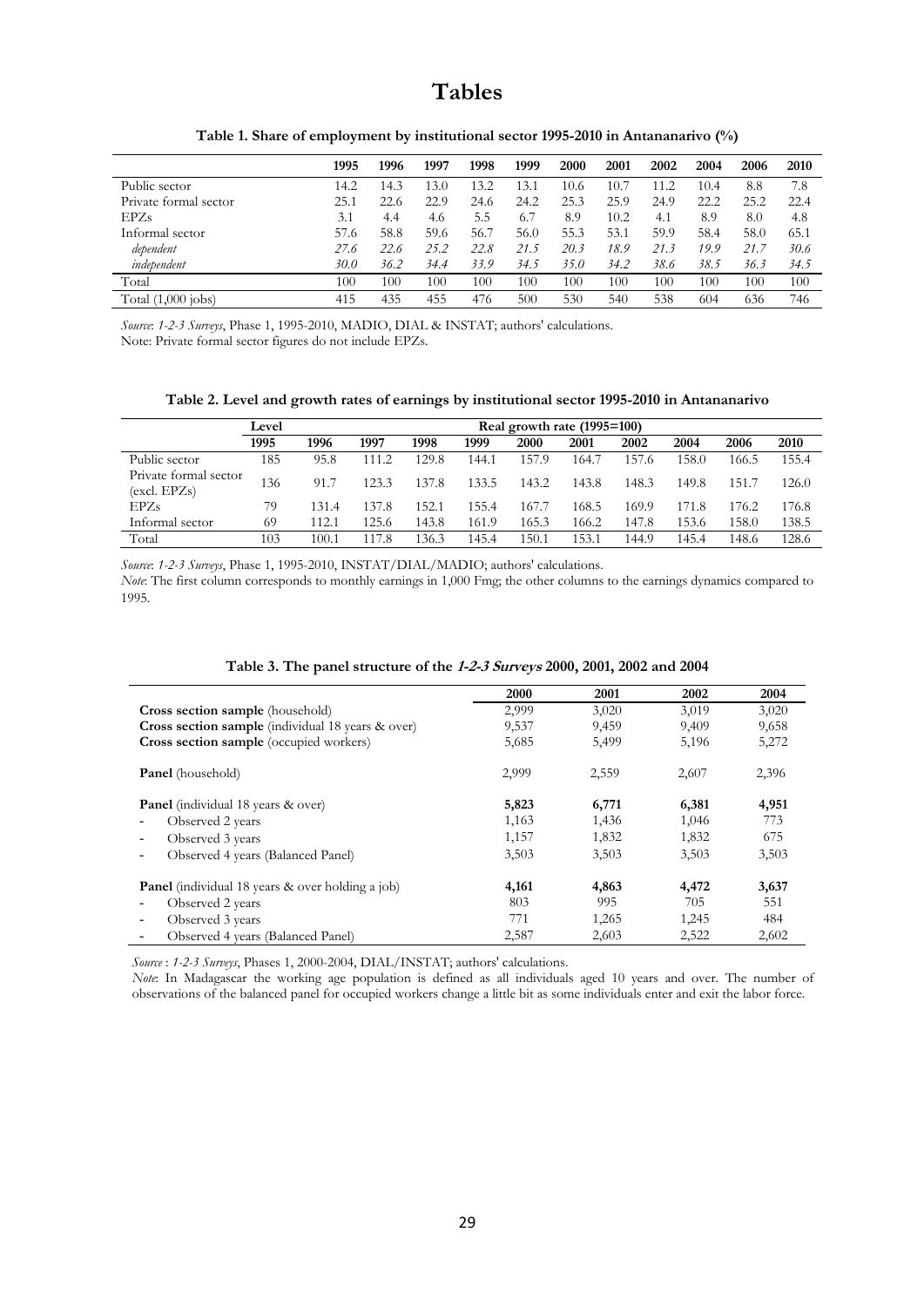|                                             |       |         | Formal sector workers |          |       |       |       |         |       | Informal sector workers |       |       |
|---------------------------------------------|-------|---------|-----------------------|----------|-------|-------|-------|---------|-------|-------------------------|-------|-------|
|                                             |       | Wage    |                       | Self-    |       | Total |       | Wage    |       | Self-                   |       | Total |
|                                             |       | Workers |                       | employed |       |       |       | Workers |       | employed                |       |       |
|                                             | Mean  | Std.    | Mean                  | Std.     | Mean  | Std.  | Mean  | Std.    | Mean  | Std.                    | Mean  | Std.  |
|                                             |       | dev.    |                       | dev.     |       | dev.  |       | dev.    |       | dev.                    |       | dev.  |
| Hourly earnings<br>(in CPI deflated Ariary) | 0.025 | 0.031   | 0.055                 | 0.117    | 0.027 | 0.041 | 0.011 | 0.012   | 0.019 | 0.041                   | 0.017 | 0.037 |
| Years of completed schooling                | 10.3  | 4.1     | 11.3                  | 4.1      | 10.3  | 4.1   | 6.7   | 3.4     | 7.4   | 3.7                     | 7.3   | 3.7   |
| Potential Experience                        | 22.8  | 11.2    | 25.3                  | 11.9     | 23.0  | 11.2  | 24.1  | 12.5    | 26.8  | 12.8                    | 26.2  | 12.8  |
| Age                                         | 38.1  | 11.02   | 41.6                  | 11.0     | 38.3  | 11.0  | 35.9  | 11.8    | 39.2  | 11.9                    | 38.5  | 12.0  |
| Female                                      | 0.408 | 0.491   | 0.299                 | 0.459    | 0.402 | 0.490 | 0.476 | 0.500   | 0.503 | 0.500                   | 0.497 | 0.500 |
| Married                                     | 0.689 | 0.463   | 0.768                 | 0.423    | 0.693 | 0.461 | 0.554 | 0.497   | 0.712 | 0.453                   | 0.678 | 0.467 |
| <b>Branch of activity</b>                   |       |         |                       |          |       |       |       |         |       |                         |       |       |
| Agriculture                                 | 0.007 | 0.081   | 0.013                 | 0.115    | 0.007 | 0.083 | 0.013 | 0.113   | 0.075 | 0.263                   | 0.062 | 0.240 |
| Food processing                             | 0.025 | 0.156   | 0.005                 | 0.073    | 0.024 | 0.153 | 0.021 | 0.145   | 0.024 | 0.152                   | 0.023 | 0.150 |
| Clothing                                    | 0.193 | 0.395   | 0.027                 | 0.162    | 0.185 | 0.388 | 0.081 | 0.273   | 0.139 | 0.346                   | 0.126 | 0.332 |
| Machinery                                   | 0.013 | 0.112   | 0.003                 | 0.052    | 0.012 | 0.110 | 0.000 | 0.000   | 0.000 | 0.013                   | 0.000 | 0.011 |
| Other manufacturing                         | 0.093 | 0.290   | 0.116                 | 0.321    | 0.094 | 0.292 | 0.098 | 0.298   | 0.098 | 0.298                   | 0.098 | 0.298 |
| Construction                                | 0.036 | 0.187   | 0.081                 | 0.273    | 0.038 | 0.192 | 0.102 | 0.303   | 0.066 | 0.249                   | 0.074 | 0.262 |
| Transportation                              | 0.075 | 0.263   | 0.124                 | 0.330    | 0.077 | 0.267 | 0.062 | 0.241   | 0.049 | 0.216                   | 0.052 | 0.221 |
| Trade                                       | 0.089 | 0.285   | 0.394                 | 0.489    | 0.105 | 0.306 | 0.112 | 0.316   | 0.356 | 0.479                   | 0.303 | 0.460 |
| Public administration                       | 0.151 | 0.358   | 0.000                 | 0.000    | 0.143 | 0.351 | 0.001 | 0.034   | 0.000 | 0.018                   | 0.000 | 0.022 |
| Other services                              | 0.318 | 0.466   | 0.237                 | 0.426    | 0.314 | 0.464 | 0.509 | 0.500   | 0.192 | 0.394                   | 0.261 | 0.439 |
| Size of the firm                            |       |         |                       |          |       |       |       |         |       |                         |       |       |
| $1$ to $10$                                 | 0.158 | 0.365   | 0.876                 | 0.330    | 0.194 | 0.396 | 0.859 | 0.348   | 0.993 | 0.083                   | 0.964 | 0.186 |
| 11 to 100                                   | 0.306 | 0.461   | 0.124                 | 0.330    | 0.297 | 0.457 | 0.141 | 0.348   | 0.007 | 0.083                   | 0.036 | 0.186 |
| 101 to 500                                  | 0.155 | 0.362   | 0.000                 | 0.000    | 0.147 | 0.354 | 0.000 | 0.000   | 0.000 | 0.000                   | 0.000 | 0.000 |
| More than 500                               | 0.380 | 0.485   | 0.000                 | 0.000    | 0.361 | 0.480 | 0.000 | 0.000   | 0.000 | 0.000                   | 0.000 | 0.000 |
| Year dummies                                |       |         |                       |          |       |       |       |         |       |                         |       |       |
| 2000                                        | 0.250 | 0.433   | 0.186                 | 0.390    | 0.246 | 0.431 | 0.235 | 0.424   | 0.237 | 0.426                   | 0.237 | 0.425 |
| 2001                                        | 0.303 | 0.460   | 0.235                 | 0.424    | 0.300 | 0.458 | 0.277 | 0.448   | 0.267 | 0.442                   | 0.269 | 0.444 |
| 2002                                        | 0.237 | 0.426   | 0.399                 | 0.490    | 0.246 | 0.430 | 0.283 | 0.451   | 0.268 | 0.443                   | 0.272 | 0.445 |
| 2004                                        | 0.210 | 0.407   | 0.181                 | 0.385    | 0.208 | 0.406 | 0.204 | 0.403   | 0.227 | 0.419                   | 0.222 | 0.416 |
| Observations                                |       | 7,007   | 371                   |          |       | 7,378 | 1,781 |         |       | 6,397                   |       | 8,178 |

**Table 4. Summary statistics of the variables used in the regressions (pooled rounds 2000-2001-2002-2004)** 

*Source*: *1-2-3 Surveys*, Phases 1, 2000-2004, DIAL/INSTAT; authors' calculations.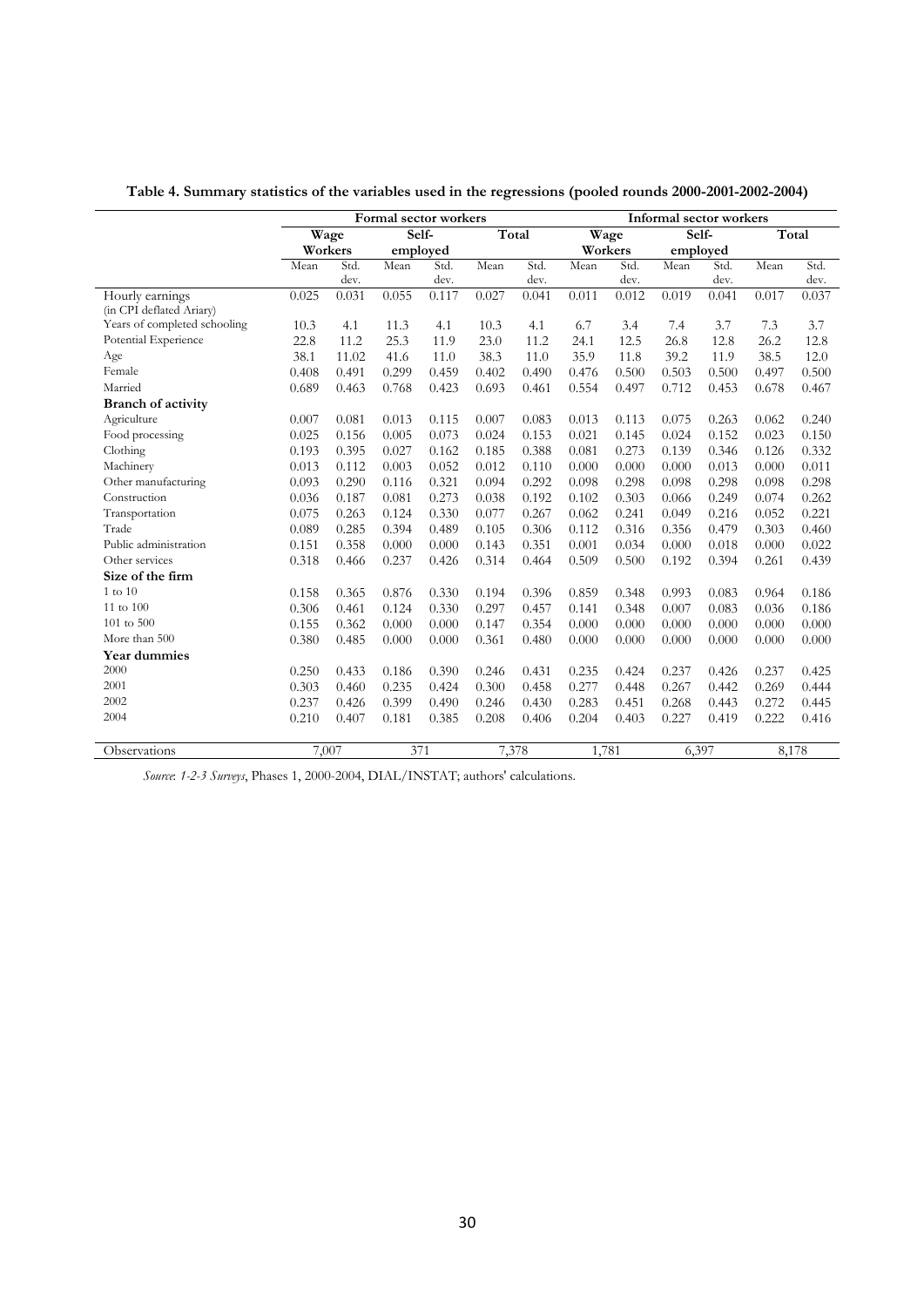|                                                                       |                                     |                                      | 2001                             |                                      |                                                |                                                                       |                                      |                                      | 2002                             |                                      |                                                |
|-----------------------------------------------------------------------|-------------------------------------|--------------------------------------|----------------------------------|--------------------------------------|------------------------------------------------|-----------------------------------------------------------------------|--------------------------------------|--------------------------------------|----------------------------------|--------------------------------------|------------------------------------------------|
| 2000                                                                  | <b>Not</b><br>Working               | Formal<br>Wage<br>Workers            | Informal<br>Wage<br>Workers      | Self-<br>employed                    | Total                                          | 2001                                                                  | <b>Not</b><br>Working                | Formal<br>Wage<br>Workers            | Informal<br>Wage<br>Workers      | Self-<br>employed                    | Total                                          |
| Not Working<br>Formal Wage<br>Informal Wage<br>Self-employed<br>Total | 72.2<br>8.6<br>15.1<br>16.6<br>32.9 | 9.6<br>79.0<br>26.0<br>10.0<br>32.1  | 4.6<br>5.4<br>30.2<br>7.7<br>7.6 | 13.6<br>7.0<br>28.7<br>65.7<br>27.4  | 100.00<br>100.00<br>100.00<br>100.00<br>100.00 | Not Working<br>Formal Wage<br>Informal Wage<br>Self-employed<br>Total | 71.2<br>14.7<br>18.5<br>19.7<br>35.2 | 8.5<br>65.0<br>18.8<br>7.1<br>26.5   | 3.5<br>7.3<br>33.8<br>7.0<br>7.9 | 16.8<br>13.0<br>28.9<br>66.2<br>30.4 | 100.00<br>100.00<br>100.00<br>100.00<br>100.00 |
| Observations                                                          |                                     |                                      | 5,883                            |                                      |                                                |                                                                       |                                      |                                      | 5,608                            |                                      |                                                |
|                                                                       |                                     |                                      | 2004                             |                                      |                                                |                                                                       |                                      |                                      | 2004                             |                                      |                                                |
| 2002                                                                  | <b>Not</b><br>Working               | Formal<br>Wage<br>Workers            | Informal<br>Wage<br>Workers      | Self-<br>employed                    | Total                                          | 2000                                                                  | <b>Not</b><br>Working                | Formal<br>Wage<br>Workers            | Informal<br>Wage<br>Workers      | Self-<br>employed                    | Total                                          |
| Not Working<br>Formal Wage<br>Informal Wage<br>Self-employed<br>Total | 64.4<br>9.4<br>16.9<br>16.0<br>30.9 | 14.3<br>73.9<br>24.6<br>11.4<br>29.8 | 3.6<br>6.5<br>30.0<br>7.5<br>7.8 | 17.7<br>10.2<br>28.5<br>65.1<br>31.5 | 100.00<br>100.00<br>100.00<br>100.00<br>100.00 | Not Working<br>Formal Wage<br>Informal Wage<br>Self-employed<br>Total | 60.1<br>13.2<br>17.5<br>18.2<br>29.7 | 13.9<br>67.2<br>21.3<br>11.1<br>29.7 | 4.9<br>6.7<br>27.6<br>6.8<br>7.6 | 21.2<br>12.9<br>33.6<br>63.9<br>33.0 | 100.00<br>100.00<br>100.00<br>100.00<br>100.00 |
| Observations                                                          |                                     |                                      | 4,951                            |                                      |                                                |                                                                       |                                      |                                      | 3,503                            |                                      |                                                |

| Table 5. Transition matrices of employment status between 2000 and 2004 (%) |  |  |
|-----------------------------------------------------------------------------|--|--|
|-----------------------------------------------------------------------------|--|--|

*Source*: *1-2-3 Surveys*, Phases 1, 2000-2004, DIAL/INSTAT; authors' calculations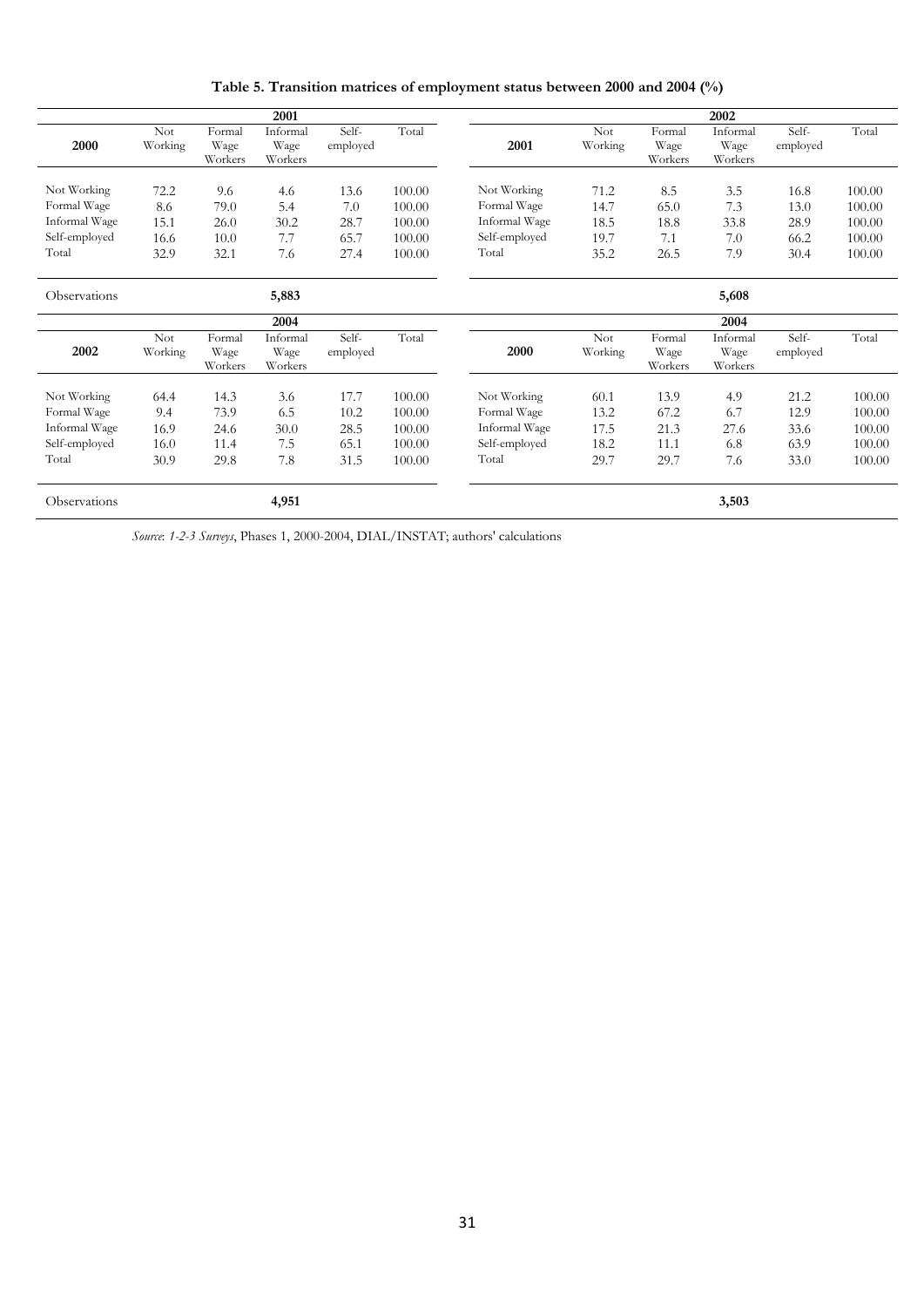|                        |                |                | Real hourly earnings in 2001 |                |                        | Real hourly earnings growth 2000-2001 |                      |                                       |                 |  |  |
|------------------------|----------------|----------------|------------------------------|----------------|------------------------|---------------------------------------|----------------------|---------------------------------------|-----------------|--|--|
|                        |                | 2001           |                              |                |                        |                                       | 2001                 |                                       |                 |  |  |
| 2000                   | Formal         | Informal       | Self-                        | Total          | 2000                   | Formal                                | Informal             | Self-                                 | Total           |  |  |
|                        | Wage           | Wage           | employed                     |                |                        | Wage                                  | Wage                 | employed                              |                 |  |  |
|                        | Workers        | Workers        |                              |                |                        | Workers                               | Workers              |                                       |                 |  |  |
| Formal Wage            | 2,685          | 1,236          | 2,520                        | 2,587          | Formal Wage            | 3.6%                                  | 0.7%                 | 13.0%                                 | 4.2%            |  |  |
| Informal Wage          | 1,746          | 0,772          | 1,237                        | 1,225          | Informal Wage          | 11.5%                                 | 9.5%                 | $34.4\%$                              | 17.9%           |  |  |
| Self-employed          | 1,862          | 1,089          | 2,194                        | 2,052          | Self-employed          | $-12.0\%$                             | $-17.9%$             | 10.8%                                 | $6.0\%$         |  |  |
| Total                  | 2,541          | 1,009          | 2,133                        | 2,217          | Total                  | 2.6%                                  | $-5.3%$              | 12.2%                                 | 5.6%            |  |  |
|                        |                |                | Real hourly earnings in 2002 |                |                        |                                       |                      | Real hourly earnings growth 2001-2002 |                 |  |  |
|                        |                |                | 2002                         |                |                        |                                       | 2002                 |                                       |                 |  |  |
| 2001                   | Formal         | Informal       | Self-                        | Total          | 2001                   | Formal                                | Informal             | Self-                                 | Total           |  |  |
|                        | Wage           | Wage           | employed                     |                |                        | Wage                                  | Wage                 | employed                              |                 |  |  |
|                        | Workers        | Workers        |                              |                |                        | Workers                               | Workers              |                                       |                 |  |  |
| Formal Wage            | 2,875          | 1,416          | 1,912                        | 2,604          | Formal Wage            | $3.0\%$                               | $-13.0%$             | 8.1%                                  | 2.7%            |  |  |
| Informal Wage          | 1,722          | 0,853          | 1,443                        | 1,264          | Informal Wage          | $15.5\%$                              | 1.9%                 | 55.5%                                 | 23.8%           |  |  |
| Self-employed          | 2,112          | 0,981          | 2,016                        | 1,935          | Self-employed          | $-8.3\%$                              | $-26.7%$             | $-1.8%$                               | $-3.9%$         |  |  |
| Total                  | 2,745          | 1,083          | 1,951                        | 2,187          | Total                  | 2.6%                                  | $-13.7\%$            | 2.0%                                  | $1.2\%$         |  |  |
|                        |                |                |                              |                |                        |                                       |                      |                                       |                 |  |  |
|                        |                |                | Real hourly earnings in 2004 |                |                        |                                       |                      | Real hourly earnings growth 2002-     |                 |  |  |
|                        |                |                |                              |                |                        |                                       | 2004*                |                                       |                 |  |  |
|                        |                |                | 2004                         |                |                        |                                       | 2004                 |                                       |                 |  |  |
| 2002                   | Formal         | Informal       | Self-                        | Total          | 2002                   | Formal                                | Informal             | Self-                                 | Total           |  |  |
|                        | Wage           | Wage           | employed                     |                |                        | Wage                                  | Wage                 | employed                              |                 |  |  |
|                        | Workers        | Workers        |                              |                |                        | Workers                               | Workers              |                                       |                 |  |  |
| Formal Wage            | 2,934          | 1,555          | 2,146                        | 2,748          | Formal Wage            | 2.3%                                  | $-7.6%$              | $-0.1\%$                              | 1.6%            |  |  |
| Informal Wage          | 1,718          | 0,967          | 1,556                        | 1,390          | Informal Wage          | $9.7\%$                               | $5.4\%$              | 19.5%                                 | 11.9%           |  |  |
| Self-employed          | 1,672          | 1,148          | 1,993                        | 1,874          | Self-employed          | $-10.4%$                              | $-13.9%$             | $-0.9\%$                              | $-3.1\%$        |  |  |
| Total                  | 2,656          | 1,186          | 1,969                        | 2,180          | Total                  | 1.3%                                  | $-6.7\%$             | 0.3%                                  | 0.3%            |  |  |
|                        |                |                |                              |                |                        |                                       |                      | Real hourly earnings growth 2000-     |                 |  |  |
|                        |                |                | Real hourly earnings in 2004 |                |                        |                                       | 2004*                |                                       |                 |  |  |
|                        |                |                | 2004                         |                |                        |                                       | 2004                 |                                       |                 |  |  |
| 2000                   | Formal         | Informal       | Self-                        | Total          | 2000                   | Formal                                | Informal             | Self-                                 | Total           |  |  |
|                        | Wage           | Wage           | employed                     |                |                        | Wage                                  | Wage                 | employed                              |                 |  |  |
|                        | Workers        | Workers        |                              |                |                        | Workers                               | Workers              |                                       |                 |  |  |
| Formal Wage            | 2,833          | 1,448          | 1,997                        | 2,601          | Formal Wage            | 1.8%                                  | $-0.8%$              | 0.5%                                  | $1.5\%$         |  |  |
| Informal Wage          | 1,761          | 0,900          | 1,604                        | 1,408          | Informal Wage          | 8.2%                                  | 2.4%                 | $13.4\%$                              | 8.9%            |  |  |
| Self-employed<br>Total | 1,842<br>2,629 | 1,199<br>1,178 | 2,166<br>2,087               | 2,043<br>2,225 | Self-employed<br>Total | $-0.7%$<br>1.8%                       | $-1.0\%$<br>$-0.1\%$ | 4.0%<br>4.0%                          | $3.1\%$<br>2.6% |  |  |

**Table 6. Earnings dynamics by employment status between 2000 and 2004**

*Source*: *1-2-3 Surveys*, Phases 1, 2000-2004, DIAL/INSTAT; authors' calculations. \*: for comparability sake, 2002/04 and 2000/04 are computed in annual average growth rates.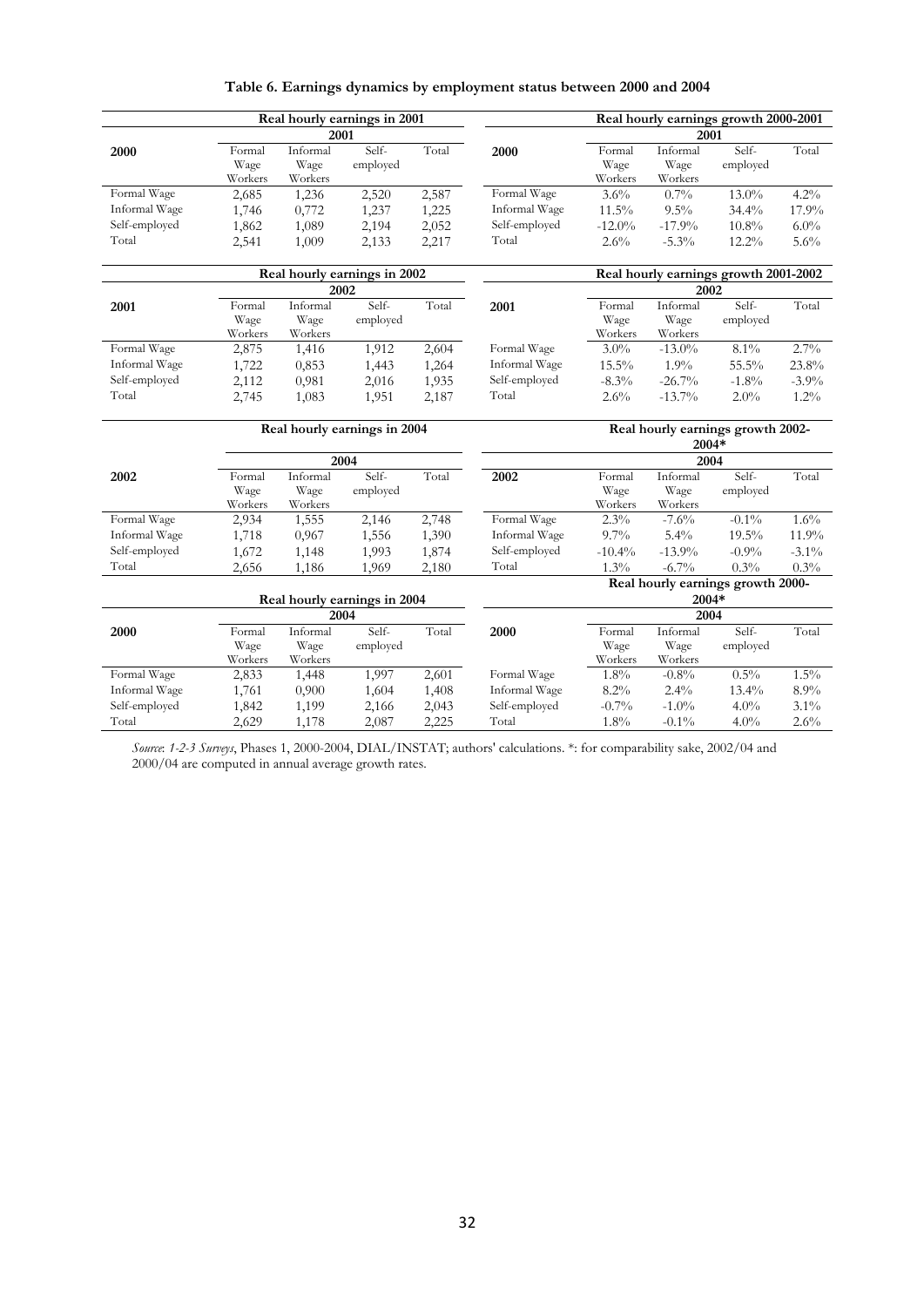## **Figures**

#### **Figures 1. Estimated Earnings Gaps for Full Sample of Men and Women (with reference to formal sector wage workers)**

Note: Fixed Effects (FE) OLS are denoted by FEOLS and Fixed Effects Quantile Regressions (QR) by FEQR. Bootstrapped 95% confidence intervals are represented by the grey surface for QR and by dashed lines for the OLS.



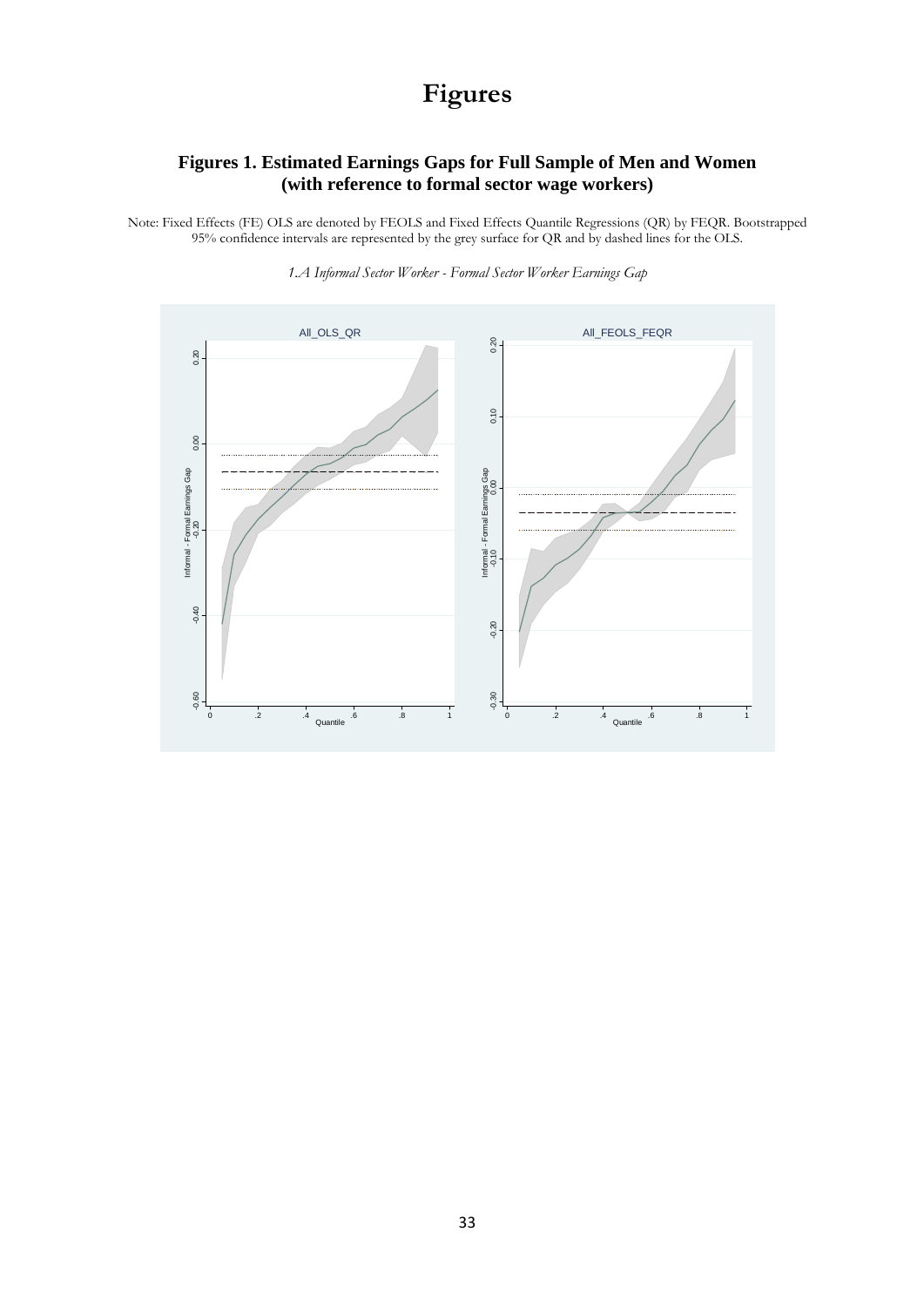*1.B Informal Sector Wage Worker - Formal Sector Wage Worker Earnings Gap* 



*1.C Informal Self-employed Worker - Formal Sector Wage Worker Earnings Gap* 

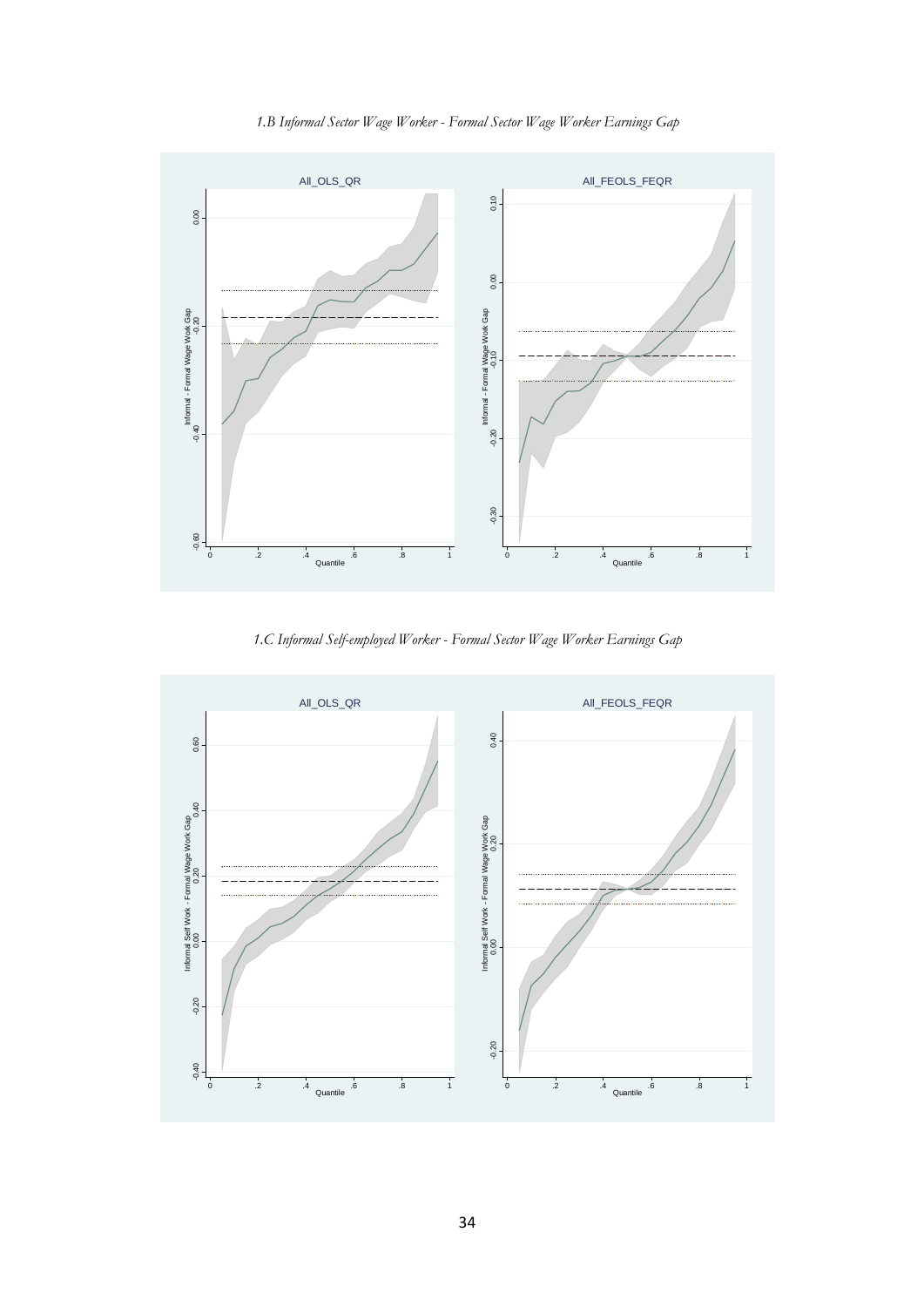*1.D Formal Self-employed Worker - Formal Sector Wage Worker Earnings Gap* 



*1.E Formal Self-employed Worker - Informal Self-employed Worker Earnings Gap* 

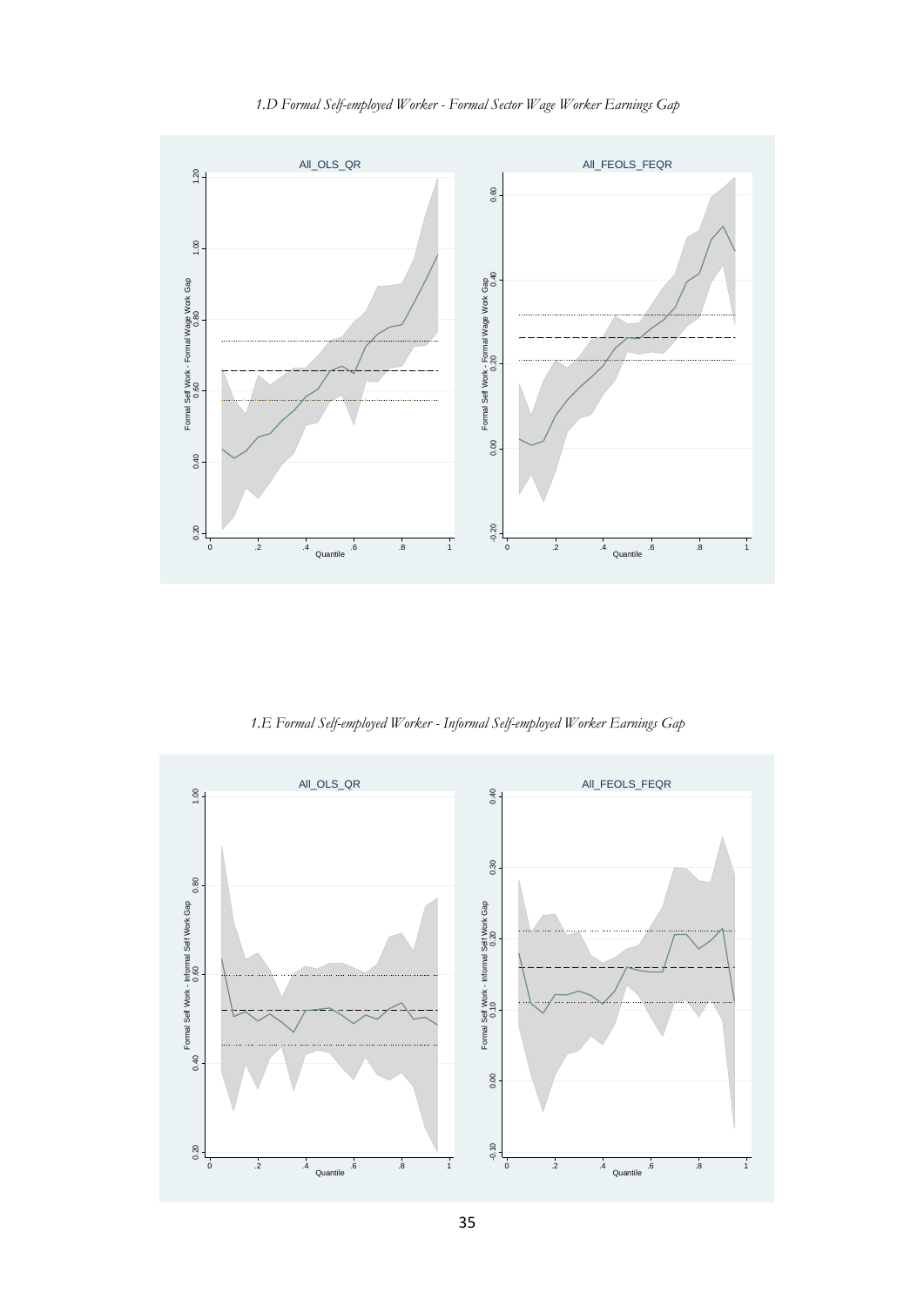#### **Figures 2. Estimated Earnings Gaps for Women and Men Separately by OLS and QR (with reference to formal sector wage workers)**

Note: Fixed Effects (FE) OLS are denoted by FEOLS. Bootstrapped 95% confidence intervals are represented by the grey surface for QR and by dashed lines for the OLS.



*2.A Informal Sector Worker - Formal Sector Worker Earnings Gap – OLS QR* 

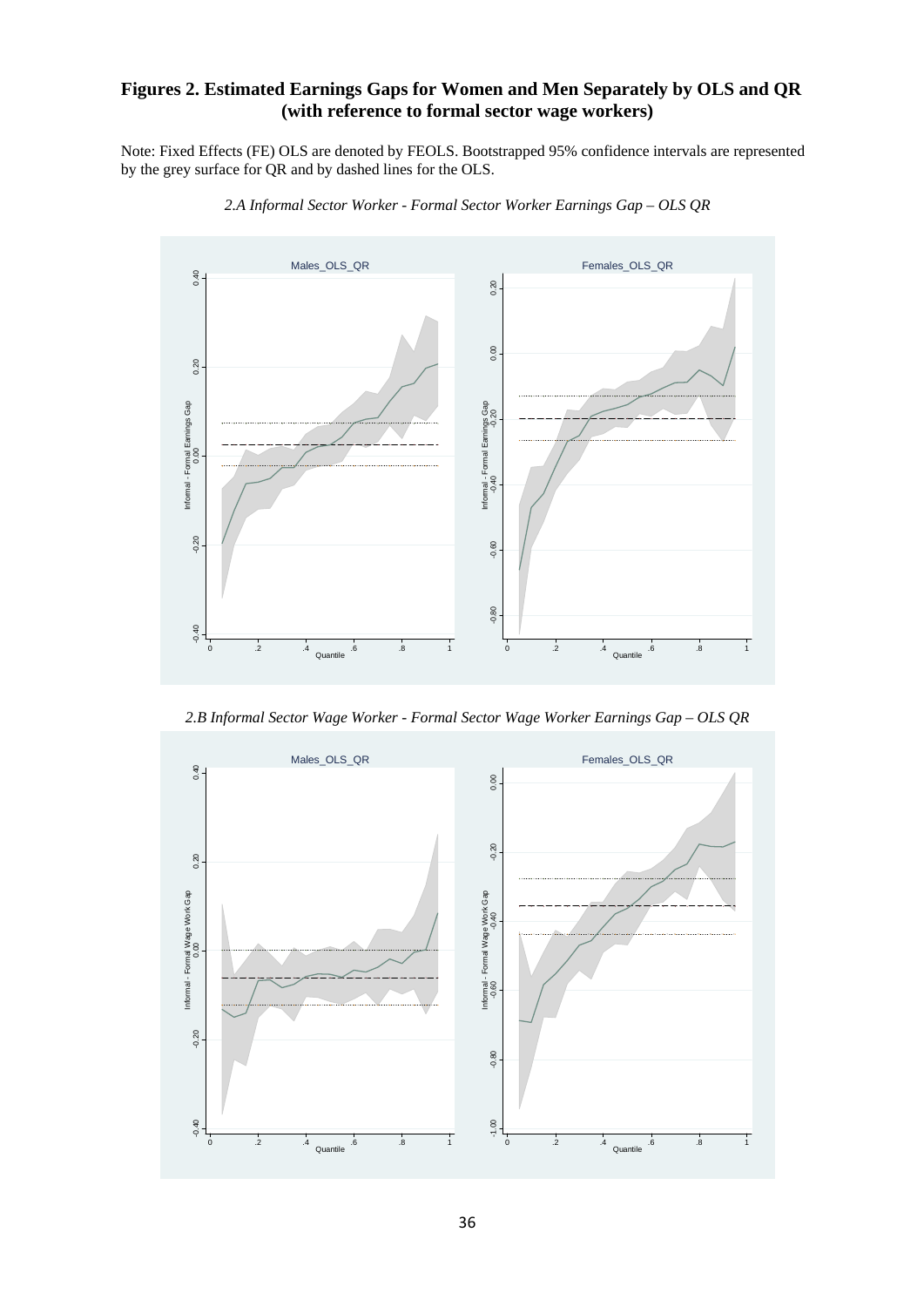

*2.C Informal Self-employed Worker - Formal Sector Wage Worker Earnings Gap – OLS QR* 

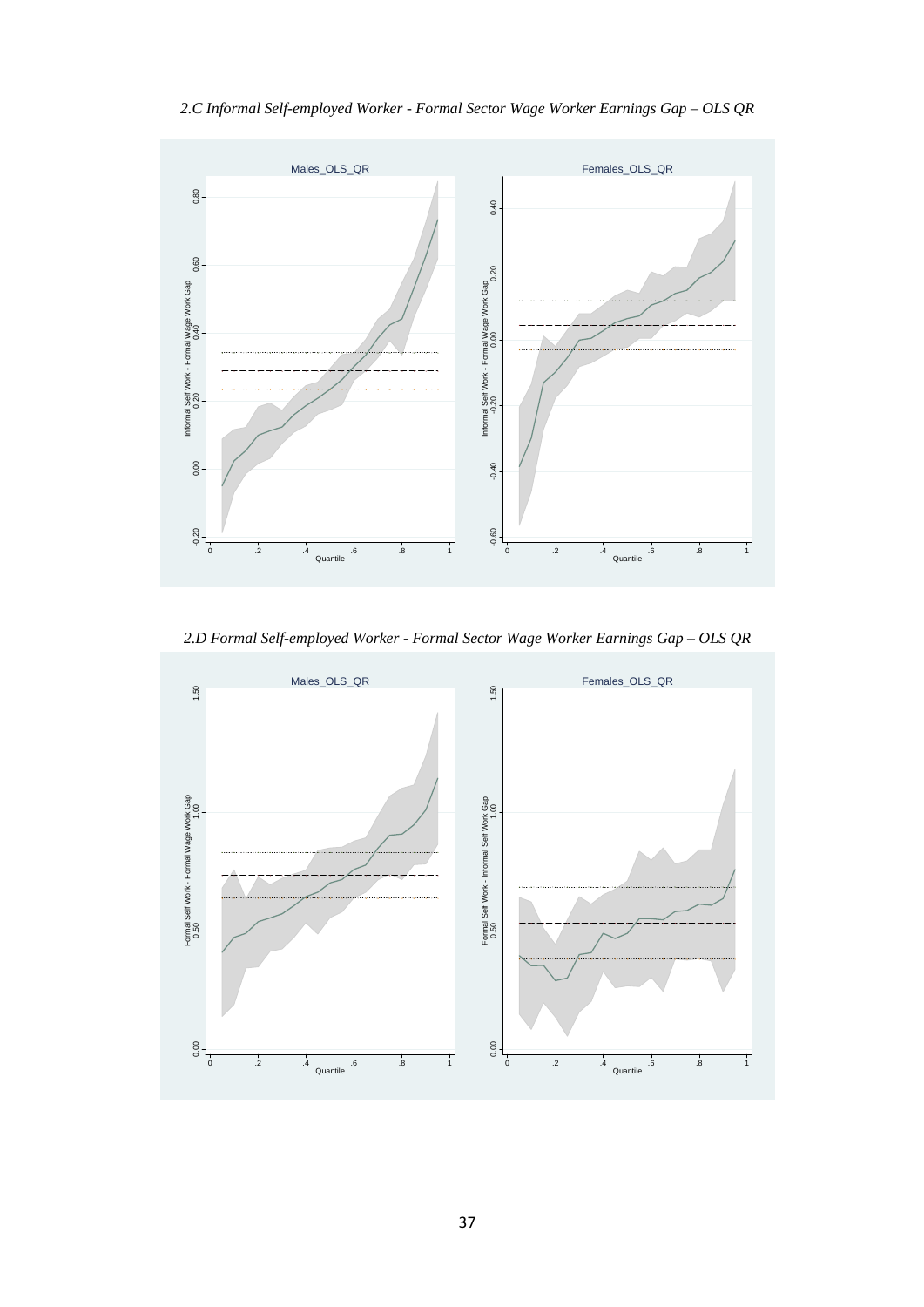

*2.E Formal Self-employed Worker - Informal Self-employed Worker Earnings Gap – OLS QR*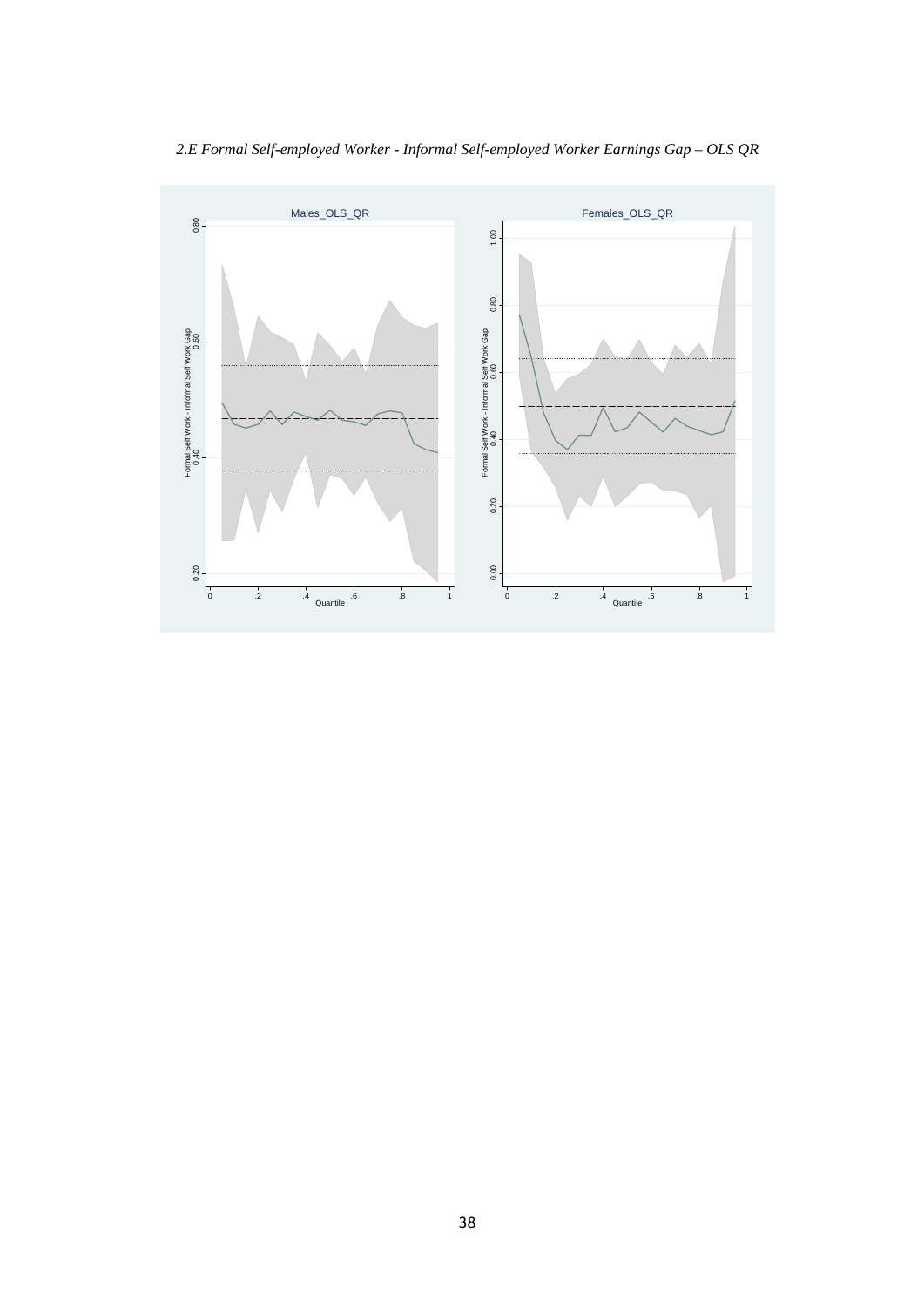#### **Figures 3. Estimated Earnings Gaps for Women and Men Separately by FEOLS and FEQR (with reference to formal sector wage workers)**

Note: Fixed Effects (FE) OLS are denoted by FEOLS. Bootstrapped 95% confidence intervals are represented by the grey surface for QR and by dashed lines for the OLS.



*3.A Informal Sector Worker - Formal Sector Worker Earnings Gap – FEOLS FEQR* 

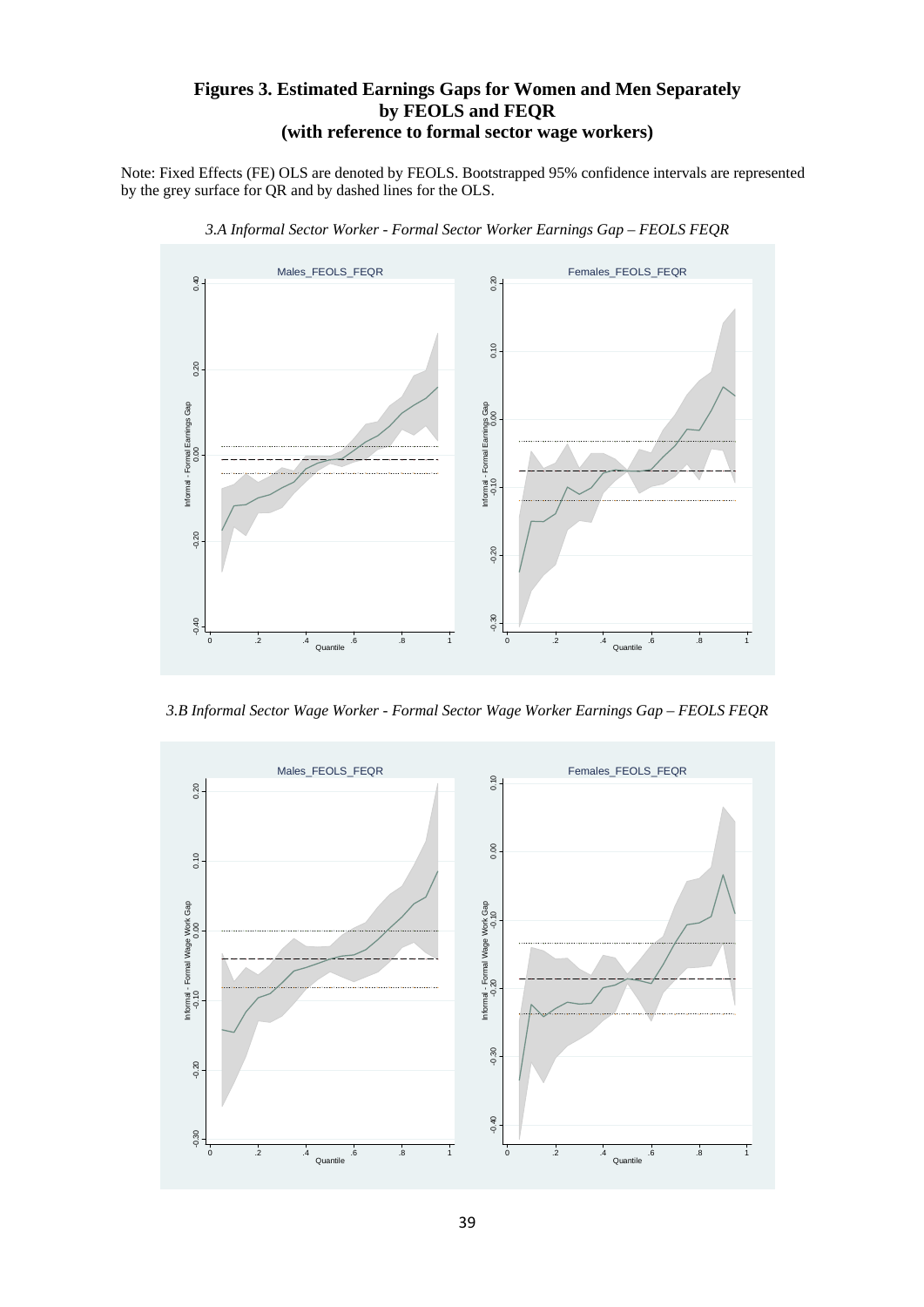

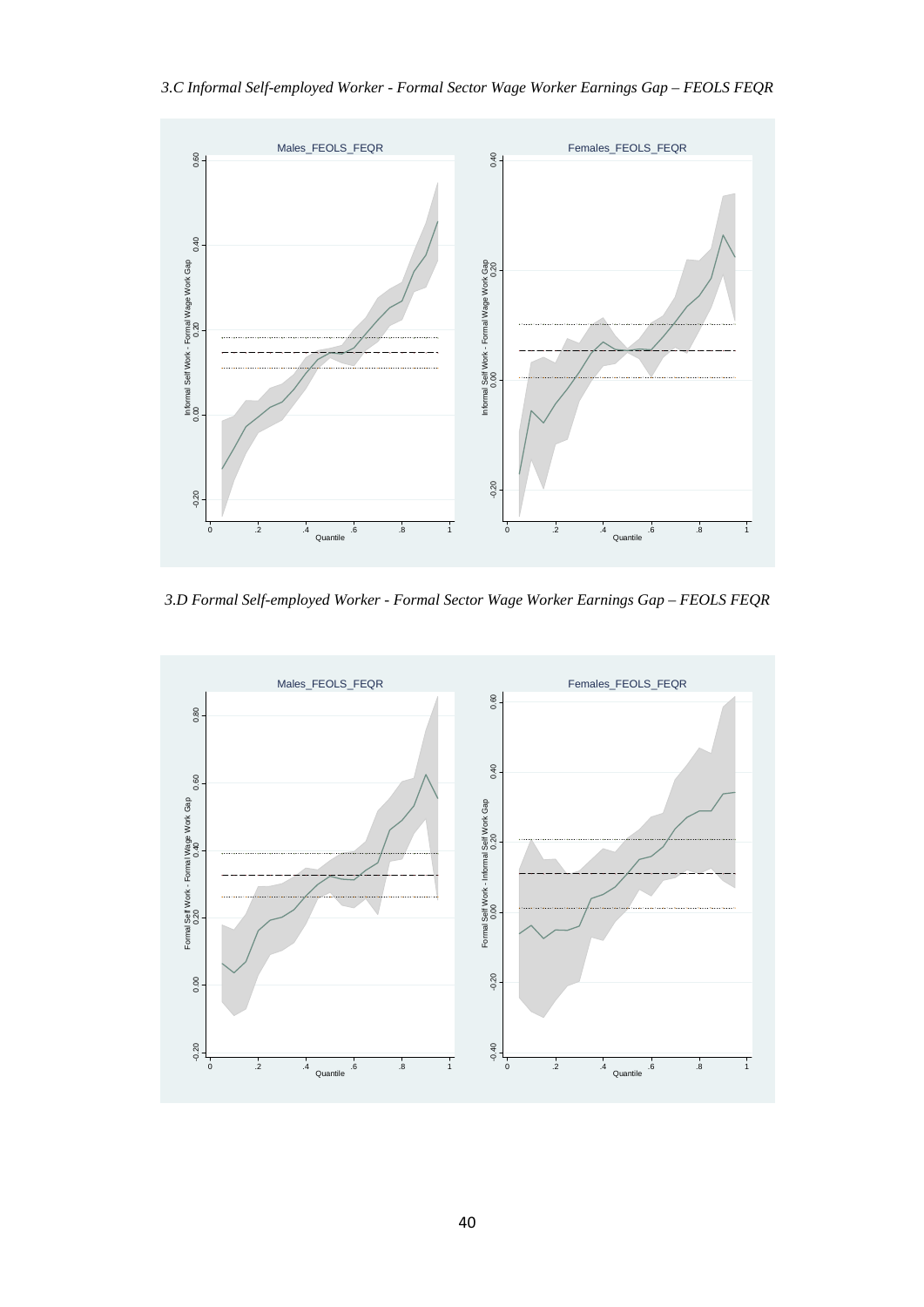

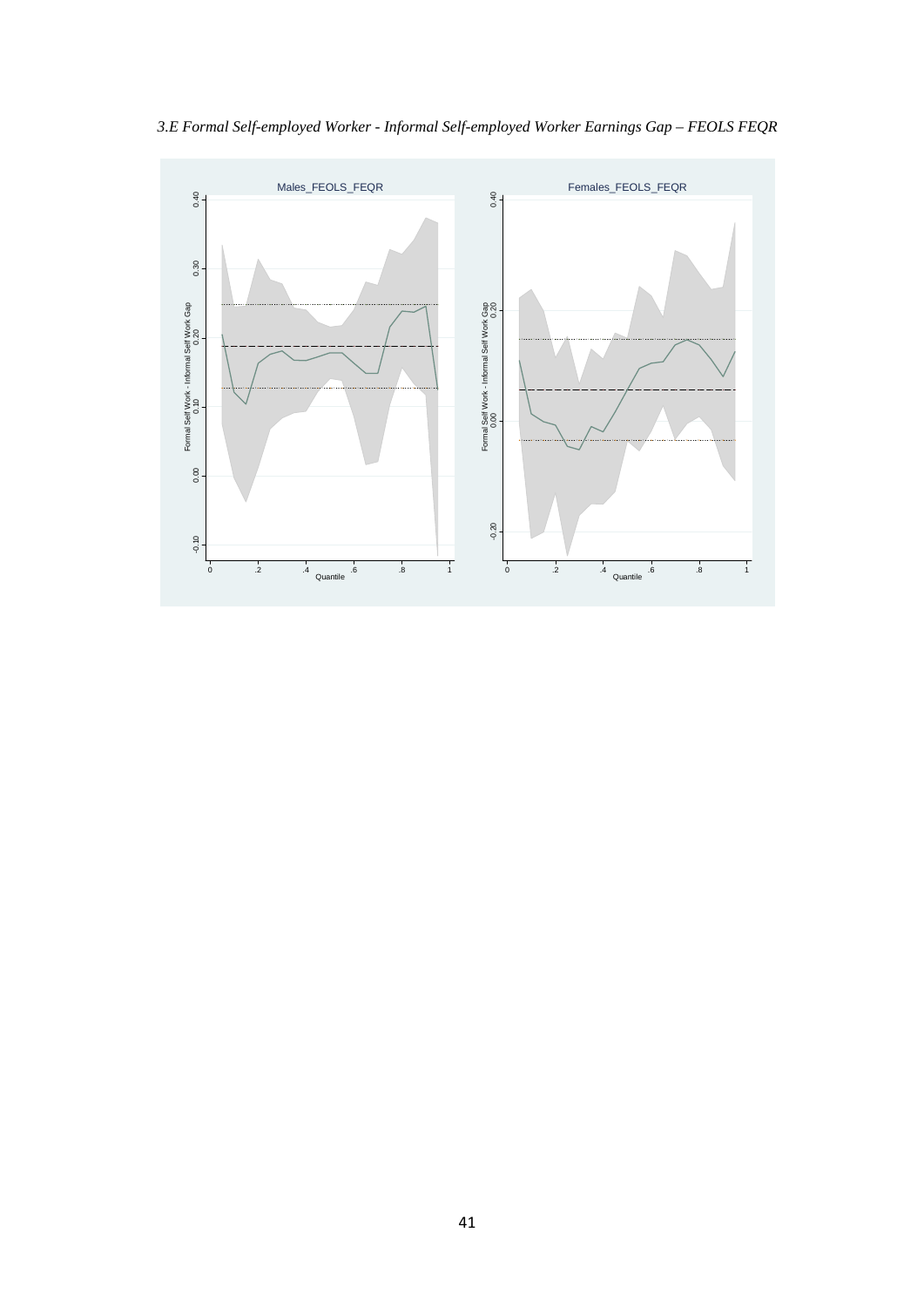## **Appendix Tables**

|                                      | (1)               | (2)               | (3)               | (4)                  | (5)                  |
|--------------------------------------|-------------------|-------------------|-------------------|----------------------|----------------------|
| <b>VARIABLES</b>                     | <b>Pooled OLS</b> | <b>Pooled OLS</b> | <b>Pooled OLS</b> | <b>Fixed Effects</b> | <b>Fixed Effects</b> |
|                                      |                   |                   |                   |                      |                      |
| <b>Informal Sector Worker</b>        |                   | $-0.065***$       |                   | $-0.034$             |                      |
|                                      |                   | (0.020)           |                   | (0.024)              |                      |
| Informal Self-Emp. Worker            |                   |                   | $0.184***$        |                      | $0.113***$           |
|                                      |                   |                   | (0.022)           |                      | (0.030)              |
| Informal sector Wage Worker          |                   |                   | $-0.184***$       |                      | $-0.094***$          |
|                                      |                   |                   | (0.023)           |                      | (0.027)              |
| Formal Self-Emp. Worker              |                   |                   | $0.657***$        |                      | $0.262***$           |
|                                      |                   |                   | (0.048)           |                      | (0.059)              |
| Years of schooling                   | $0.061***$        | $0.060***$        | $0.057***$        | 0.020                | 0.021                |
|                                      | (0.006)           | (0.006)           | (0.006)           | (0.017)              | (0.017)              |
| Years of schooling squared           | $0.003***$        | $0.003***$        | $0.003***$        | $-0.000$             | $-0.000$             |
|                                      | (0.000)           | (0.000)           | (0.000)           | (0.001)              | (0.001)              |
| Potential experience                 | $0.026***$        | $0.026***$        | $0.024***$        | $0.044***$           | $0.044***$           |
|                                      | (0.002)           | (0.002)           | (0.002)           | (0.013)              | (0.013)              |
| Potential experience squared         | $-0.000$ ***      | $-0.000$ ***      | $-0.000$ ***      | $-0.001***$          | $-0.001***$          |
|                                      | (0.000)           | (0.000)           | (0.000)           | (0.000)              | (0.000)              |
| Female                               | $-0.148***$       | $-0.145***$       | $-0.155***$       |                      |                      |
|                                      | (0.014)           | (0.014)           | (0.013)           |                      |                      |
| Married                              | $0.097***$        | $0.098***$        | $0.077***$        | 0.009                | 0.011                |
|                                      | (0.014)           | (0.014)           | (0.013)           | (0.029)              | (0.029)              |
| Size of the firm (11-100 employees)  | $0.214***$        | $0.170***$        | $0.332***$        | $0.110***$           | $0.179***$           |
|                                      | (0.016)           | (0.021)           | (0.021)           | (0.026)              | (0.026)              |
| Size of the firm (101-500 employees) | $0.291***$        | $0.237***$        | $0.407***$        | $0.188***$           | $0.263***$           |
|                                      | (0.020)           | (0.026)           | (0.026)           | (0.035)              | (0.036)              |
| Size of the firm $(500+$ employees)  | $0.328***$        | $0.274***$        | $0.440***$        | $0.188***$           | $0.267***$           |
|                                      | (0.019)           | (0.025)           | (0.025)           | (0.036)              | (0.037)              |
| Year dummy 2001                      | 0.014             | 0.013             | 0.017             | 0.020                | 0.020                |
|                                      | (0.017)           | (0.017)           | (0.016)           | (0.017)              | (0.017)              |
| Year dummy 2002                      | $-0.003$          | $-0.003$          | $-0.009$          | 0.018                | 0.013                |
|                                      | (0.017)           | (0.017)           | (0.017)           | (0.024)              | (0.024)              |
| Year dummy 2004                      | $-0.076***$       | $-0.075***$       | $-0.072***$       | 0.036                | 0.032                |
|                                      | (0.018)           | (0.018)           | (0.018)           | (0.039)              | (0.039)              |
| Constant                             | $-5.656***$       | $-5.589***$       | $-5.725***$       | $-5.071***$          | $-5.197***$          |
|                                      | (0.052)           | (0.056)           | (0.056)           | (0.324)              | (0.326)              |
| Observations                         | 15661             | 15661             | 15661             | 15661                | 15661                |
| R-squared                            | 0.353             | 0.354             | 0.375             | 0.012                | 0.020                |
| Number of individuals                |                   |                   |                   | 6069                 | 6069                 |

#### **Table A1. Mean Earnings Regressions For All Workers Dependent Variable: Log Hourly Real Earnings Madagascar 2000-2001-2002-2004**

*Source*: *1-2-3 Surveys*, Phases 1, 2000-2004, DIAL/INSTAT; authors' calculations.

Robust standard errors are in parentheses. \*\*\*  $p<0.01$ , \*\*  $p<0.05$ , \*  $p<0.1$ .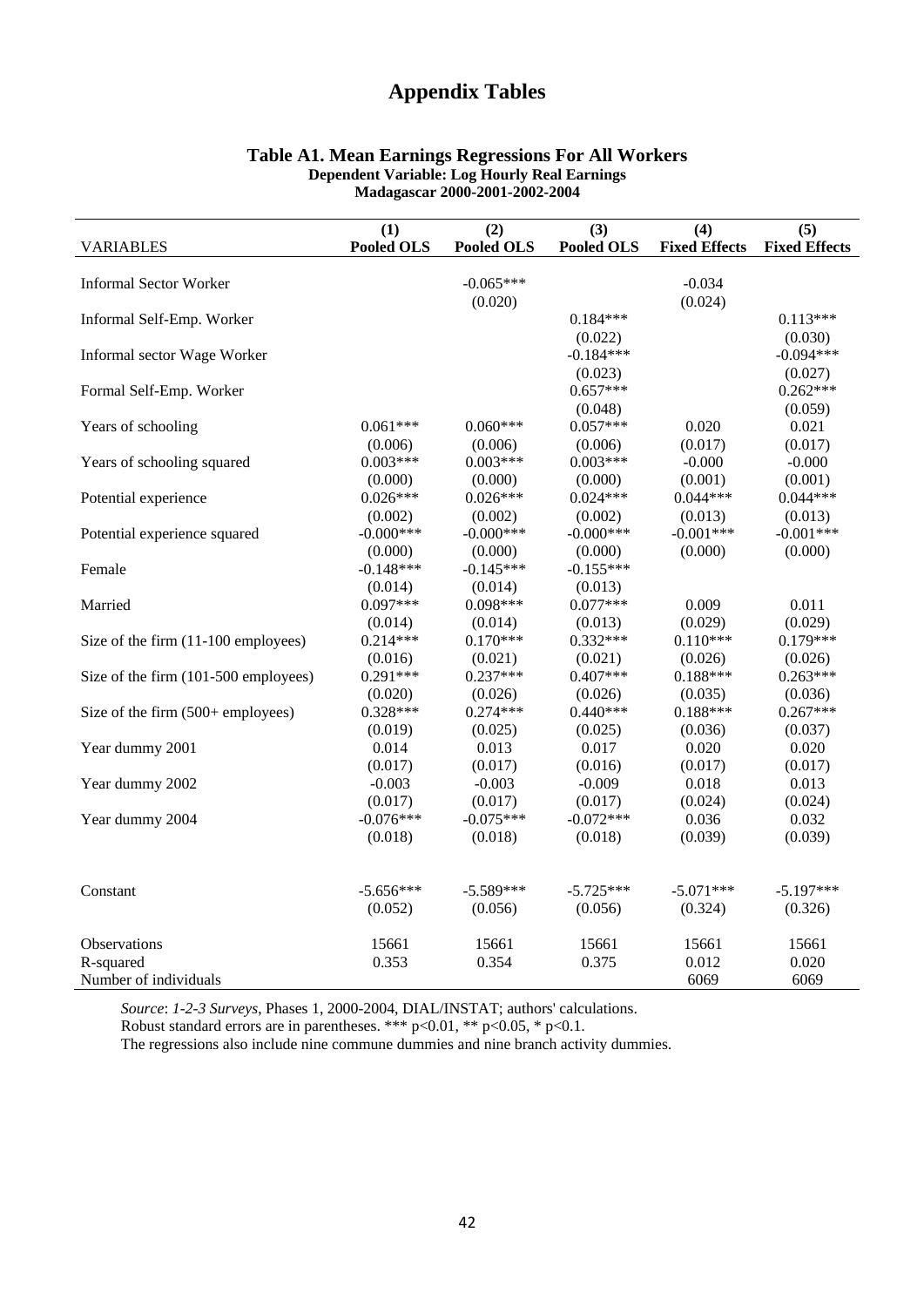|                                      | (1)               | (2)               | (3)               | (4)                  | (5)                  |
|--------------------------------------|-------------------|-------------------|-------------------|----------------------|----------------------|
| <b>VARIABLES</b>                     | <b>Pooled OLS</b> | <b>Pooled OLS</b> | <b>Pooled OLS</b> | <b>Fixed Effects</b> | <b>Fixed Effects</b> |
|                                      |                   |                   |                   |                      |                      |
| <b>Informal Sector Worker</b>        |                   | 0.027             |                   | $-0.010$             |                      |
|                                      |                   | (0.025)           |                   | (0.029)              |                      |
| Informal Self-Emp. Worker            |                   |                   | $0.289***$        |                      | $0.146***$           |
|                                      |                   |                   | (0.028)           |                      | (0.037)              |
| <b>Informal Sector Wage Worker</b>   |                   |                   | $-0.060**$        |                      | $-0.040$             |
|                                      |                   |                   | (0.028)           |                      | (0.033)              |
| Formal Self-Emp. Worker              |                   |                   | $0.734***$        |                      | $0.326***$           |
|                                      |                   |                   | (0.058)           |                      | (0.073)              |
| Years of schooling                   | $0.042***$        | $0.042***$        | $0.039***$        | 0.031                | 0.033                |
|                                      | (0.008)           | (0.008)           | (0.008)           | (0.022)              | (0.022)              |
| Years of schooling squared           | $0.003***$        | $0.003***$        | $0.003***$        | $-0.000$             | $-0.000$             |
|                                      | (0.000)           | (0.000)           | (0.000)           | (0.001)              | (0.001)              |
| Potential experience                 | $0.025***$        | $0.025***$        | $0.023***$        | $0.050***$           | $0.048***$           |
|                                      | (0.003)           | (0.003)           | (0.003)           | (0.016)              | (0.016)              |
| Potential experience squared         | $-0.000***$       | $-0.000***$       | $-0.000$ ***      | $-0.001***$          | $-0.001***$          |
|                                      | (0.000)           | (0.000)           | (0.000)           | (0.000)              | (0.000)              |
| Married                              | $0.141***$        | $0.141***$        | $0.125***$        | 0.013                | 0.013                |
|                                      | (0.020)           | (0.020)           | (0.020)           | (0.038)              | (0.038)              |
| Size of the firm (11-100 employees)  | $0.143***$        | $0.160***$        | $0.339***$        | $0.119***$           | $0.191***$           |
|                                      | (0.021)           | (0.027)           | (0.027)           | (0.031)              | (0.033)              |
| Size of the firm (101-500 employees) | $0.228***$        | $0.249***$        | $0.440***$        | $0.187***$           | $0.266***$           |
|                                      | (0.028)           | (0.034)           | (0.034)           | (0.044)              | (0.045)              |
| Size of the firm $(500+$ employees)  | $0.212***$        | $0.232***$        | $0.422***$        | $0.185***$           | $0.266***$           |
|                                      | (0.029)           | (0.035)           | (0.034)           | (0.047)              | (0.048)              |
| Year dummy 2001                      | 0.025             | 0.026             | 0.029             | 0.028                | 0.028                |
|                                      | (0.022)           | (0.022)           | (0.021)           | (0.021)              | (0.021)              |
| Year dummy 2002                      | $-0.018$          | $-0.018$          | $-0.026$          | 0.002                | $-0.005$             |
|                                      | (0.023)           | (0.023)           | (0.022)           | (0.030)              | (0.030)              |
| Year dummy 2004                      | $-0.097***$       | $-0.098***$       | $-0.089***$       | 0.012                | 0.008                |
|                                      | (0.024)           | (0.024)           | (0.023)           | (0.049)              | (0.049)              |
|                                      |                   |                   |                   |                      |                      |
|                                      |                   |                   |                   |                      |                      |
| Constant                             | $-5.584***$       | $-5.612***$       | $-5.771***$       | $-5.158***$          | $-5.289***$          |
|                                      | (0.068)           | (0.072)           | (0.071)           | (0.403)              | (0.402)              |
| Observations                         | 8585              | 8585              | 8585              | 8585                 | 8585                 |
| R-squared                            | 0.331             | 0.331             | 0.358             | 0.015                | 0.024                |
| Number of idind                      |                   |                   |                   | 3101                 | 3101                 |

#### **Table A2. Mean Earnings Regressions for Men Dependent Variable: Log Hourly Real Earnings Madagascar 2000-2001-2002-2004**

*Source*: *1-2-3 Surveys*, Phases 1, 2000-2004, DIAL/INSTAT; authors' calculations.

Robust standard errors are in parentheses. \*\*\*  $p<0.01$ , \*\*  $p<0.05$ , \*  $p<0.1$ .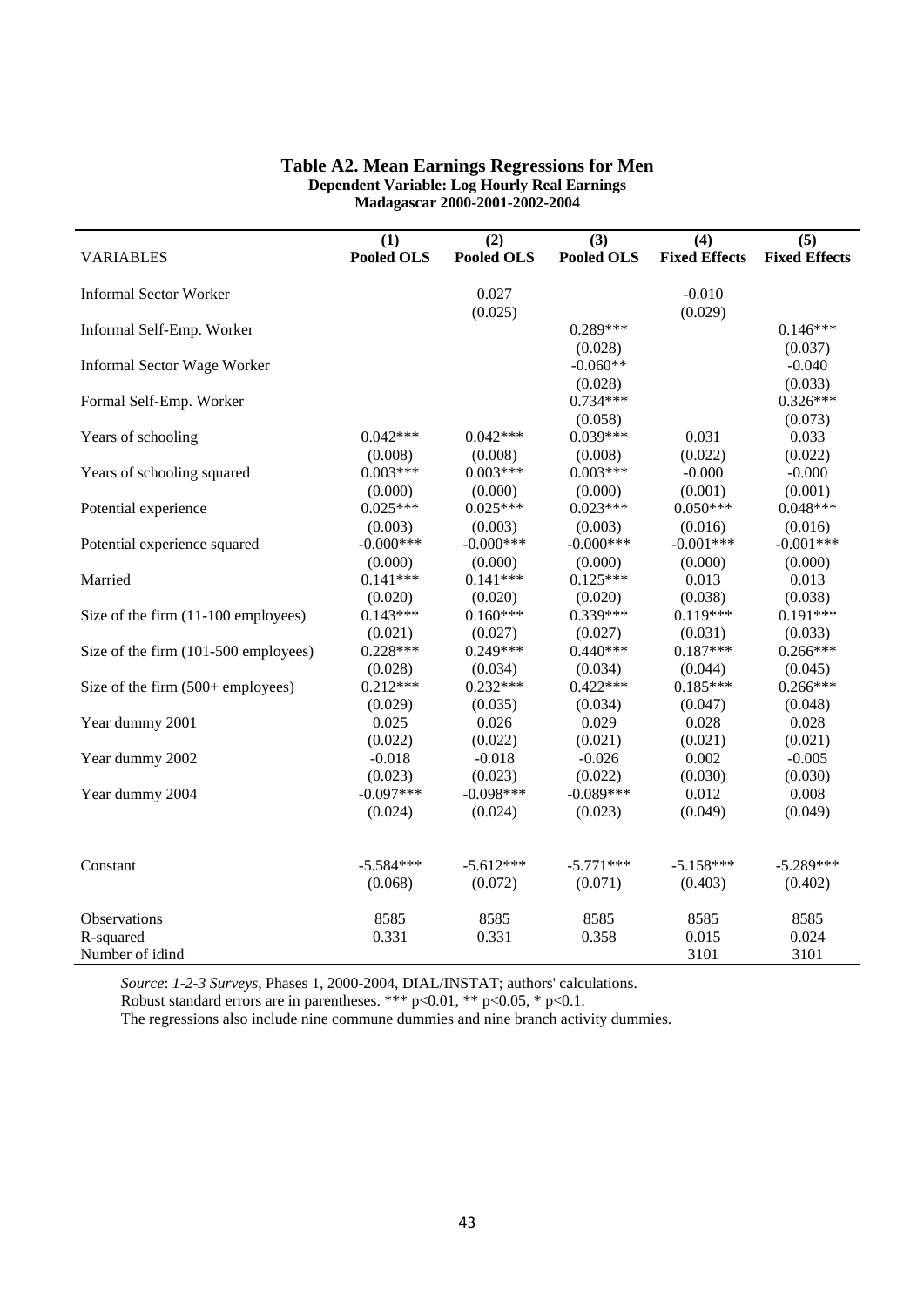| <b>Table A3. Mean Earnings Regressions for Women</b> |
|------------------------------------------------------|
| <b>Dependent Variable: Log Hourly Real Earnings</b>  |
| Madagascar 2000-2001-2002-2004                       |

|                                      | (1)               | (2)               | (3)               | (4)                  | (5)                  |
|--------------------------------------|-------------------|-------------------|-------------------|----------------------|----------------------|
| <b>VARIABLES</b>                     | <b>Pooled OLS</b> | <b>Pooled OLS</b> | <b>Pooled OLS</b> | <b>Fixed Effects</b> | <b>Fixed Effects</b> |
|                                      |                   |                   |                   |                      |                      |
| <b>Informal Sector Worker</b>        |                   | $-0.197***$       |                   | $-0.075*$            |                      |
|                                      |                   | (0.034)           |                   | (0.044)              |                      |
| Informal Self-Emp. Worker            |                   |                   | 0.045             |                      | 0.054                |
|                                      |                   |                   | (0.036)           |                      | (0.053)              |
| <b>Informal Sector Wage Worker</b>   |                   |                   | $-0.356***$       |                      | $-0.186***$          |
|                                      |                   |                   | (0.038)           |                      | (0.048)              |
| Formal Self-Emp. Worker              |                   |                   | $0.533***$        |                      | 0.110                |
|                                      |                   |                   | (0.083)           |                      | (0.102)              |
| Years of schooling                   | $0.078***$        | $0.073***$        | $0.070***$        | 0.007                | 0.003                |
|                                      | (0.009)           | (0.009)           | (0.009)           | (0.028)              | (0.028)              |
| Years of schooling squared           | $0.002***$        | $0.002***$        | $0.002***$        | 0.000                | 0.000                |
|                                      | (0.000)           | (0.000)           | (0.000)           | (0.001)              | (0.001)              |
| Potential experience                 | $0.027***$        | $0.027***$        | $0.025***$        | 0.028                | 0.028                |
|                                      | (0.003)           | (0.003)           | (0.003)           | (0.023)              | (0.023)              |
| Potential experience squared         | $-0.000$ ***      | $-0.000$ ***      | $-0.000$ ***      | $-0.000$             | $-0.000$             |
|                                      | (0.000)           | (0.000)           | (0.000)           | (0.000)              | (0.000)              |
| Married                              | $0.061***$        | $0.066***$        | $0.040**$         | 0.008                | 0.010                |
|                                      | (0.019)           | (0.019)           | (0.018)           | (0.045)              | (0.044)              |
| Size of the firm (11-100 employees)  | $0.310***$        | $0.174***$        | $0.315***$        | $0.084*$             | $0.149***$           |
|                                      | (0.026)           | (0.034)           | (0.034)           | (0.044)              | (0.045)              |
| Size of the firm (101-500 employees) | $0.341***$        | $0.170***$        | $0.320***$        | $0.178***$           | $0.241***$           |
|                                      | (0.029)           | (0.040)           | (0.040)           | (0.057)              | (0.059)              |
| Size of the firm $(500 +$ employees) | $0.421***$        | $0.251***$        | $0.395***$        | $0.186***$           | $0.254***$           |
|                                      | (0.025)           | (0.037)           | (0.037)           | (0.057)              | (0.059)              |
| Year dummy 2001                      | $-0.001$          | $-0.003$          | 0.002             | 0.009                | 0.010                |
|                                      | (0.025)           | (0.025)           | (0.025)           | (0.027)              | (0.027)              |
| Year dummy 2002                      | 0.013             | 0.016             | 0.014             | 0.043                | 0.043                |
|                                      | (0.026)           | (0.026)           | (0.025)           | (0.041)              | (0.041)              |
| Year dummy 2004                      | $-0.052*$         | $-0.047*$         | $-0.052*$         | 0.071                | 0.067                |
|                                      | (0.027)           | (0.027)           | (0.027)           | (0.067)              | (0.067)              |
|                                      |                   |                   |                   |                      |                      |
|                                      |                   |                   |                   |                      |                      |
| Constant                             | $-5.836***$       | $-5.627***$       | $-5.743***$       | $-4.809***$          | $-4.882***$          |
|                                      | (0.080)           | (0.088)           | (0.088)           | (0.563)              | (0.566)              |
|                                      | 7076              | 7076              | 7076              | 7076                 | 7076                 |
| Observations<br>R-squared            | 0.348             | 0.351             | 0.368             | 0.018                | 0.026                |
| Number of individuals                |                   |                   |                   | 2968                 | 2968                 |
|                                      |                   |                   |                   |                      |                      |

*Source*: *1-2-3 Surveys*, Phases 1, 2000-2004, DIAL/INSTAT; authors' calculations.

Robust standard errors are in parentheses. \*\*\*  $p<0.01$ , \*\*  $p<0.05$ , \*  $p<0.1$ .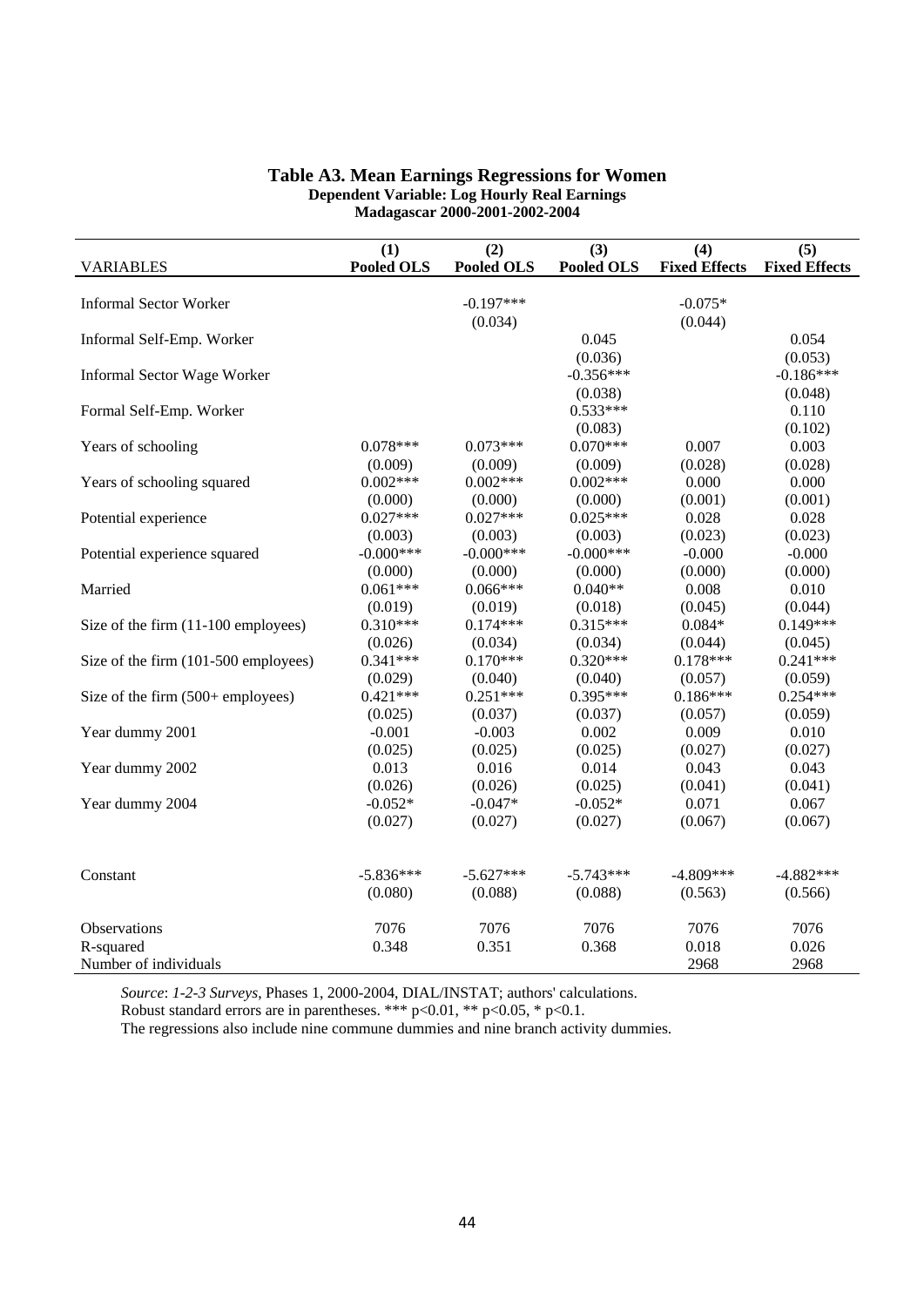| <b>VARIABLES</b>                             | (1)<br><b>Pooled</b><br>.10 | (2)<br>Pooled .25     | (3)<br>Pooled .50     | (4)<br>Pooled .75     | (5)<br>Pooled .90    | (6)<br>Pooled .10     | (7)<br>Pooled .25     | (8)<br>Pooled .50     | (9)<br>Pooled .75     | (10)<br>Pooled .90    |
|----------------------------------------------|-----------------------------|-----------------------|-----------------------|-----------------------|----------------------|-----------------------|-----------------------|-----------------------|-----------------------|-----------------------|
|                                              |                             |                       |                       |                       |                      |                       |                       |                       |                       |                       |
| <b>Informal Sector Worker</b>                | $-0.258***$                 | $-0.148***$           | $-0.046**$            | 0.034                 | $0.101*$             |                       |                       |                       |                       |                       |
|                                              | (0.032)                     | (0.025)               | (0.019)               | (0.027)               | (0.053)              |                       |                       |                       |                       |                       |
| Informal Self-Emp. Worker                    |                             |                       |                       |                       |                      | $-0.084*$             | 0.045                 | $0.161***$            | $0.312***$            | $0.472***$            |
|                                              |                             |                       |                       |                       |                      | (0.045)               | (0.030)               | (0.020)               | (0.026)               | (0.045)               |
| <b>Informal Sector Wage Worker</b>           |                             |                       |                       |                       |                      | $-0.358***$           | $-0.258***$           | $-0.152***$           | $-0.097***$           | $-0.056$              |
|                                              |                             |                       |                       |                       |                      | (0.041)               | (0.030)               | (0.021)               | (0.025)               | (0.052)               |
| Formal Self-Emp. Worker                      |                             |                       |                       |                       |                      | $0.411***$            | $0.479***$            | $0.655***$            | $0.780***$            | $0.912***$            |
|                                              |                             |                       |                       |                       |                      | (0.081)               | (0.060)               | (0.053)               | (0.068)               | (0.119)               |
| Years of schooling                           | $0.062***$                  | $0.056***$            | $0.044***$            | $0.041***$            | $0.054***$           | $0.064***$            | $0.060***$            | $0.040***$            | $0.039***$            | $0.040***$            |
|                                              | (0.010)                     | (0.006)               | (0.007)               | (0.007)               | (0.011)              | (0.011)               | (0.008)               | (0.006)               | (0.008)               | (0.010)               |
| Years of schooling squared                   | $0.002***$                  | $0.002***$            | $0.003***$            | $0.004***$            | $0.004***$           | $0.002***$            | $0.002***$            | $0.003***$            | $0.004***$            | $0.005***$            |
|                                              | (0.000)                     | (0.000)               | (0.000)               | (0.000)               | (0.001)              | (0.001)               | (0.000)               | (0.000)               | (0.000)               | (0.001)               |
| Potential experience                         | $0.028***$                  | $0.025***$            | $0.026***$            | $0.025***$            | $0.030***$           | $0.027***$            | $0.024***$            | $0.026***$            | $0.022***$            | $0.026***$            |
|                                              | (0.003)                     | (0.002)               | (0.002)               | (0.002)               | (0.003)              | (0.003)               | (0.003)               | (0.002)               | (0.002)               | (0.004)               |
| Potential experience squared                 | $-0.000***$                 | $-0.000$ ***          | $-0.000$ ***          | $-0.000$ ***          | $-0.000$ ***         | $-0.000$ ***          | $-0.000***$           | $-0.000$ ***          | $-0.000***$           | $-0.000$ ***          |
|                                              | (0.000)                     | (0.000)               | (0.000)               | (0.000)               | (0.000)              | (0.000)               | (0.000)               | (0.000)               | (0.000)               | (0.000)               |
| Female                                       | $-0.162***$                 | $-0.133***$           | $-0.113***$           | $-0.105***$           | $-0.120***$          | $-0.177***$           | $-0.140***$           | $-0.127***$           | $-0.116***$           | $-0.116***$           |
|                                              | (0.024)                     | (0.016)               | (0.014)               | (0.016)               | (0.022)              | (0.025)               | (0.017)               | (0.014)               | (0.016)               | (0.023)               |
| Married                                      | $0.118***$                  | $0.109***$            | $0.097***$            | $0.077***$            | $0.052**$            | $0.099***$            | $0.094***$            | $0.071***$            | $0.064***$            | 0.037                 |
|                                              | (0.026)                     | (0.016)               | (0.013)               | (0.015)               | (0.023)              | (0.028)               | (0.017)               | (0.012)               | (0.014)               | (0.023)               |
| Size of the firm (11-100 employees)          | $0.277***$                  | $0.212***$            | $0.184***$            | $0.087***$            | 0.008                | $0.363***$            | $0.322***$            | $0.324***$            | $0.268***$            | $0.263***$            |
| Size of the firm (101-500 employees)         | (0.031)                     | (0.025)               | (0.019)               | (0.026)               | (0.055)              | (0.035)               | (0.028)               | (0.025)<br>$0.375***$ | (0.024)               | (0.050)               |
|                                              | $0.418***$                  | $0.316***$            | $0.253***$            | $0.139***$            | 0.030                | $0.511***$            | $0.422***$            |                       | $0.325***$            | $0.313***$            |
| Size of the firm $(500 + \text{ employees})$ | (0.045)<br>$0.446***$       | (0.029)<br>$0.341***$ | (0.026)<br>$0.303***$ | (0.036)<br>$0.194***$ | (0.061)<br>0.065     | (0.052)<br>$0.539***$ | (0.031)<br>$0.455***$ | (0.026)<br>$0.438***$ | (0.033)<br>$0.383***$ | (0.052)<br>$0.349***$ |
|                                              |                             |                       |                       |                       |                      |                       |                       |                       |                       |                       |
|                                              | (0.041)                     | (0.032)               | (0.025)<br>0.023      | (0.032)<br>$0.038*$   | (0.055)<br>$0.055**$ | (0.047)               | (0.034)<br>0.011      | (0.028)<br>0.020      | (0.030)<br>$0.057***$ | (0.048)<br>0.035      |
| Year dummy 2001                              | $-0.013$                    | $-0.001$              |                       |                       |                      | 0.006                 |                       |                       |                       |                       |
|                                              | (0.029)<br>$-0.002$         | (0.018)<br>$-0.028$   | (0.018)<br>$-0.026$   | (0.021)<br>$-0.018$   | (0.025)<br>$-0.040$  | (0.030)<br>0.012      | (0.020)<br>$-0.022$   | (0.017)<br>$-0.030$   | (0.019)<br>0.001      | (0.027)<br>$-0.050$   |
| Year dummy 2002                              | (0.031)                     | (0.019)               | (0.018)               | (0.020)               | (0.028)              | (0.036)               | (0.020)               | (0.021)               | (0.018)               | (0.032)               |
|                                              |                             |                       |                       |                       |                      |                       |                       |                       |                       |                       |
| Year dummy 2004                              | $-0.043$                    | $-0.071***$           | $-0.090***$           | $-0.074***$           | $-0.098***$          | $-0.024$              | $-0.064***$           | $-0.080***$           | $-0.055***$           | $-0.111***$           |

#### **Table A4. Pooled Quantile Earnings Regressions For All Workers Dependent Variable: Log Hourly Real Earnings**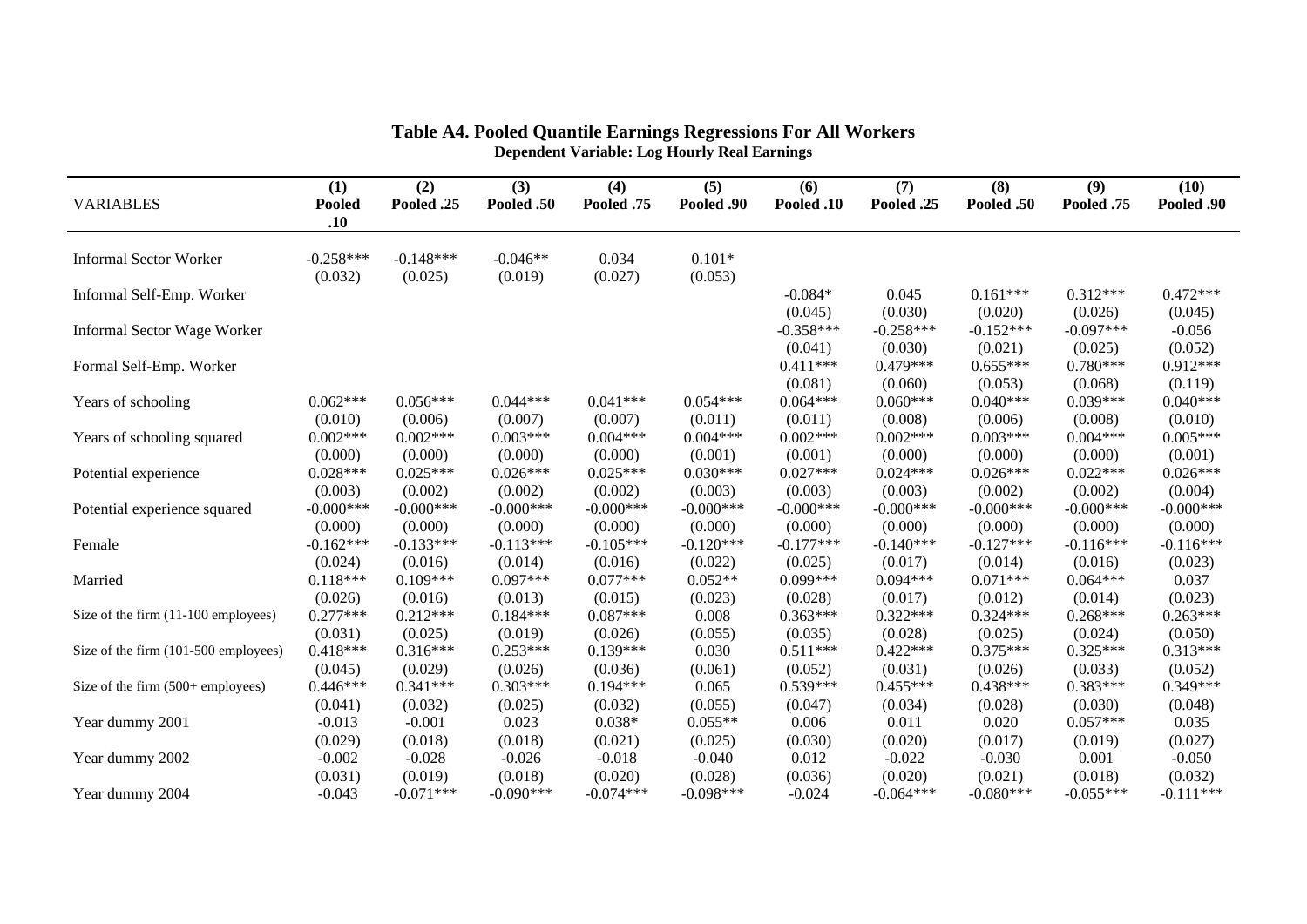|              | (0.030)     | (0.021)     | (0.019)     | (0.025)     | (0.032)     | (0.033)     | (0.020)     | (0.019)     | (0.021)     | (0.029)     |
|--------------|-------------|-------------|-------------|-------------|-------------|-------------|-------------|-------------|-------------|-------------|
|              |             |             |             |             |             |             |             |             |             |             |
| Constant     | $-6.468***$ | $-5.911***$ | $-5.463***$ | $-5.121***$ | $-4.886***$ | $-6.597***$ | $-6.042***$ | $-5.575***$ | $-5.277***$ | $-5.039***$ |
|              | (0.128)     | (0.066)     | (0.049)     | (0.064)     | (0.116)     | (0.128)     | (0.074)     | (0.055)     | (0.061)     | (0.085)     |
|              |             |             |             |             |             |             |             |             |             |             |
| Observations | 15661       | 15661       | 15661       | 15661       | 15661       | 15661       | 15661       | 15661       | 15661       | 15661       |

*Source*: *1-2-3 Surveys*, Phases 1, 2000-2004, DIAL/INSTAT; authors' calculations. Bootstrapped standard errors are in parentheses. \*\*\*  $p<0.01$ , \*\*  $p<0.05$ , \*  $p<0.1$ .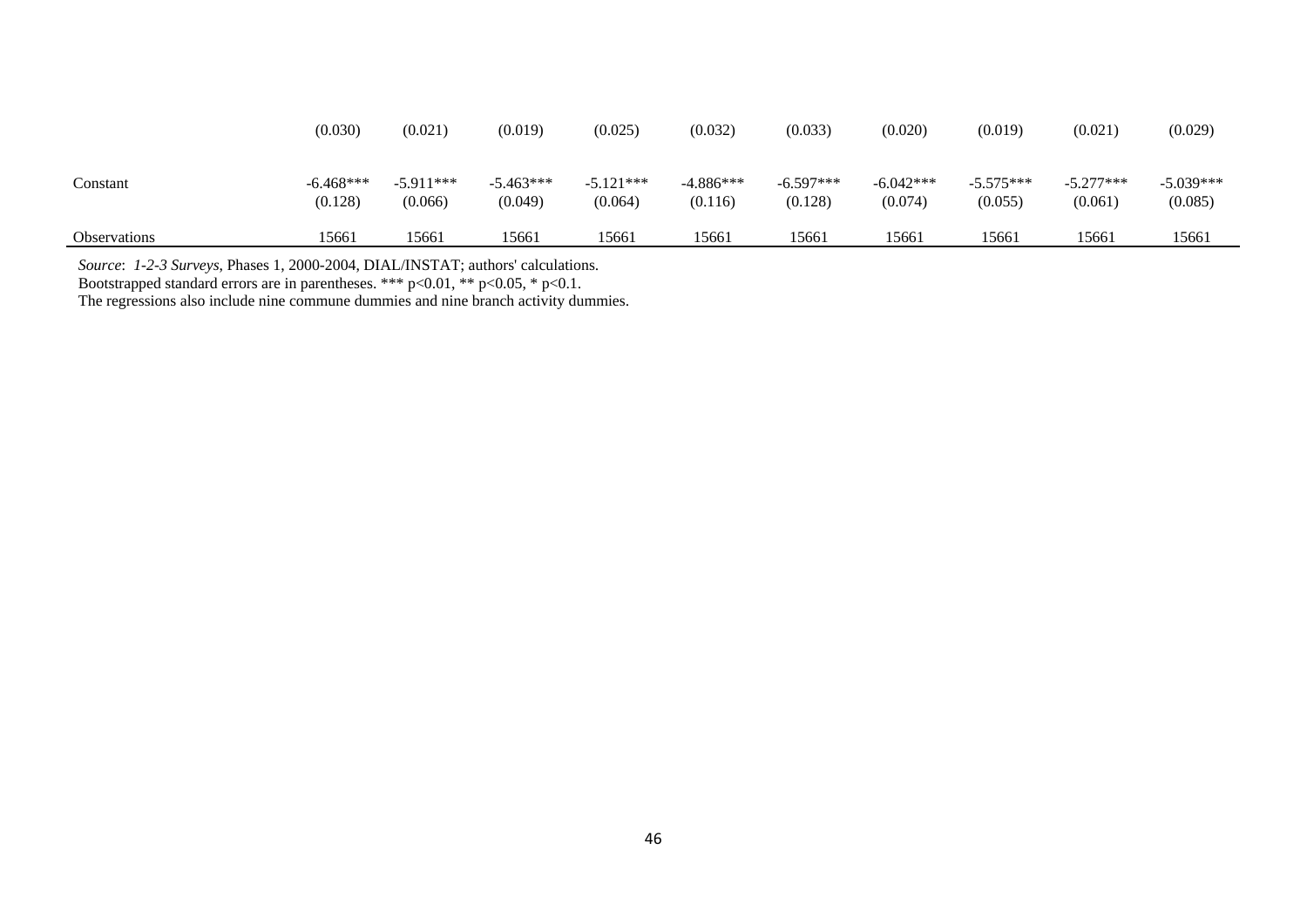| <b>VARIABLES</b>                     | (1)<br><b>FE.10</b> | (2)<br>FE .25 | (3)<br>FE .50 | (4)<br>FE .75 | (5)<br><b>FE.90</b> | (6)<br><b>FE.10</b> | (7)<br>FE .25         | (8)<br>FE .50         | (9)<br>FE.75          | (10)<br><b>FE.90</b> |
|--------------------------------------|---------------------|---------------|---------------|---------------|---------------------|---------------------|-----------------------|-----------------------|-----------------------|----------------------|
| <b>Informal Sector Worker</b>        | $-0.138***$         | $-0.099***$   | $-0.034***$   | $0.032*$      | $0.096***$          |                     |                       |                       |                       |                      |
|                                      | (0.026)             | (0.020)       | (0.001)       | (0.018)       | (0.024)             |                     |                       |                       |                       |                      |
| Informal Self-Emp. Worker            |                     |               |               |               |                     | $-0.074**$          | 0.006                 | $0.113***$            | $0.204***$            | $0.330***$           |
|                                      |                     |               |               |               |                     | (0.032)             | (0.020)               | (0.001)               | (0.020)               | (0.028)              |
|                                      |                     |               |               |               |                     | $-0.172***$         | $-0.140***$           | $-0.094***$           | $-0.044**$            | 0.014                |
| Informal Sector Wage Worker          |                     |               |               |               |                     |                     |                       |                       |                       | (0.029)              |
|                                      |                     |               |               |               |                     | (0.029)             | (0.020)<br>$0.115***$ | (0.001)<br>$0.262***$ | (0.022)<br>$0.395***$ | $0.526***$           |
| Formal Self-Emp. Worker              |                     |               |               |               |                     | 0.009               |                       |                       |                       |                      |
|                                      |                     |               |               |               |                     | (0.053)             | (0.042)               | (0.018)<br>$0.021***$ | (0.053)<br>$0.012***$ | (0.058)              |
| Years of schooling                   | $0.031***$          | $0.026***$    | $0.020***$    | $0.012***$    | 0.002               | $0.035***$          | $0.030***$            |                       |                       | 0.002                |
|                                      | (0.009)             | (0.005)       | (0.000)       | (0.005)       | (0.008)             | (0.008)             | (0.005)               | (0.000)               | (0.005)               | (0.008)              |
| Years of schooling squared           | $-0.001*$           | $-0.000*$     | $-0.000*$     | $0.000**$     | $0.001***$          | $-0.001*$           | $-0.001**$            | $-0.000***$           | $0.000**$             | $0.001**$            |
|                                      | (0.000)             | (0.000)       | (0.000)       | (0.000)       | (0.000)             | (0.000)             | (0.000)               | (0.000)               | (0.000)               | (0.000)              |
| Potential experience                 | $0.040***$          | $0.037***$    | $0.044***$    | $0.051***$    | $0.049***$          | $0.041***$          | $0.037***$            | $0.044***$            | $0.050***$            | $0.048***$           |
|                                      | (0.002)             | (0.001)       | (0.000)       | (0.002)       | (0.003)             | (0.002)             | (0.001)               | (0.000)               | (0.001)               | (0.002)              |
| Potential experience squared         | $-0.001***$         | $-0.001***$   | $-0.001***$   | $-0.001***$   | $-0.001***$         | $-0.001***$         | $-0.001***$           | $-0.001***$           | $-0.001***$           | $-0.001***$          |
|                                      | (0.000)             | (0.000)       | (0.000)       | (0.000)       | (0.000)             | (0.000)             | (0.000)               | (0.000)               | (0.000)               | (0.000)              |
| Female                               | 0.005               | 0.016         | 0.000         | $-0.014$      | $-0.023$            | 0.004               | $0.019*$              | 0.000                 | $-0.018$              | $-0.028*$            |
|                                      | (0.018)             | (0.011)       | (0.001)       | (0.012)       | (0.016)             | (0.015)             | (0.010)               | (0.001)               | (0.012)               | (0.015)              |
| Married                              | 0.011               | 0.009         | $0.009***$    | $-0.004$      | 0.004               | 0.014               | 0.011                 | $0.011***$            | 0.004                 | 0.008                |
|                                      | (0.016)             | (0.011)       | (0.000)       | (0.013)       | (0.016)             | (0.015)             | (0.011)               | (0.001)               | (0.011)               | (0.017)              |
| Size of the firm (11-100 employees)  | $0.242***$          | $0.160***$    | $0.110***$    | $0.063***$    | $-0.013$            | $0.250***$          | $0.196***$            | $0.179***$            | $0.142***$            | $0.117***$           |
|                                      | (0.026)             | (0.022)       | (0.001)       | (0.019)       | (0.028)             | (0.029)             | (0.016)               | (0.001)               | (0.019)               | (0.024)              |
| Size of the firm (101-500 employees) | $0.345***$          | $0.236***$    | $0.188***$    | $0.119***$    | 0.046               | $0.352***$          | $0.270***$            | $0.263***$            | $0.199***$            | $0.182***$           |
|                                      | (0.030)             | (0.026)       | (0.003)       | (0.025)       | (0.034)             | (0.033)             | (0.020)               | (0.004)               | (0.025)               | (0.032)              |
| Size of the firm $(500+$ employees)  | $0.358***$          | $0.243***$    | $0.188***$    | $0.131***$    | 0.040               | $0.366***$          | $0.283***$            | $0.267***$            | $0.224***$            | $0.178***$           |
|                                      | (0.031)             | (0.024)       | (0.002)       | (0.020)       | (0.029)             | (0.032)             | (0.021)               | (0.002)               | (0.021)               | (0.028)              |
| Year dummy 2001                      | 0.030               | $0.022*$      | $0.020***$    | 0.020         | $0.032*$            | 0.023               | $0.026**$             | $0.020***$            | 0.017                 | $0.039**$            |
|                                      | (0.022)             | (0.013)       | (0.001)       | (0.013)       | (0.018)             | (0.022)             | (0.012)               | (0.001)               | (0.014)               | (0.017)              |
| Year dummy 2002                      | $0.039*$            | 0.008         | $0.018***$    | 0.000         | 0.026               | 0.033               | 0.006                 | $0.013***$            | $-0.006$              | 0.026                |
|                                      | (0.021)             | (0.014)       | (0.001)       | (0.014)       | (0.022)             | (0.022)             | (0.014)               | (0.000)               | (0.016)               | (0.019)              |
| Year dummy 2004                      | $0.047*$            | $0.035***$    | $0.036***$    | $0.031**$     | $0.067***$          | 0.037               | $0.034**$             | $0.032***$            | 0.019                 | $0.080***$           |

#### **Table A5. Fixed Effects Quantile Earnings Regressions For All Workers Dependent Variable: Log Hourly Real Earnings**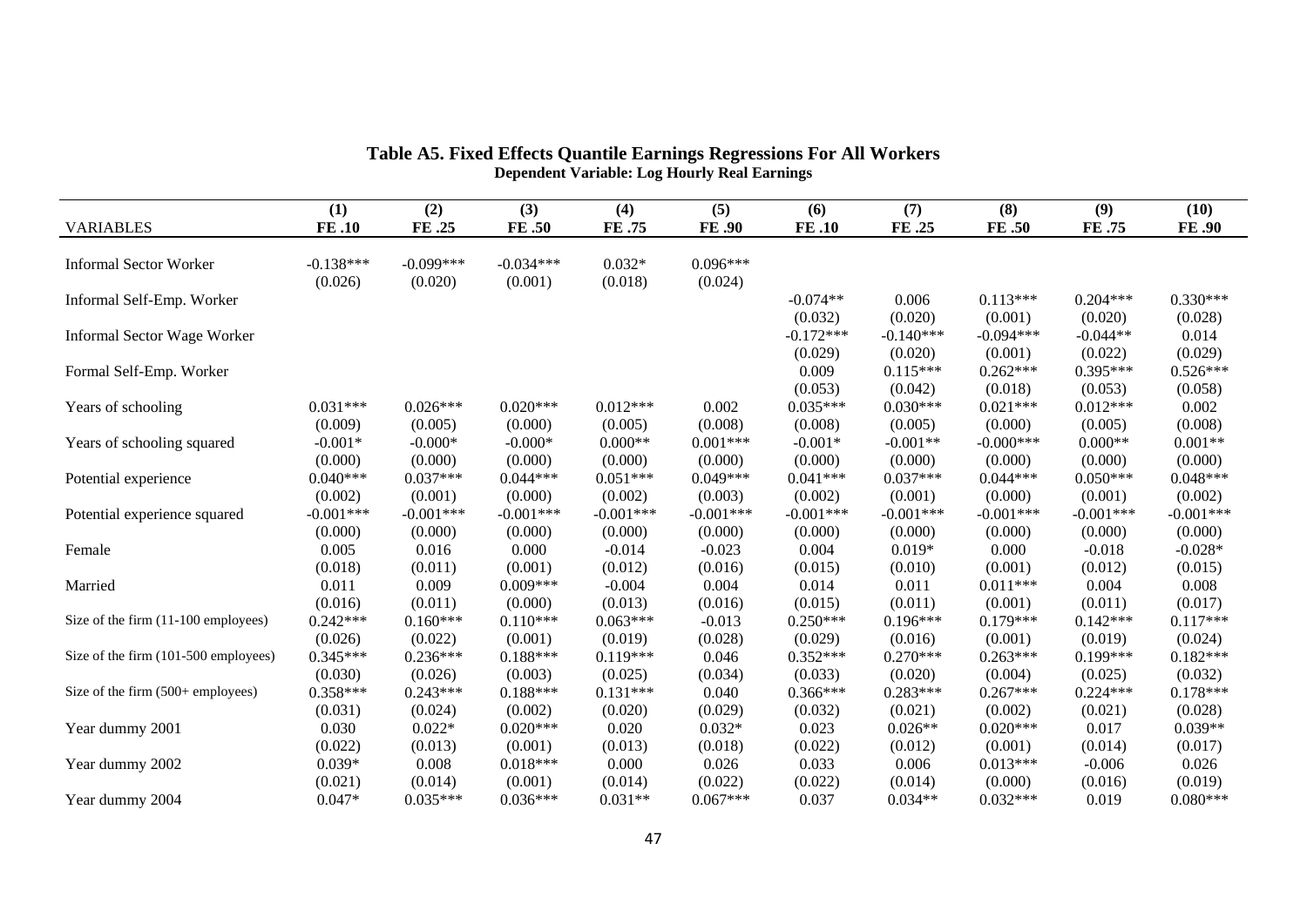|                     | (0.024)                | (0.013)                | (0.001)                | (0.015)                | (0.025)                | (0.025)                | (0.013)                | (0.001)                | (0.017)                | (0.021)              |
|---------------------|------------------------|------------------------|------------------------|------------------------|------------------------|------------------------|------------------------|------------------------|------------------------|----------------------|
|                     |                        |                        |                        |                        |                        |                        |                        |                        |                        |                      |
| Constant            | $-5.617***$<br>(0.068) | $-5.269***$<br>(0.058) | $-5.071***$<br>(0.002) | $-4.874***$<br>(0.053) | $-4.452***$<br>(0.085) | $-5.708***$<br>(0.067) | $-5.386***$<br>(0.047) | $-5.197***$<br>(0.002) | $-4.988***$<br>(0.056) | -4.659***<br>(0.075) |
| <b>Observations</b> | 15661                  | 15661                  | 15661                  | 15661                  | 15661                  | 5661                   | 15661                  | 15661                  | 15661                  | 15661                |

*Source*: *1-2-3 Surveys*, Phases 1, 2000-2004, DIAL/INSTAT; authors' calculations.

Bootstrapped standard errors are in parentheses. \*\*\*  $p<0.01$ , \*\*  $p<0.05$ , \*  $p<0.1$ .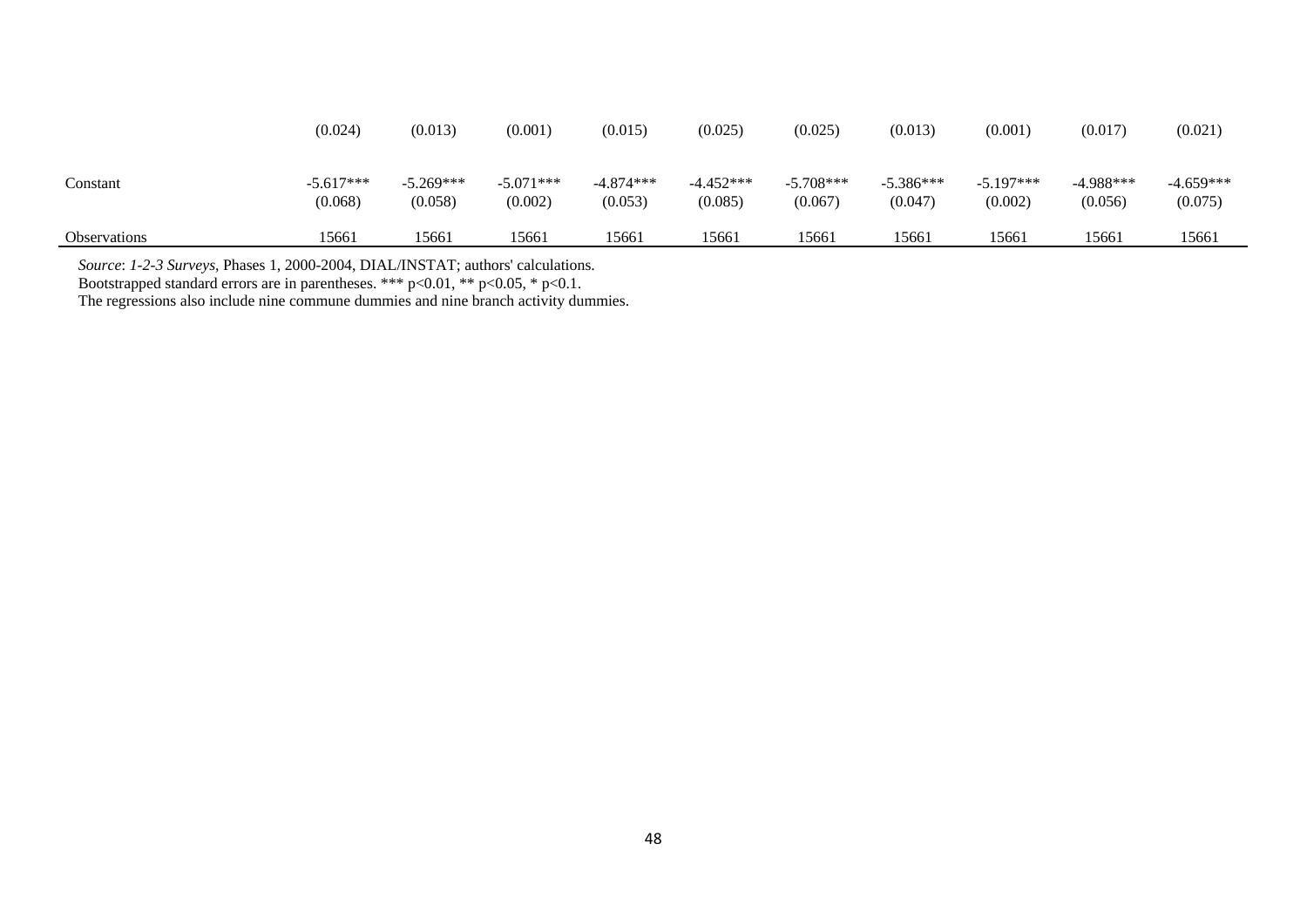| <b>Dependent Variable: Log Hourly Real Earnings</b> |                        |                        |                        |                        |                        |                        |                        |                        |                        |                        |  |  |
|-----------------------------------------------------|------------------------|------------------------|------------------------|------------------------|------------------------|------------------------|------------------------|------------------------|------------------------|------------------------|--|--|
|                                                     | (1)                    | (2)                    | (3)                    | (4)                    | (5)                    | (6)                    | (7)                    | (8)                    | (9)                    | (10)                   |  |  |
| <b>VARIABLES</b>                                    | Pooled .10             | Pooled .25             | Pooled .50             | Pooled .75             | Pooled .90             | Pooled .10             | Pooled .25             | Pooled .50             | Pooled .75             | <b>Pooled .90</b>      |  |  |
| <b>Informal Sector Worker</b>                       | $-0.123***$<br>(0.031) | $-0.050*$<br>(0.029)   | 0.026<br>(0.024)       | $0.124***$<br>(0.031)  | $0.198***$<br>(0.064)  |                        |                        |                        |                        |                        |  |  |
| Informal Self-Emp. Worker                           |                        |                        |                        |                        |                        | 0.024                  | $0.113***$             | $0.235***$             | $0.424***$             | $0.627***$             |  |  |
|                                                     |                        |                        |                        |                        |                        | (0.045)                | (0.036)                | (0.025)                | (0.030)                | (0.050)                |  |  |
| Informal Sector Wage Worker                         |                        |                        |                        |                        |                        | $-0.150***$            | $-0.066*$              | $-0.053*$              | $-0.019$               | 0.002                  |  |  |
|                                                     |                        |                        |                        |                        |                        | (0.044)                | (0.039)                | (0.027)                | (0.033)                | (0.059)                |  |  |
| Formal Self-Emp. Worker                             |                        |                        |                        |                        |                        | $0.473***$             | $0.554***$             | $0.703***$             | $0.903***$             | $1.010***$             |  |  |
|                                                     |                        |                        |                        |                        |                        | (0.107)                | (0.073)                | (0.064)                | (0.088)                | (0.123)                |  |  |
| Constant                                            | $-6.385***$<br>(0.180) | $-5.893***$<br>(0.090) | $-5.475***$<br>(0.080) | $-5.097***$<br>(0.081) | $-4.881***$<br>(0.145) | $-6.541***$<br>(0.184) | $-6.029***$<br>(0.094) | $-5.571***$<br>(0.073) | $-5.250***$<br>(0.082) | $-5.152***$<br>(0.127) |  |  |
| <b>Observations</b>                                 | 8585                   | 8585                   | 8585                   | 8585                   | 8585                   | 8585                   | 8585                   | 8585                   | 8585                   | 8585                   |  |  |

#### **Table A6. Pooled Quantile Earnings Regressions for Men**

*Source*: *1-2-3 Surveys*, Phases 1, 2000-2004, DIAL/INSTAT; authors' calculations.

Bootstrapped standard errors are in parentheses. \*\*\*  $p<0.01$ , \*\*  $p<0.05$ , \*  $p<0.1$ . The regressions also include the set of control variables present in Tables A1 to A5 nine commune dummies and nine branch activity dummies.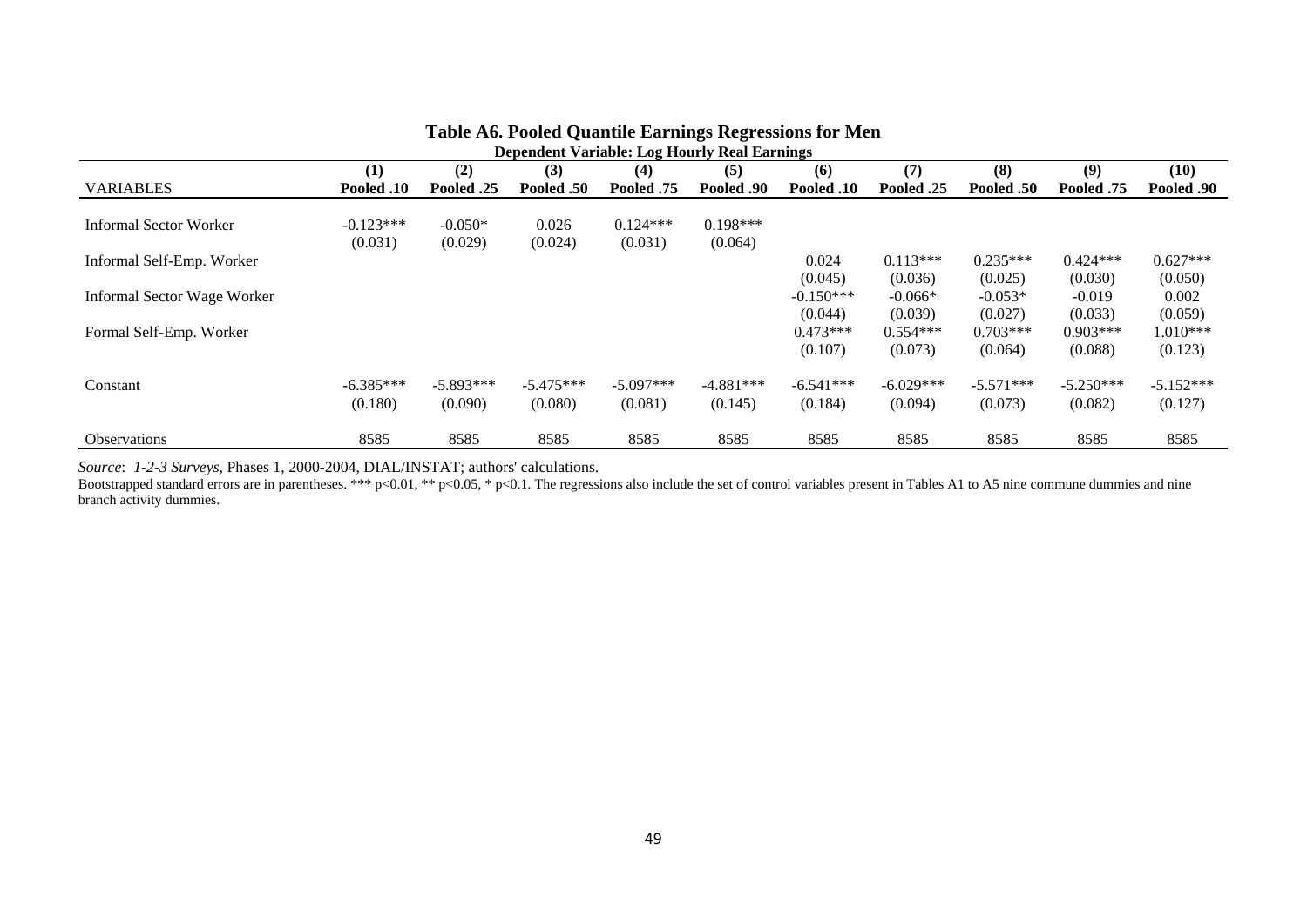| <b>Dependent Variable: Log Hourly Real Earnings</b> |                        |                        |                        |                        |                        |                                   |                                   |                                   |                                   |                                  |  |  |
|-----------------------------------------------------|------------------------|------------------------|------------------------|------------------------|------------------------|-----------------------------------|-----------------------------------|-----------------------------------|-----------------------------------|----------------------------------|--|--|
|                                                     | (1)                    | (2)                    | (3)                    | (4)                    | (5)                    | (6)                               | (7)                               | (8)                               | (9)                               | (10)                             |  |  |
| <b>VARIABLES</b>                                    | <b>Pooled .10</b>      | Pooled .25             | Pooled .50             | Pooled .75             | Pooled .90             | Pooled .10                        | Pooled .25                        | Pooled .50                        | Pooled .75                        | Pooled .90                       |  |  |
| <b>Informal Sector Worker</b>                       | $-0.470***$<br>(0.058) | $-0.268***$<br>(0.046) | $-0.156***$<br>(0.036) | $-0.087**$<br>(0.039)  | $-0.097$<br>(0.072)    |                                   |                                   |                                   |                                   |                                  |  |  |
| Informal Self-Emp. Worker                           |                        |                        |                        |                        |                        | $-0.298***$                       | $-0.054$                          | 0.065                             | $0.151***$                        | $0.239***$                       |  |  |
| Informal Sector Wage Worker                         |                        |                        |                        |                        |                        | (0.074)<br>$-0.692***$<br>(0.083) | (0.049)<br>$-0.513***$<br>(0.048) | (0.041)<br>$-0.362***$<br>(0.048) | (0.042)<br>$-0.234***$<br>(0.044) | (0.072)<br>$-0.184**$<br>(0.073) |  |  |
| Formal Self-Emp. Worker                             |                        |                        |                        |                        |                        | $0.354**$<br>(0.140)              | $0.302***$<br>(0.114)             | $0.490***$<br>(0.102)             | $0.587***$<br>(0.100)             | $0.637***$<br>(0.183)            |  |  |
| Constant                                            | $-6.435***$<br>(0.157) | $-6.048***$<br>(0.147) | $-5.506***$<br>(0.099) | $-5.234***$<br>(0.095) | $-4.830***$<br>(0.138) | $-6.641***$<br>(0.144)            | $-6.139***$<br>(0.131)            | $-5.598***$<br>(0.094)            | $-5.361***$<br>(0.078)            | $-5.045***$<br>(0.137)           |  |  |
| <b>Observations</b>                                 | 7076                   | 7076                   | 7076                   | 7076                   | 7076                   | 7076                              | 7076                              | 7076                              | 7076                              | 7076                             |  |  |

### **Table A7. Pooled Quantile Earnings Regressions for Women**

*Source*: 1-2-3 Surveys, Phases 1, 2000-2004, DIAL/INSTAT; authors' calculations. Bootstrapped standard errors are in parentheses. \*\*\* p<0.01, \*\* p<0.05, \* p<0.1. The regressions also include the set of control variables present in Tables A1 to A5 nine commune dummies and nine branch activity dummies.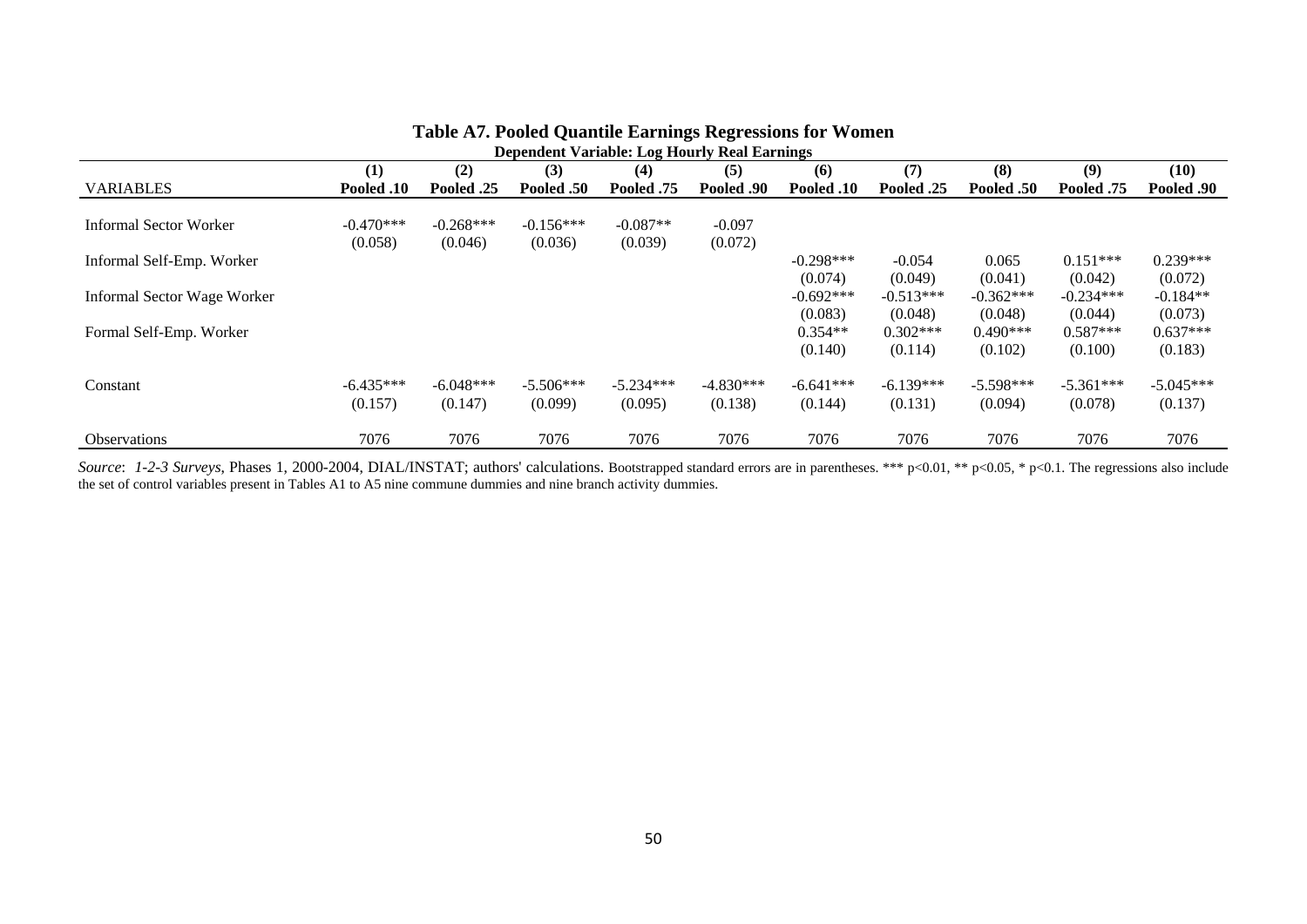|                                    | Table A8. Fixed Effects Quantile Earnings Regressions for Men |             |             |             |              |              |             |             |             |              |  |  |  |
|------------------------------------|---------------------------------------------------------------|-------------|-------------|-------------|--------------|--------------|-------------|-------------|-------------|--------------|--|--|--|
|                                    | <b>Dependent Variable: Log Hourly Real Earnings</b>           |             |             |             |              |              |             |             |             |              |  |  |  |
|                                    | (1)                                                           | (2)         | (3)         | (4)         | (5)          | (6)          | (7)         | (8)         | (9)         | (10)         |  |  |  |
| <b>VARIABLES</b>                   | <b>FE.10</b>                                                  | FE.25       | FE .50      | FE .75      | <b>FE.90</b> | <b>FE.10</b> | FE .25      | FE .50      | FE.75       | <b>FE.90</b> |  |  |  |
| <b>Informal Sector Worker</b>      | $-0.118***$                                                   | $-0.091***$ | $-0.010**$  | $0.068***$  | $0.133***$   |              |             |             |             |              |  |  |  |
|                                    | (0.034)                                                       | (0.023)     | (0.005)     | (0.024)     | (0.034)      |              |             |             |             |              |  |  |  |
| Informal Self-Emp. Worker          |                                                               |             |             |             |              | $-0.079*$    | 0.018       | $0.146***$  | $0.253***$  | $0.376***$   |  |  |  |
|                                    |                                                               |             |             |             |              | (0.045)      | (0.024)     | (0.008)     | (0.025)     | (0.032)      |  |  |  |
| <b>Informal Sector Wage Worker</b> |                                                               |             |             |             |              | $-0.146***$  | $-0.090***$ | $-0.040***$ | 0.004       | 0.049        |  |  |  |
|                                    |                                                               |             |             |             |              | (0.038)      | (0.028)     | (0.010)     | (0.030)     | (0.036)      |  |  |  |
| Formal Self-Emp. Worker            |                                                               |             |             |             |              | 0.037        | $0.192***$  | $0.323***$  | $0.461***$  | $0.625***$   |  |  |  |
|                                    |                                                               |             |             |             |              | (0.073)      | (0.051)     | (0.022)     | (0.061)     | (0.063)      |  |  |  |
| Constant                           | $-5.751***$                                                   | $-5.337***$ | $-5.158***$ | $-4.971***$ | $-4.586***$  | $-5.800***$  | $-5.417***$ | $-5.289***$ | $-5.107***$ | $-4.780***$  |  |  |  |
|                                    | (0.099)                                                       | (0.064)     | (0.018)     | (0.061)     | (0.100)      | (0.103)      | (0.054)     | (0.022)     | (0.063)     | (0.088)      |  |  |  |
| <b>Observations</b>                | 8585                                                          | 8585        | 8585        | 8585        | 8585         | 8585         | 8585        | 8585        | 8585        | 8585         |  |  |  |

*Source*: *1-2-3 Surveys*, Phases 1, 2000-2004, DIAL/INSTAT; authors' calculations.

Bootstrapped standard errors are in parentheses. \*\*\*  $p<0.01$ , \*\*  $p<0.05$ , \*  $p<0.1$ . The regressions also include the set of control variables present in Tables A1 to A5 nine commune dummies and nine branch activity dummies.